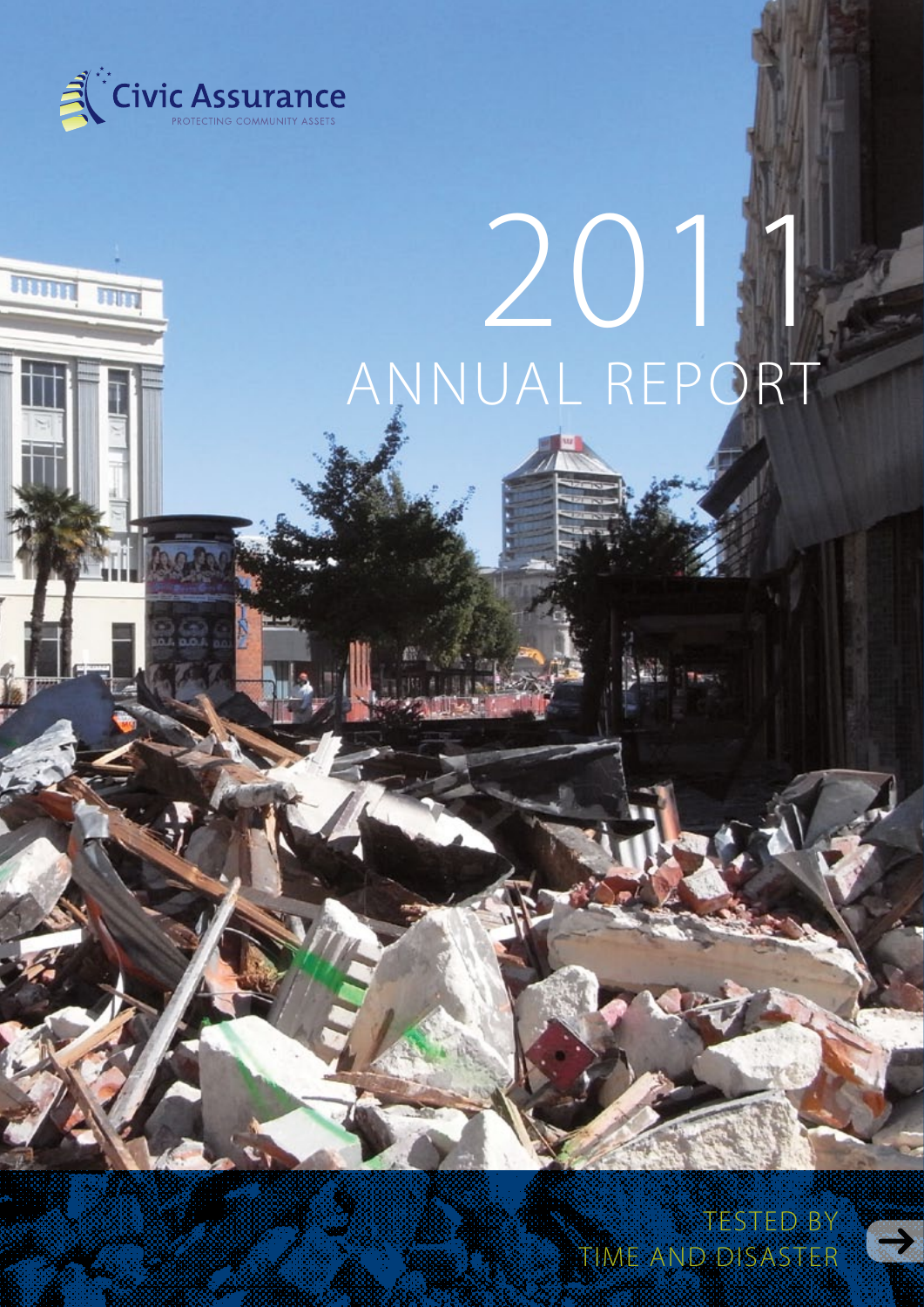# **TABLE OF CONTENTS**

New Zealand Local Government Insurance Corporation Limited – Trading as Civic Assurance

| <b>DIRECTORY</b>                                 | 2 <sup>1</sup>  |
|--------------------------------------------------|-----------------|
| <b>CHAIRMAN'S REPORT 2011</b>                    | $\overline{3}$  |
| ANNUAL REPORT AND STATEMENT OF ACCOUNTS          | $\overline{4}$  |
| STATEMENT OF COMPREHENSIVE INCOME                | $9 -$           |
| STATEMENT OF FINANCIAL POSITION                  | 10 <sup>1</sup> |
| <b>STATEMENT OF CHANGES IN EQUITY</b>            | 12 <sup>2</sup> |
| <b>STATEMENT OF CASH FLOWS</b>                   | 13              |
| NOTES TO THE FINANCIAL STATEMENTS                | 14              |
| <b>INDEPENDENT AUDITOR'S REPORT</b>              | 42              |
| <b>SHAREHOLDERS DETAILS</b><br><b>Back cover</b> |                 |
|                                                  |                 |
|                                                  |                 |
|                                                  |                 |
|                                                  |                 |
|                                                  |                 |
|                                                  |                 |
|                                                  |                 |
| Civic Assurance Annual Report 2011<br>$\vert$ 1  |                 |

New Zealand Local Government Insurance Corporation Limited – Trading as Civic Assurance

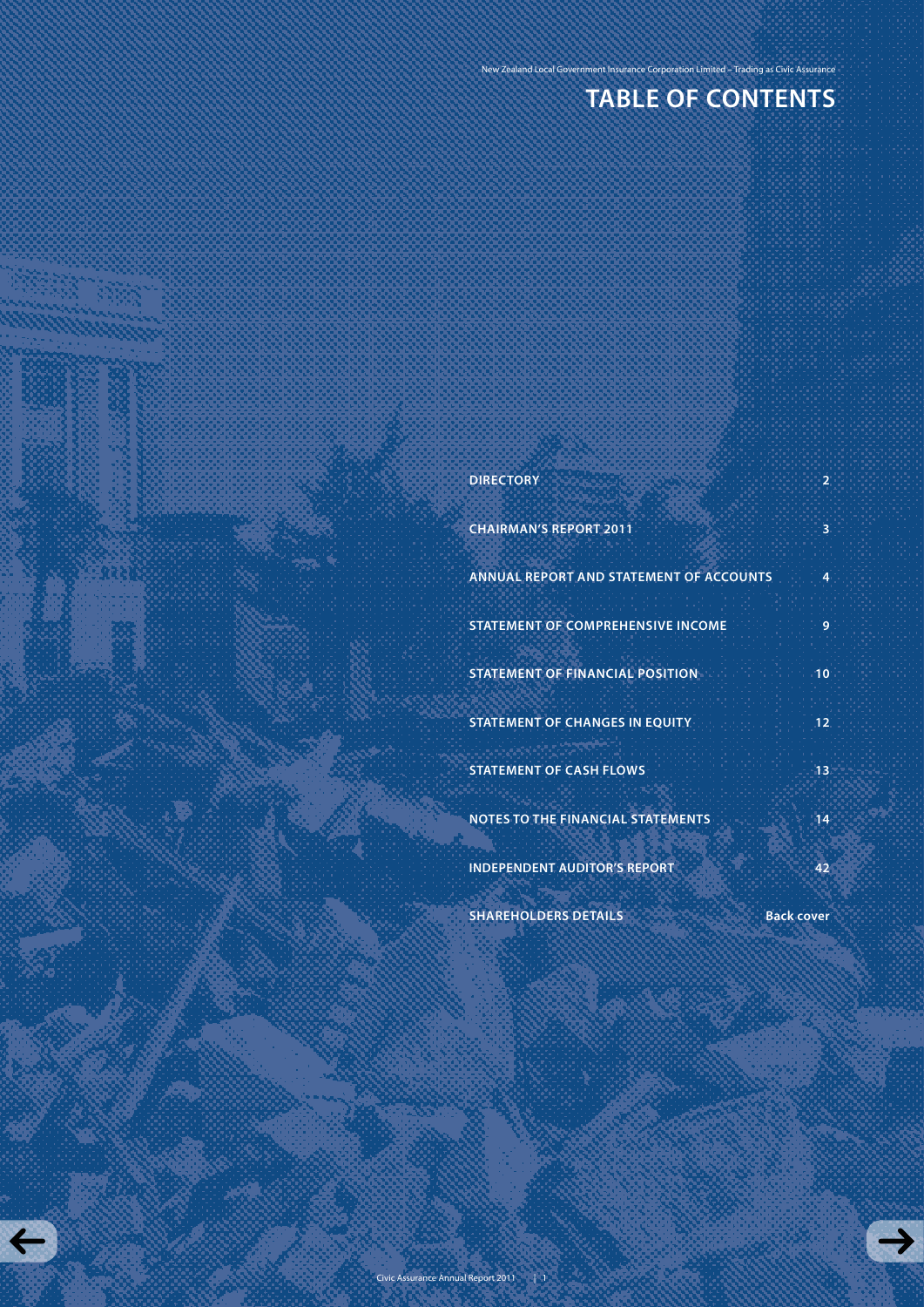# **Directory**

# **DIRECTORS**

Bryan G Taylor JP (Chairman) Darryl C Griffin Michael C Hannan Robert A Lineham Tony J Marryatt Basil J Morrison CNZM JP

# **EXECUTIVE OFFICERS**

**General Manager – Finance** Roger Gyles CA

**Chief Executive** Tim Sole BSc MBA CStat ANZIIF (Fellow) CIP FIAA FNZSA **General Manager – Insurance** Christopher Munden ANZIIF (Senior Associate)

# **AUDITORS**

The Auditor General, who has appointed Michael Wilkes, Deloitte to carry out the audit on her behalf

## **BANKERS**

ANZ Banking Group (New Zealand) Limited Bank of New Zealand

## **LEGAL ADVISERS**

Burrowes and Co. Brandons

## **REGISTERED OFFICE**

Level 9, Civic Assurance House, 114-118 Lambton Quay, Wellington 6011

# **POSTAL ADDRESS**

Civic Assurance, PO Box 5521, Wellington 6145

## **OTHER CONTACT DETAILS**

| <b>Telephone</b> | $(04)$ 978 1250           |
|------------------|---------------------------|
| Facsimile        | $(04)$ 978 1260           |
| Email            | info@civicassurance.co.nz |
| Website          | www.civicassurance.co.nz  |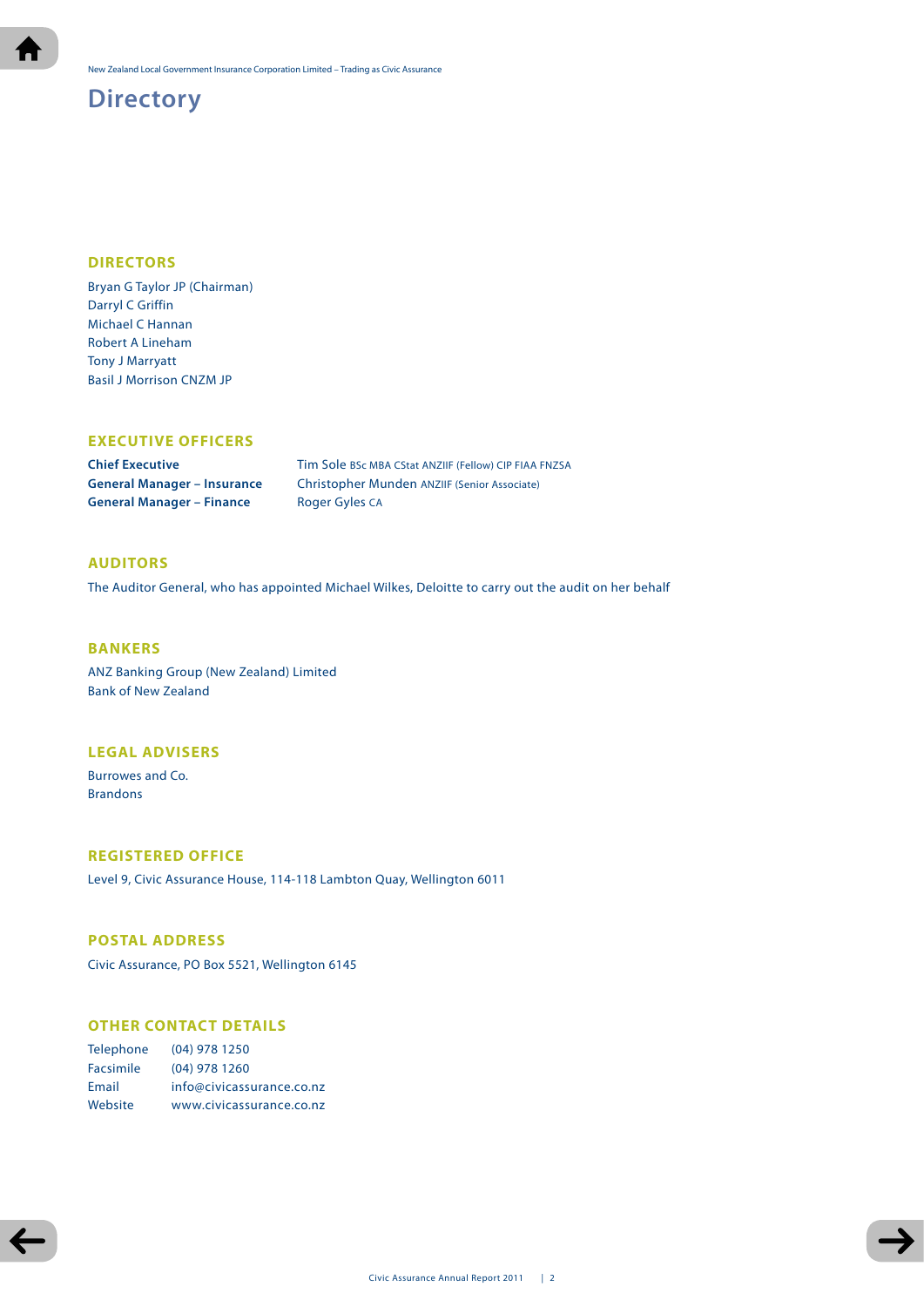# **Chairman's Report 2011**

The 2010 and 2011 years will perhaps go down as the both the best and the worst in the Company's history. The worst because after 49 consecutive years of profit a loss of \$4.0 million in 2010 has been followed by an even bigger loss of \$5.4 million in 2011. The best because the essence of every good insurance company is meeting claims, and from the 2010 and 2011 years Civic has a \$900 million opportunity to do exactly that.

The loss of Civic's reinsurance partners in June 2011 was a big blow to the Company and its customers, but the reinsurers had never expected such large losses, which for Civic's book exceeded by a magnitude of ten the worst they were expected to be. It did not help that elsewhere within the region (Chile, Australia and Japan) there had also been some other very large reinsurance losses.

The large earthquake claims and the Company's inability to write property insurance (because of the unavailability of suitable property reinsurance) were the two reasons behind a downgrade from AM Best to B++ (Good) in July 2011. With the successful capital raising carried out at the beginning of 2012 we are optimistic of winning back an upgrade to at least A- (Excellent) in the near future.

The superannuation funds under management continue to grow and during 2011 passed the \$100 million mark, placing the company very much on target for its original goal of managing \$200 million of superannuation funds by 2015. Those who are in SuperEasy or SuperEasy KiwiSaver have the evidence of their own account balances to see how effective regular workplace savings can be. With SuperEasy KiwiSaver being enshrined in legislation as "the" local government scheme, I look forward to the day when every council has nominated SuperEasy KiwiSaver as its preferred provider.

30 June 2012 will be a key day for Civic. It is expected to mark Civic's re-entry into the local government property insurance market and subject to obtaining suitable reinsurance it will be the launch date for a new local government pool: the Civic Property Pool. With nearly every council using at least four insurers for their cover, it is hoped that the sector will support its own insurer even if for the bigger councils it is only for a small proportion of their total property covers. It is Civic's presence in the market that drives the other insurance companies to be extra competitive with the premiums and the protection covers that they offer to local authorities.

The Company is ably led by Tim Sole its Chief Executive and I am confident that Civic and its family of LAPP, Riskpool, LGST (for SuperEasy and SuperEasy KiwiSaver) and the soon to be added CPP (Civic Property Pool) will continue to provide its customers with innovative and cost effective risk financing solutions.

By dayton

Bryan Taylor | Chairman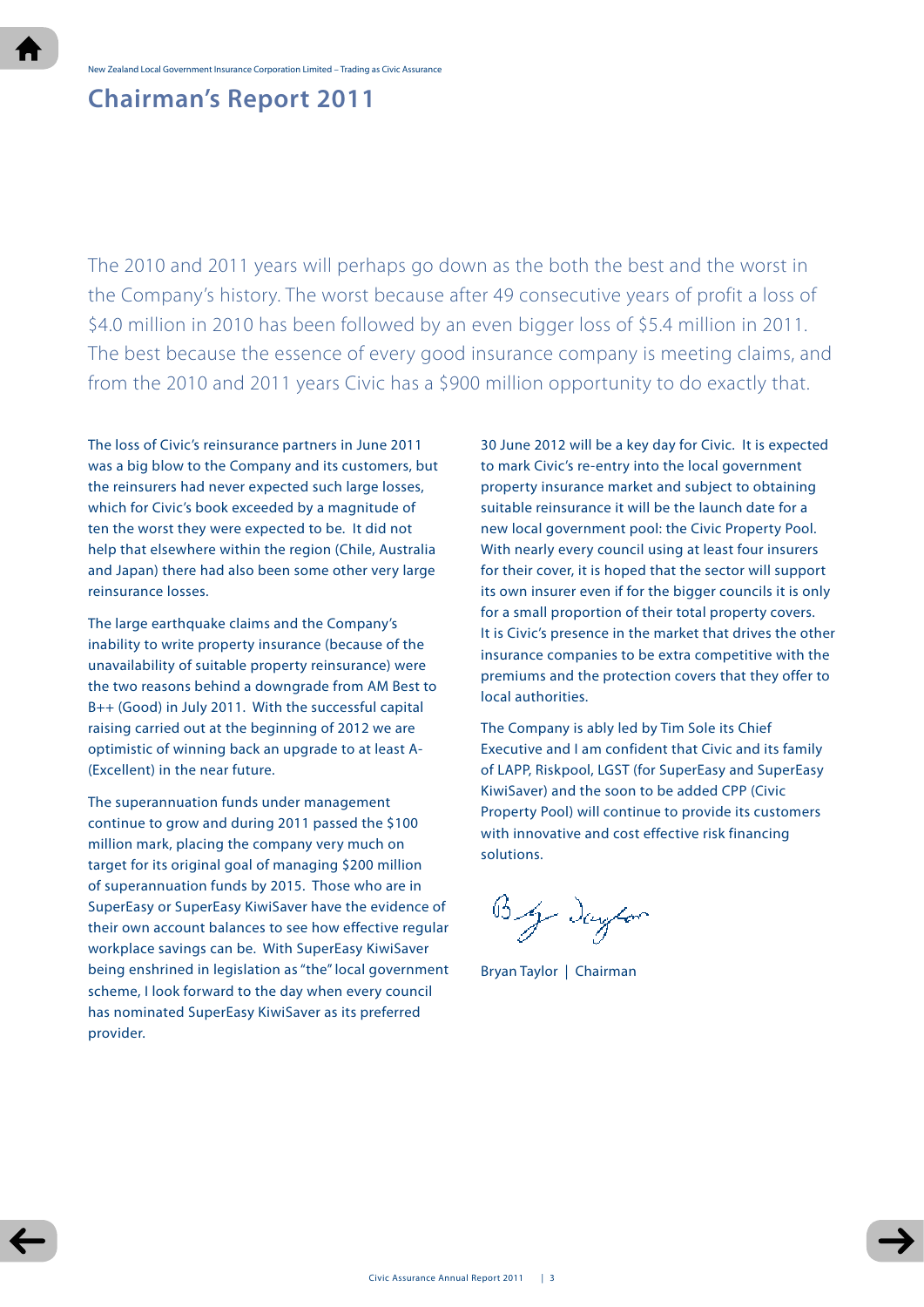**FOR THE YEAR ENDED 31 DECEMBER 2011**

Your Directors and Chief Executive have pleasure in submitting the 51st Annual Report of the affairs of the Company for the year ended 31 December 2011, which is to be presented at the Annual General Meeting of Members in June 2012.

## **1. OPERATIONS 2011**

## *Christchurch Earthquakes*

The magnitude 7.1 Darfield earthquake on 4 September 2010 resulted in extensive damage throughout the Canterbury region. This earthquake by a substantial margin caused more property damage than any previous event in New Zealand's history. It was therefore somewhat surprising that less than six months later, another Canterbury earthquake should cause even more damage. Sadly, this earthquake on 22 February 2011 resulted in the loss of 185 lives.

A third major Canterbury earthquake occurred on 13 June 2011. Above-ground claims from Christchurch City Council, Waimakariri District Council and Environment Canterbury from the September, February and June earthquakes are expected to total around \$900 million.

## *Insurance Business*

Civic's property reinsurance programme for 30 June 2010 to 30 June 2011 was uncapped. The cost to Civic of the September, February and June earthquakes has therefore been limited to three retentions of \$3.6 million – a total of \$10.8 million. That is still a lot of money, but without Civic's strong reinsurance programme it obviously would have been considerably more.

The large reinsurance losses from the Christchurch earthquakes for what with the benefit of hindsight were very modest premiums meant that Civic's reinsurers for 2010–11 were not prepared to renew Civic's programme. Unsurprisingly with what had happened, no other reinsurers were willing to offer Civic uncapped cover either. Unable to secure suitable property reinsurance protection, Civic withdrew from offering property insurance from 30 June 2011.

Other lines of insurance business such as motor insurance have continued to be provided.

#### *Investment Revenue*

Interest rates continued at historic lows during 2011. This combined with fewer funds to invest meant lower investment income for Civic, down from \$806,940 in 2010 to \$440,289 in 2011.

Civic Assurance House is a nine-storey building near the government centre. Its value in 2011 fell \$900,000 from \$7,825,000 to \$6,925,000. Gross rents received for Civic Assurance House decreased from \$871,229 to \$778,609. Operating costs increased from \$315,511 to \$379,197.

#### *Administration and Accounting Services*

Civic provides administration and accounting services to LAPP, Riskpool, SuperEasy, SuperEasy KiwiSaver, and various local government entities including SOLGM and LGOL. Fees generated from these activities in 2011 were \$1.39 million. Profits to Civic after allowing for the expenses it incurs in doing this work are modest, but the fees collected make an important contribution to Civic's overheads.

# *Civic Roadside Recovery*

Civic Roadside Recovery was introduced in July 2006 and allows councils who insure their vehicles with Civic to have free use of Civic Roadside Recovery. Any driver of any Civic insured vehicle in the South Island or the North Island can ring for free assistance, usually in the event of:

- **•** Flat battery
- Lost/locked keys
- • Flat tyre
- Out of fuel
- **•** Mechanical breakdown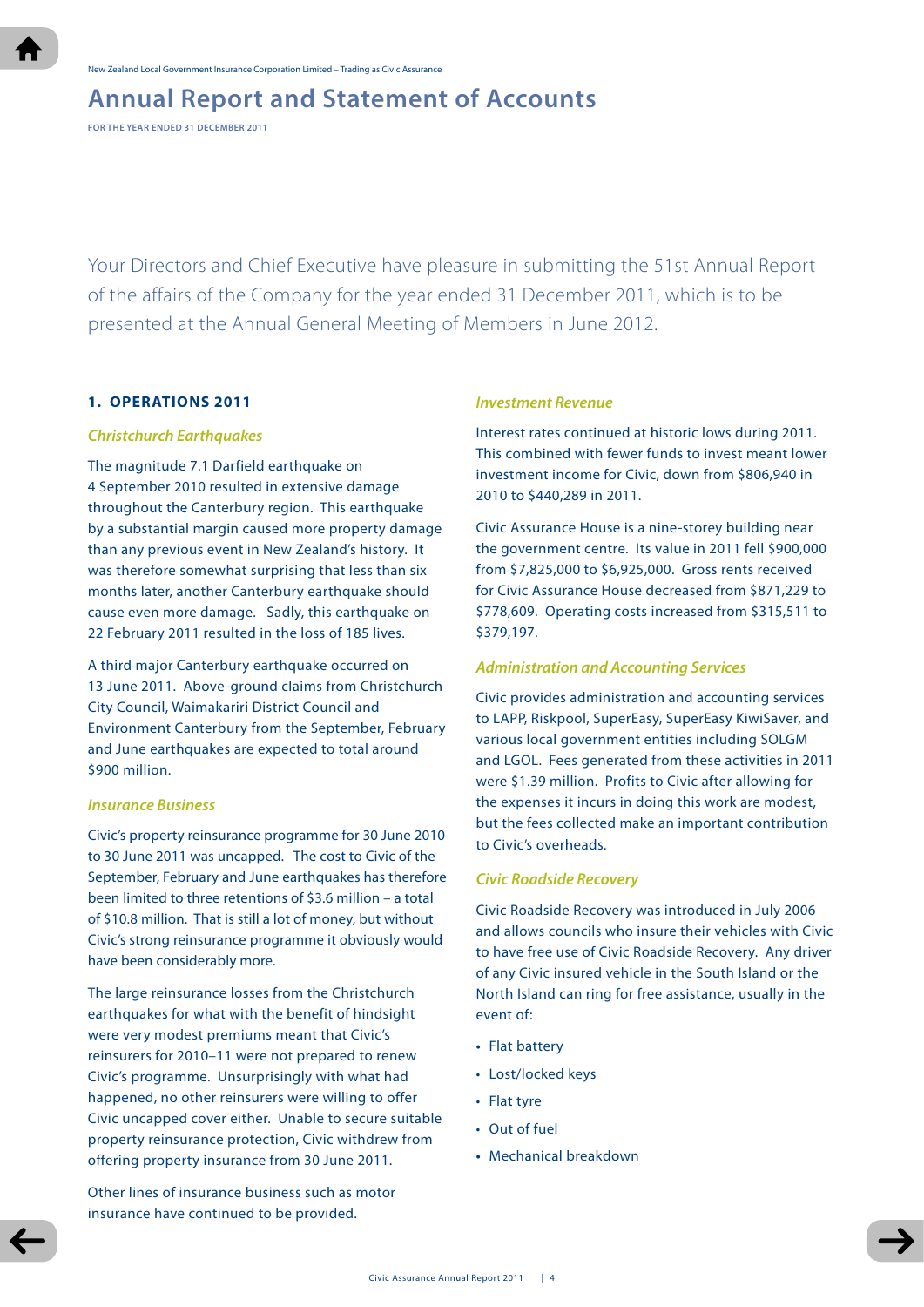**FOR THE YEAR ENDED 31 DECEMBER 2011 continued**

Civic has received many compliments regarding Civic Roadside Recovery, which is supported by a 24 hour call centre and a network of over 1,000 repairers.

## *Sponsorship*

The Company continued as a sponsor of SOLGM (Society of Local Government Managers), LGNZ (Local Government New Zealand), Ingenium, and various SOLGM branch events.

# **2. FINANCIAL STRENGTH**

High claims in 2010 reduced Civic's capital base from \$19.5 million to \$15.5 million. The 2011 February and June earthquakes contributed gross losses of another \$7.2 million. Compounding these losses is that Civic from 30 June 2011 has not been writing property insurance, which prior to September 2010 had been Civic's main source of profit. Civic's claims paying ability rating from AM Best from 18 July 2011 has been B++ (Good) with negative outlook.

The arrangements put in place last year to raise an additional \$2.5 million of capital in the form of subordinated debt were put on hold following the 13 June earthquake. Instead, and as agreed by a special general meeting of shareholders held on 16 December, the Company had a rights issue. This was supported by 42 of Civic's 68 shareholders and raised \$4.2 million of new capital.

Had this new capital been available on 31 December 2011, then Civic's solvency margin at that time using the RBNZ (Reserve Bank of New Zealand) solvency standard would have increased from just over 100% to 163%.

Civic received a provisional licence on 29 February 2012 from the RBNZ under section 244 of the Insurance (Prudential Supervision) Act 2010 to carry on insurance business in New Zealand. It is expected that a full licence from RBNZ will be issued during the course of 2013. This situation applies to all New Zealand insurers.

# **3. BUSINESS OUTLOOK**

It is expected to take a number of years before Civic can rebuild its insurance portfolio to where it was. However, negotiations with reinsurers to enable Civic to re-enter the property insurance market from 30 June 2012 are well advanced.

These have been difficult times for councils too, who have been faced with very large premium increases and generally with less favourable policy wordings, including higher deductibles (both earthquake and other perils) and the introduction of loss limits because of reduced capacity at a reasonable price.

To assist councils with managing their insurances and to reduce their long-term insurance costs, Civic plans to launch on 30 June 2012, subject to obtaining a suitable reinsurance programme, a new pool – the Civic Property Pool (CPP). CPP will provide Civic with an additional revenue stream from the administration of CPP and councils with a new, cost-effective option for their property risk financing.

Civic's website is www.civicassurance.co.nz.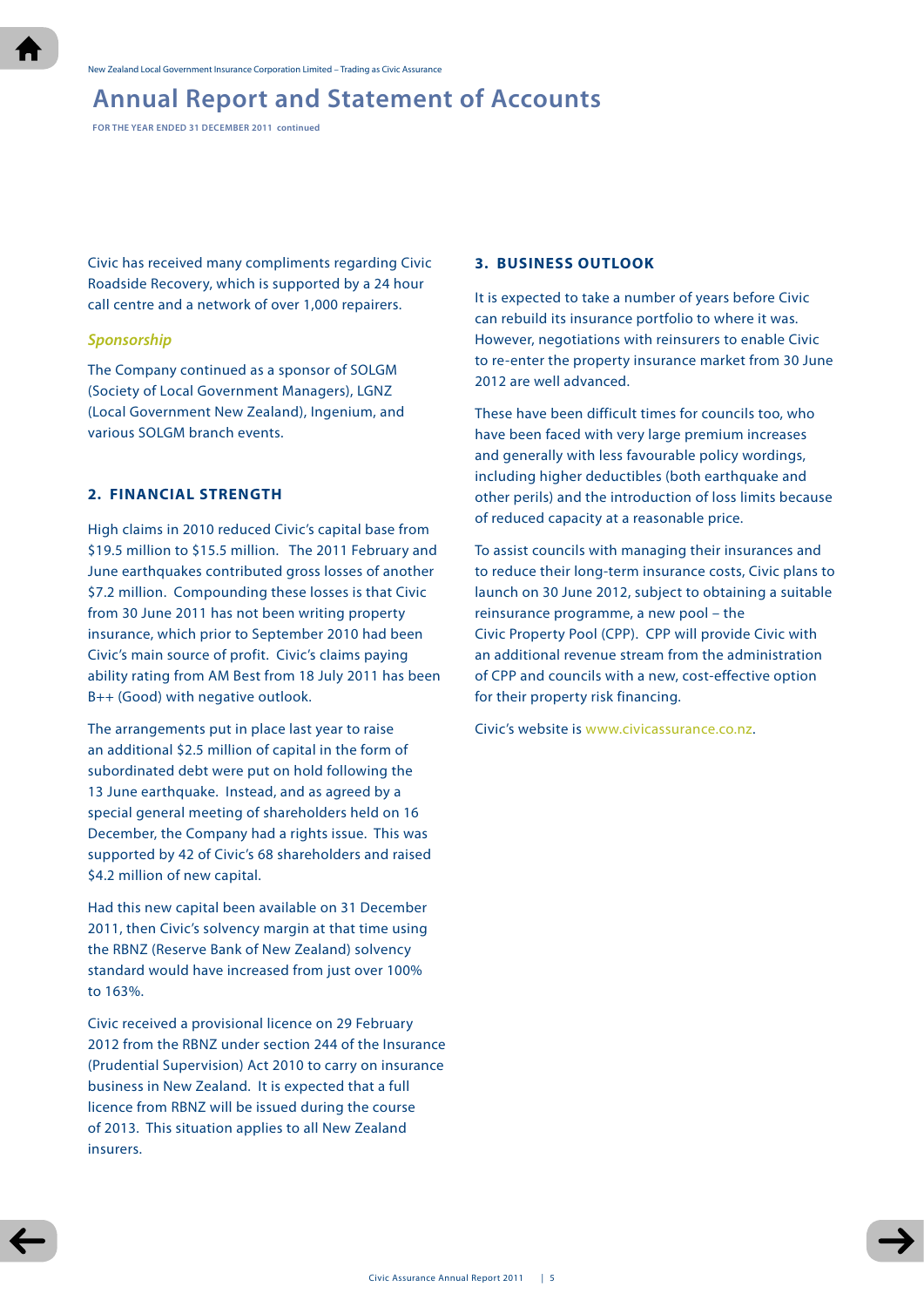**FOR THE YEAR ENDED 31 DECEMBER 2011 continued**

# **4. ASSOCIATED ENTITIES**

#### *Local Government Superannuation Trustee Limited*

The trustee for the two superannuation schemes administered by Civic (SuperEasy KiwiSaver and SuperEasy) is Local Government Superannuation Trustee Limited (LGST), a 100% subsidiary of Civic. To provide independence to LGST, four of the six directors of LGST are not appointed by Civic. These four appointments are made by LGNZ (two), SOLGM (one) and CTU (one).

The SuperEasy schemes feature low member charges and simple administration for councils. Both make use of passive fund managers, which as well as allowing lower member fees removes the possibility of a fund manager making a bad call, which is something that can happen at any time.

The SuperEasy schemes also offer an 'Automatic Fund', in which each member's risk exposure is gradually and automatically switched from growth assets to income assets as the member gets older.

Superannuation funds under management are \$115 million. SuperEasy's fund managers are AMP Capital Investors (New Zealand) Ltd and ASB Group Investments Ltd. Of the councils that have a preferred provider for KiwiSaver, 90% have appointed Civic (64 out of 71 councils).

The SuperEasy website is www.supereasy.co.nz.

# *LAPP Disaster Fund*

The LAPP disaster fund is a charitable trust that was set up by LGNZ and Civic in 1993. LAPP's membership numbers 57.

LAPP was designed to cover back-to-back major disasters and this is what happened of course with the first two large Christchurch earthquakes. LAPP is soon to settle the claims for damage to underground assets with an expected total payout to the affected Councils of \$250.7 million (GST included).

With the LAPP fund exhausted by the Christchurch earthquake claims, LAPP relies on reinsurance to provide meaningful cover to its members.

That reinsurance does not come cheap, so it is going to take a number of years for LAPP to rebuild its disaster fund.

Civic is the administration and fund manager for LAPP, whose website is: www.lappfund.co.nz.

#### *Riskpool*

Riskpool provides public liability and professional indemnity cover for councils and has done so since 1997. It is not a company, but a mutual liability fund governed by a trust deed.

The trustee of Riskpool is Local Government Mutual Funds Trustee Limited, a 100% subsidiary of Civic. Directors of Local Government Mutual Funds Trustee Limited are appointed by Civic. Civic is also one of Riskpool's reinsurers, the Fund Manager for Riskpool, and from 30 June 2012 it will be the Scheme Manager too.

Riskpool's latest annual report, which contains its trust deed, can be found on Civic's website.

# *Local Government Online (LGOL)*

LGOL was established to run an internet platform to provide local government with an inter-council communications system for the benefit of local government professionals. Since its founding in 1998, LGOL has retained 100% local authority membership.

LGOL amongst other services provides a twice-weekly *What's New* newsletter and a local government careers board. LGOL promotes a select number of products to local government namely Tenderlink, Plan.IT.Road and Readynet. LGOL also runs elections information websites for both local body and general elections and is currently leading a technology shared services project for the sector.

LGOL has four shareholders, each holding 25% of the company. They are Civic, SOLGM, ALGIM and LGNZ.

The LGOL website is www.localgovt.co.nz.

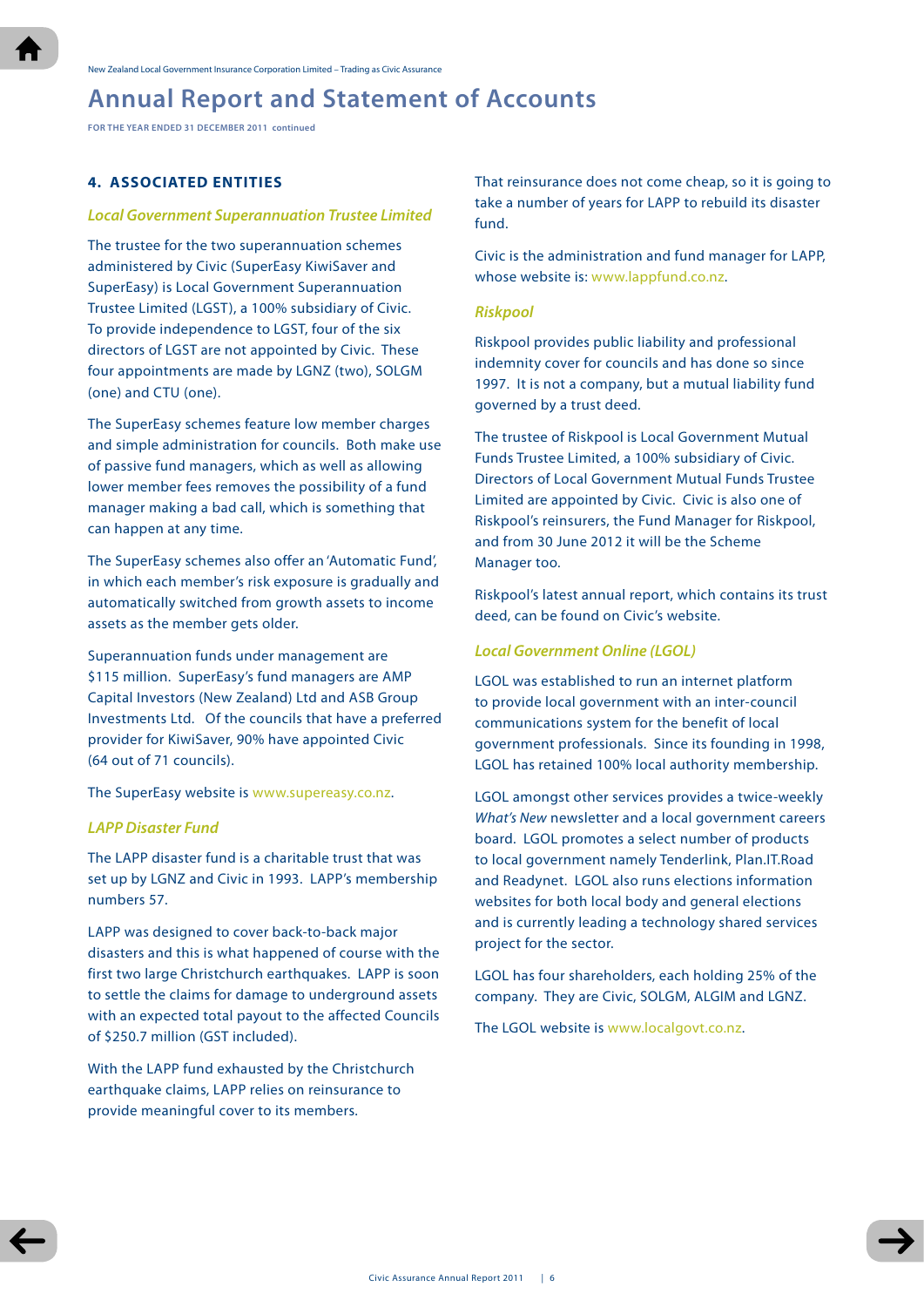**FOR THE YEAR ENDED 31 DECEMBER 2011 continued**

# **5. PROFIT/LOSS, CAPITAL AND DIVIDENDS**

The loss for the year after tax was \$5.41 million (2010: a loss of \$4.01 million). Consolidated shareholders' funds at 31 December 2011 were \$10.08 million (2010: \$15.48 million).

The Company did not pay a dividend in 2011. Net asset value per share as at 31 December 2011 was \$1.58 (2010: \$2.42). As mentioned in section 3 above, the Company subsequent to balance date has raised \$4.2 million in new capital.

## **6. DIRECTORS**

#### *Board*

The Company's constitution requires at least two directors to be appointed from outside the local authority sector. As at 31 December 2011 there were four: M.C. Hannan, RA Lineham, B.J. Morrison and B G Taylor.

## *Section 159 of the Companies Act 1993*

There are no notices required under section 159 of the Companies Act 1993 except for Directors' remuneration. For the year ended 31 December 2011, Directors' remuneration was:

|                       | $\ddot{\varsigma}$ |
|-----------------------|--------------------|
| <b>Darryl Griffin</b> | 16,500             |
| Mike Hannan           | 16,500             |
| <b>Bob Lineham</b>    | 16,500             |
| <b>Tony Marryatt</b>  | 16,500             |
| <b>Basil Morrison</b> | 16,500             |
| <b>Bryan Taylor</b>   | 32,400             |
|                       | 114,900            |

## *Interests Register*

Directors' interests are tabled at the beginning of each Board meeting. Directorship and other disclosures as at 31 December 2011 were:

| <b>D</b> Griffin  | <b>Local Government Superannuation</b><br>Trustee Ltd, employee of Auckland<br>Council                                                                                                                                                                                                                       |
|-------------------|--------------------------------------------------------------------------------------------------------------------------------------------------------------------------------------------------------------------------------------------------------------------------------------------------------------|
| M Hannan          | Wesfarmers Broking (NZ) Ltd,<br><b>AUT Enterprises Ltd, Crombie</b><br>Lockwood (NZ) Ltd and advisory<br>Director of Local Government<br>Mutual Funds Trustee Ltd                                                                                                                                            |
| <b>R</b> Lineham  | <b>New Zealand Local Government</b><br><b>Finance Corporation Ltd and</b><br>Sandona Olives Ltd, Chief Executive<br>of Christchurch City Holdings<br>Ltd and Member of the Finance<br>Audit and Risk Committee of the<br><b>Canterbury District Health Board</b>                                             |
| <b>T</b> Marryatt | <b>Local Government Mutual Funds</b><br>Trustee Ltd, V Base Ltd, Tuam Ltd,<br><b>EcoCentral Ltd and AJM Holdings</b><br>Ltd. Chief Executive of Christchurch<br><b>City Council</b>                                                                                                                          |
| <b>B</b> Morrison | <b>Local Government Superannuation</b><br>Trustee Ltd, MANZ Dairying Co Ltd,<br>Landcorp Farming Ltd, Landcorp<br>Pastoral Ltd. Waiuta Farms Ltd and Basil<br>J Morrison & Associates Ltd. Chair of<br>the Local Government Commission,<br><b>Waitangi Tribunal Member and</b><br>Member NZ Geographic Board |
| <b>B</b> Taylor   | Local Government Mutual Funds<br>Trustee Ltd, part time consultant<br>with PriceWaterhouseCoopers and<br>GHD                                                                                                                                                                                                 |

The renewal of the Company's Directors' and Officers' liability insurance cover was entered in the Interests Register pursuant to sections 162 and 163 of the Companies Act 1993. This insurance does not cover liabilities arising from criminal actions or deliberate and reckless acts or omissions by the Directors.

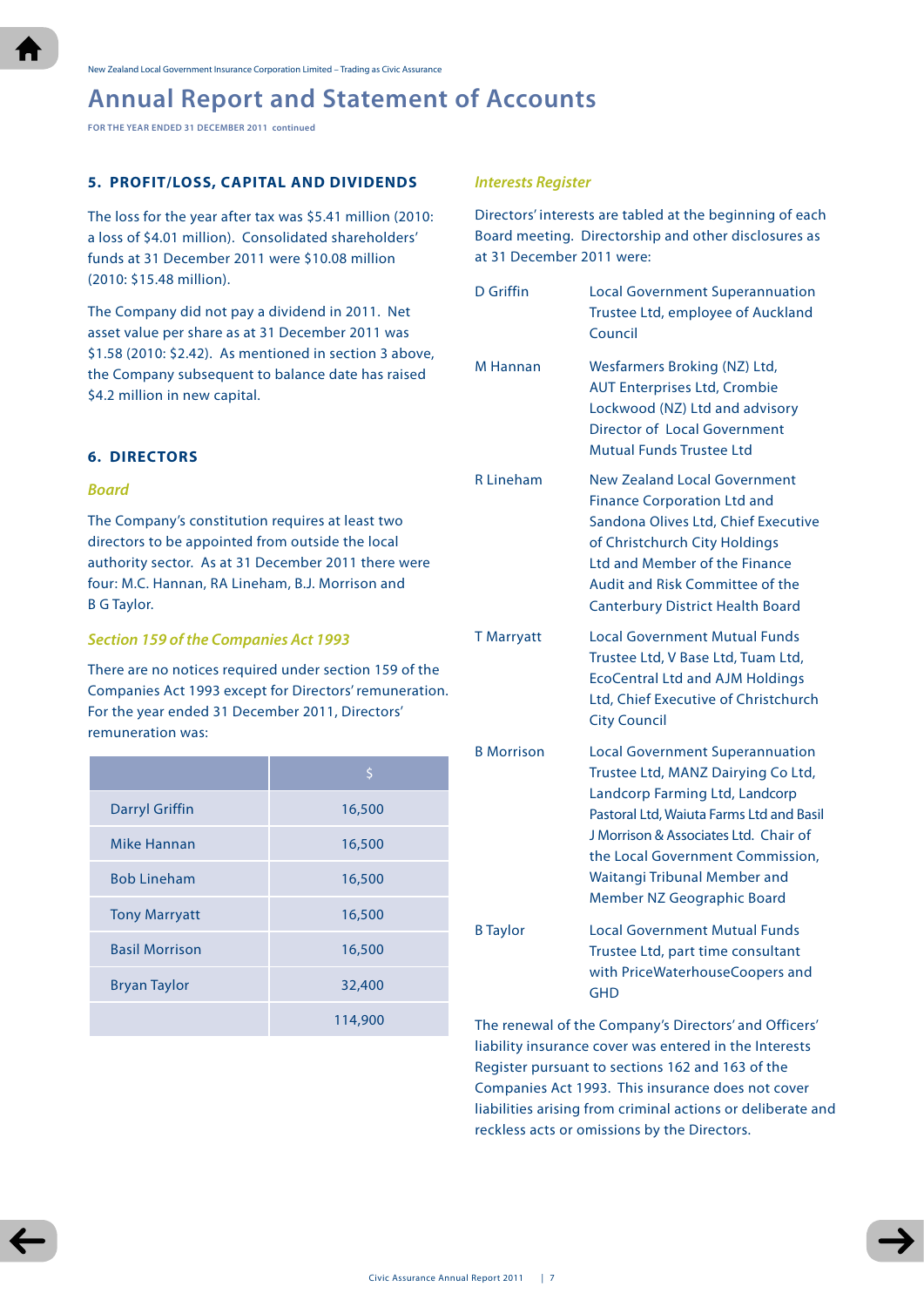**FOR THE YEAR ENDED 31 DECEMBER 2011 continued**

# *Director attendances at Board meetings held during the 2011 year were:*

| <b>Darryl Griffin</b> | 10/10 |
|-----------------------|-------|
| Mike Hannan           | 10/10 |
| <b>Bob Lineham</b>    | 10/10 |
| <b>Tony Marryatt</b>  | 10/10 |
| <b>Basil Morrison</b> | 9/10  |
| <b>Bryan Taylor</b>   | 10/10 |

## **7. EMPLOYEE REMUNERATION**

Detailed below is the number of employees who received remuneration in their capacity as employees of \$100,000 or more during the year.

| Remuneration \$   | <b>Number of Employees</b> |
|-------------------|----------------------------|
| 100,000 - 110,000 |                            |
| 160,000 - 170,000 |                            |
| 180,000 - 190,000 |                            |
| 310,000 - 320,000 |                            |

The above remunerations include Company contributions to employees' superannuation (KiwiSaver and other) and medical insurances.

## **8. AUDITORS AND AUDIT COMMITTEE**

Pursuant to Section 15 of the Public Audit Act 2001 the Company's auditor is the Auditor General who has appointed Mr Michael Wilkes using the staff and resources of Deloitte to carry out the audit on her behalf.

The Audit Committee, which meets three times a year under the Chairmanship of Mr Lineham, comprises the full Board. The Auditor attended two Audit Committee meetings during the year and a part of each of these meetings was held without management present.

The Audit Committee now has the additional responsibility of oversight of compliance with the insurance company licencing requirements under the Insurance (Prudential Supervision) Act 2010.

# **9. STAFF**

May 2012

We sincerely thank Caroline Bedford, Ian Brown, Sarah Burtonwood, Dean Gates, Roger Gyles, Ron Haward, Daphne Hodder, Christopher Munden, Wendy Riley and Glenn Watkin for their valuable contributions to a very demanding year for the Company.

By Dayton Il. S/

Bryan Taylor **Tim Sole Chairman Chief Executive**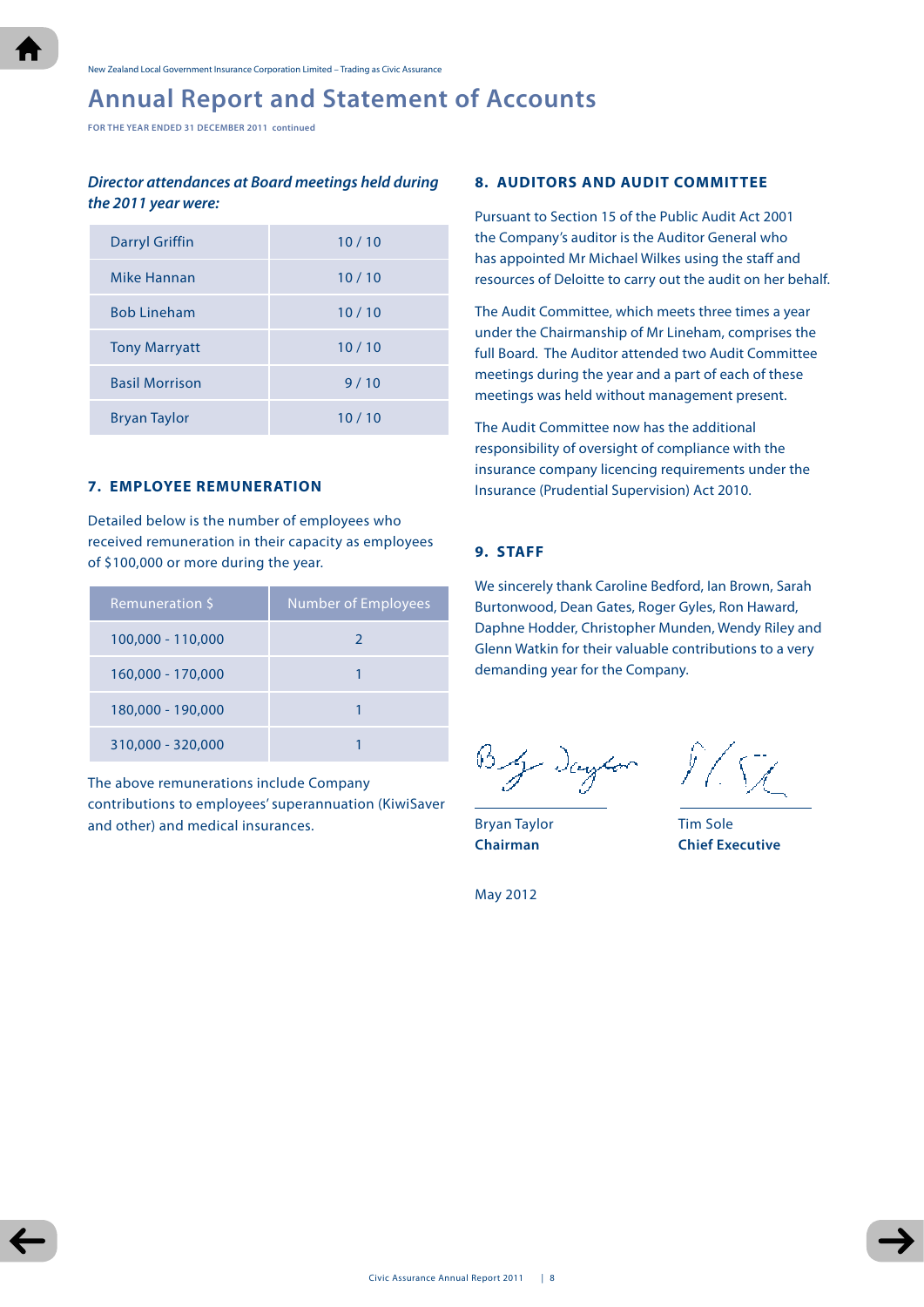# **Statement of Comprehensive Income**

**FOR THE YEAR ENDED 31 DECEMBER 2011**

|                                                                                                         | <b>Notes</b> | 2011<br>Group<br>\$ | 2010<br>Group<br>\$ | 2011<br>Parent<br>\$ | 2010<br>Parent<br>\$ |
|---------------------------------------------------------------------------------------------------------|--------------|---------------------|---------------------|----------------------|----------------------|
| <b>REVENUE</b>                                                                                          |              |                     |                     |                      |                      |
| Income Attributable to Insurance Business                                                               |              |                     |                     |                      |                      |
| <b>Premium Earned</b>                                                                                   |              | 4,457,514           | 8,902,422           | 4,457,514            | 8,902,422            |
| <b>Reinsurance Paid</b>                                                                                 |              | (2,827,659)         | (5,827,161)         | (2,827,659)          | (5,827,161)          |
| <b>Net Claims</b>                                                                                       | 3            | (7, 382, 282)       | (9,372,108)         | (7, 382, 282)        | (9,372,108)          |
| <b>Underwriting (Deficit)</b>                                                                           |              | (5,752,427)         | (6, 296, 847)       | (5,752,427)          | (6, 296, 847)        |
| <b>Commissions &amp; Claims Management Expenses</b>                                                     |              |                     | (100,000)           |                      | (100,000)            |
|                                                                                                         |              | (5,752,427)         | (6,396,847)         | (5,752,427)          | (6,396,847)          |
| <b>Administration Fees</b>                                                                              |              | 1,392,366           | 1,247,710           | 1,392,366            | 1,247,710            |
| Income from Investments                                                                                 | 9            | 440,289             | 839,440             | 440,289              | 806,940              |
| <b>Property Income</b>                                                                                  |              | 788,609             | 871,229             | 788,609              | 871,229              |
| <b>Net Operating Revenue</b>                                                                            |              | (3, 131, 162)       | (3,438,468)         | (3, 131, 162)        | (3,470,968)          |
| <b>EXPENDITURE</b>                                                                                      |              |                     |                     |                      |                      |
| <b>Audit Fee</b>                                                                                        |              |                     |                     |                      |                      |
| <b>Statutory Audit</b>                                                                                  |              | 73,475              | 64,530              | 73,475               | 64,530               |
| Other Fees Paid to Auditors re Taxation Advisory                                                        |              | 36,150              | 32,429              | 36,150               | 32,429               |
| <b>Claims Paying Ability Rating</b>                                                                     |              | 21,611              | 22,036              | 21,611               | 22,036               |
| Consultants                                                                                             |              | 153,898             | 122,902             | 153,898              | 122,902              |
| Depreciation                                                                                            | 11           | 30,070              | 31,571              | 30,070               | 31,571               |
| Amortisation                                                                                            | 11           | 49,419              | 35,971              | 49,419               | 35,971               |
| <b>Interest Expense</b>                                                                                 |              |                     | 32,500              |                      |                      |
| <b>Directors' Remuneration</b>                                                                          |              | 114,900             | 109,950             | 114,900              | 109,950              |
| <b>Insurance Council of New Zealand</b>                                                                 |              | 12,500              | 12,500              | 12,500               | 12,500               |
| <b>Legal Fees</b>                                                                                       |              | 56,778              | 56,089              | 56,778               | 56,089               |
| <b>Property Operating Expenses</b>                                                                      |              | 379,197             | 315,511             | 379,197              | 315,511              |
| <b>Bad Debts</b>                                                                                        |              | 107                 |                     | 107                  |                      |
| <b>Other Expenses</b>                                                                                   |              | 985,727             | 997,870             | 985,657              | 993,165              |
| <b>Employee Remuneration</b>                                                                            |              | 1,293,509           | 1,275,398           | 1,293,509            | 1,275,398            |
| <b>Total Expenditure</b>                                                                                |              | 3,207,341           | 3,109,257           | 3,207,271            | 3,072,052            |
| Net (Deficit) Before Share of Profit from Associate, Revaluation<br>of Investment Property and Taxation |              | (6,338,503)         | (6, 547, 725)       | (6,338,433)          | (6,543,020)          |
| <b>Subvention Payment</b>                                                                               |              |                     |                     | 672                  | (1, 411)             |
| <b>Revaluation of Investment Property</b>                                                               | 10           | (900,000)           | (94, 208)           | (900,000)            | (94, 208)            |
| <b>Share of Profit of Associate</b>                                                                     |              | 24,410              | 3,145               | ÷                    |                      |
| <b>Net (Deficit) Before Taxation</b>                                                                    |              | (7,214,093)         | (6,638,788)         | (7,237,761)          | (6,638,639)          |
| Less Taxation (Credit) / Expense                                                                        | 8            | (1,823,864)         | (2,627,137)         | (1,823,172)          | (2,627,137)          |
| TOTAL COMPREHENSIVE (LOSS) NET OF TAX                                                                   | 14           | (5,390,229)         | (4,011,651)         | (5,414,589)          | (4,011,502)          |

The Notes to the Financial Statements form part of, and should be read in conjunction with, these Statements.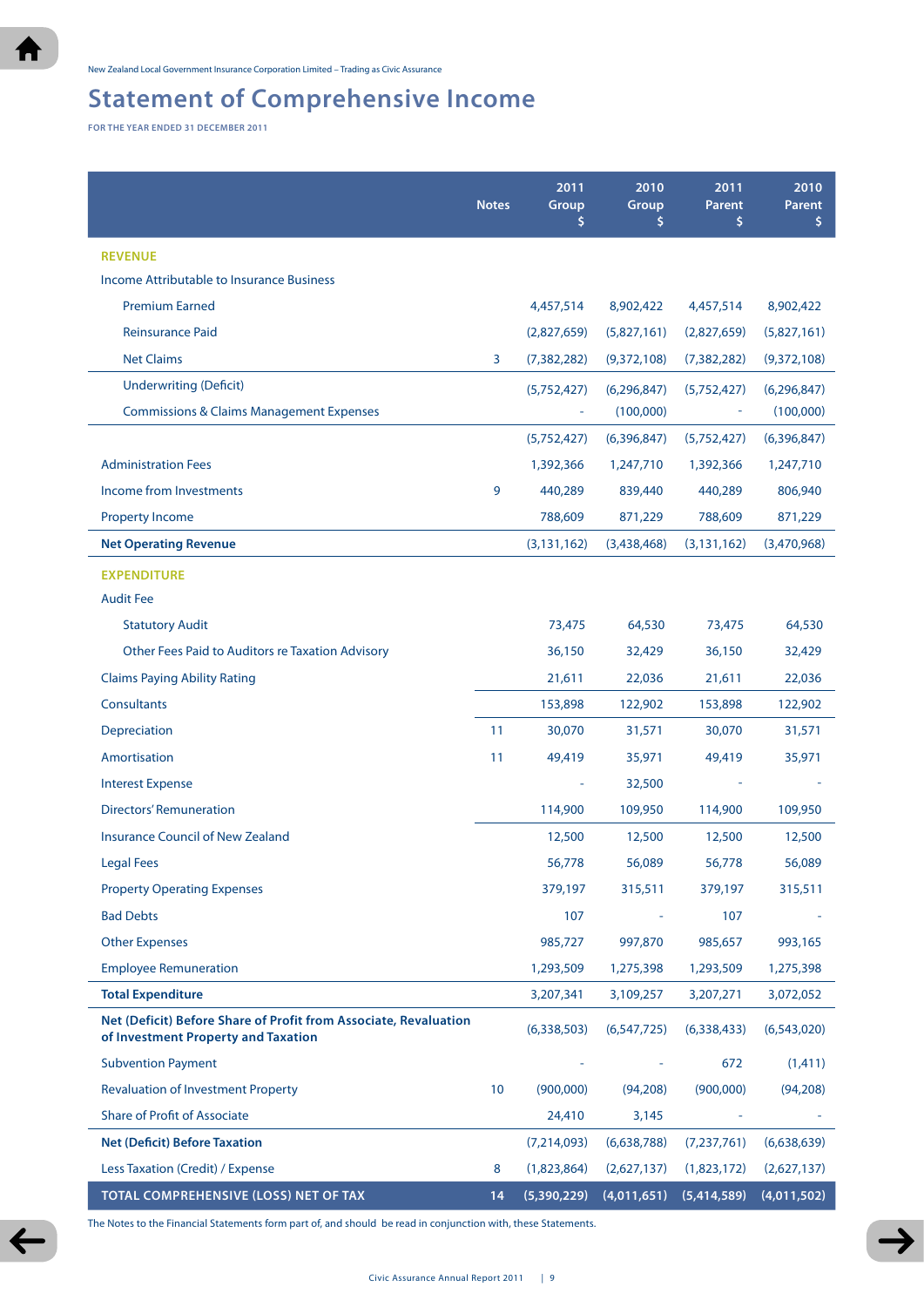# **Statement of Financial Position**

**AS AT 31 December 2011**

|                                           | <b>Notes</b>    | 2011<br>Group<br>\$      | 2010<br>Group<br>\$. | 2011<br>Parent<br>\$.                           | 2010<br>Parent<br>\$ |
|-------------------------------------------|-----------------|--------------------------|----------------------|-------------------------------------------------|----------------------|
| <b>SHAREHOLDERS' EQUITY</b>               |                 |                          |                      |                                                 |                      |
| <b>Issued and Paid-Up Ordinary Shares</b> |                 |                          |                      |                                                 |                      |
| 6,390,790 Ordinary Shares fully paid up   | 20              | 6,390,790                | 6,390,790            | 6,390,790                                       | 6,390,790            |
| <b>Retained Earnings</b>                  | 20              | 3,692,658                | 9,082,887            | 3,710,451                                       | 9,125,041            |
| <b>TOTAL EQUITY</b>                       |                 | 10,083,448               | 15,473,677           | 10,101,241                                      | 15,515,831           |
| <b>Represented By:</b>                    |                 |                          |                      |                                                 |                      |
| <b>CURRENT ASSETS</b>                     |                 |                          |                      |                                                 |                      |
| <b>Bank &amp; Cash Equivalents</b>        |                 | 24,099,400               | 7,992,117            | 24,048,110                                      | 7,946,835            |
| <b>Sundry Debtors and Prepayments</b>     |                 | 970,367                  | 2,194,691            | 971,038                                         | 2,189,305            |
| <b>Premiums Receivable</b>                |                 | 23,450                   | 686,473              | 23,450                                          | 686,473              |
| <b>Reinsurance Recoveries</b>             | 6               | 702,715,777              | 80,461,914           | 702,715,777                                     | 80,461,914           |
| <b>Reinsurance Prepayments</b>            | 7               | 60,067                   | 2,506,300            | 60,067                                          | 2,506,300            |
| Income Tax Receivable                     | 8               | 197,920                  | 180,040              | 197,920                                         | 180,040              |
| <b>Managed Funds</b>                      | 13              | $\overline{\phantom{a}}$ | 5,012,461            | ÷                                               | 5,012,461            |
| <b>Total Current Assets</b>               |                 | 728,066,981              |                      | 99,033,996 728,016,362                          | 98,983,328           |
| <b>NON CURRENT ASSETS</b>                 |                 |                          |                      |                                                 |                      |
| <b>NZ Government Stock</b>                | 13              | 110,374                  | 107,369              | 110,374                                         | 107,369              |
| <b>Shares in Local Government Online</b>  |                 | 81,764                   | 57,354               | 30,000                                          | 30,000               |
| Property, Plant and Equipment             | 11              | 94,460                   | 125,944              | 94,460                                          | 125,944              |
| Intangible Assets (Software)              | 11              | 159,151                  | 199,376              | 159,151                                         | 199,376              |
| <b>Deferred Tax Asset</b>                 | 8               | 3,417,215                | 1,596,876            | 3,417,215                                       | 1,596,876            |
| <b>Investment Property</b>                | 10 <sup>°</sup> | 6,925,000                | 7,825,000            | 6,925,000                                       | 7,825,000            |
| <b>Total Non Current Assets</b>           |                 | 10,787,964               | 9,911,919            | 10,736,200                                      | 9,884,565            |
| <b>TOTAL ASSETS</b>                       |                 |                          |                      | 738,854,945 108,945,915 738,752,562 108,867,893 |                      |

The Notes to the Financial Statements form part of, and should be read in conjunction with, these Statements.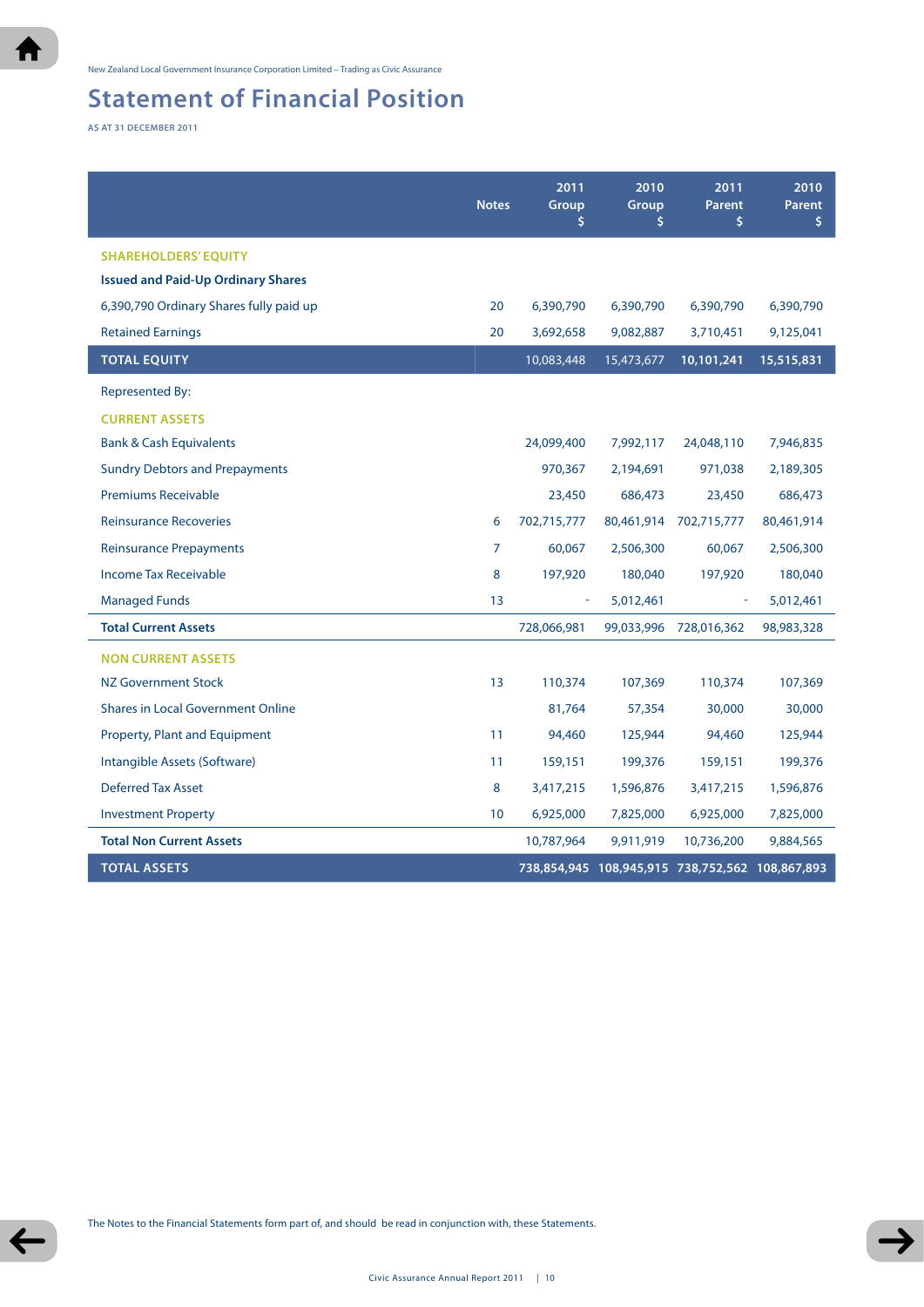# **Statement of Financial Position**

**AS AT 31 December 2011 continued**

|                                               | <b>Notes</b> | 2011<br>Group | 2010<br>Group<br>S       | 2011<br>Parent<br>S | 2010<br>Parent<br>S |
|-----------------------------------------------|--------------|---------------|--------------------------|---------------------|---------------------|
| <b>CURRENT LIABILITIES</b>                    |              |               |                          |                     |                     |
| <b>Sundry Creditors &amp; Accrued Charges</b> |              | 526,675       | 915,109                  | 526,675             | 915,109             |
| Reinsurance Received in Advance               |              | 14,936,206    | $\overline{\phantom{a}}$ | 14,936,206          |                     |
| <b>Accrued Holiday Pay</b>                    |              | 53,359        | 56,776                   | 53,359              | 56,776              |
| <b>Subordinated Debt</b>                      | 16           | 120,176       | 120,176                  |                     |                     |
|                                               |              | 15,636,416    | 1,092,061                | 15,516,240          | 971.885             |
| <b>Insurance Provisions</b>                   |              |               |                          |                     |                     |
| <b>Unearned Premium Reserve</b>               | 7            | 436,081       | 4,099,951                | 436,081             | 4,099,951           |
| <b>Outstanding Claims Liability</b>           | 3            | 712,699,000   | 88,280,226               | 712,699,000         | 88,280,226          |
| <b>Total Insurance Provisions</b>             |              | 713,135,081   | 92,380,177               | 713,135,081         | 92,380,177          |
| <b>Total Current Liabilities</b>              |              | 728,771,497   | 93,472,238               | 728,651,321         | 93,352,062          |
| <b>TOTAL LIABILITIES</b>                      |              | 728,771,497   | 93,472,238               | 728,651,321         | 93,352,062          |
| <b>EXCESS OF ASSETS OVER LIABILITIES</b>      |              | 10,083,448    | 15,473,677               | 10,101,241          | 15,515,831          |

**For and on behalf of the Directors**

**Director** Bryan Taylor 30 March 2012

**Director** Mike Hannan 30 March 2012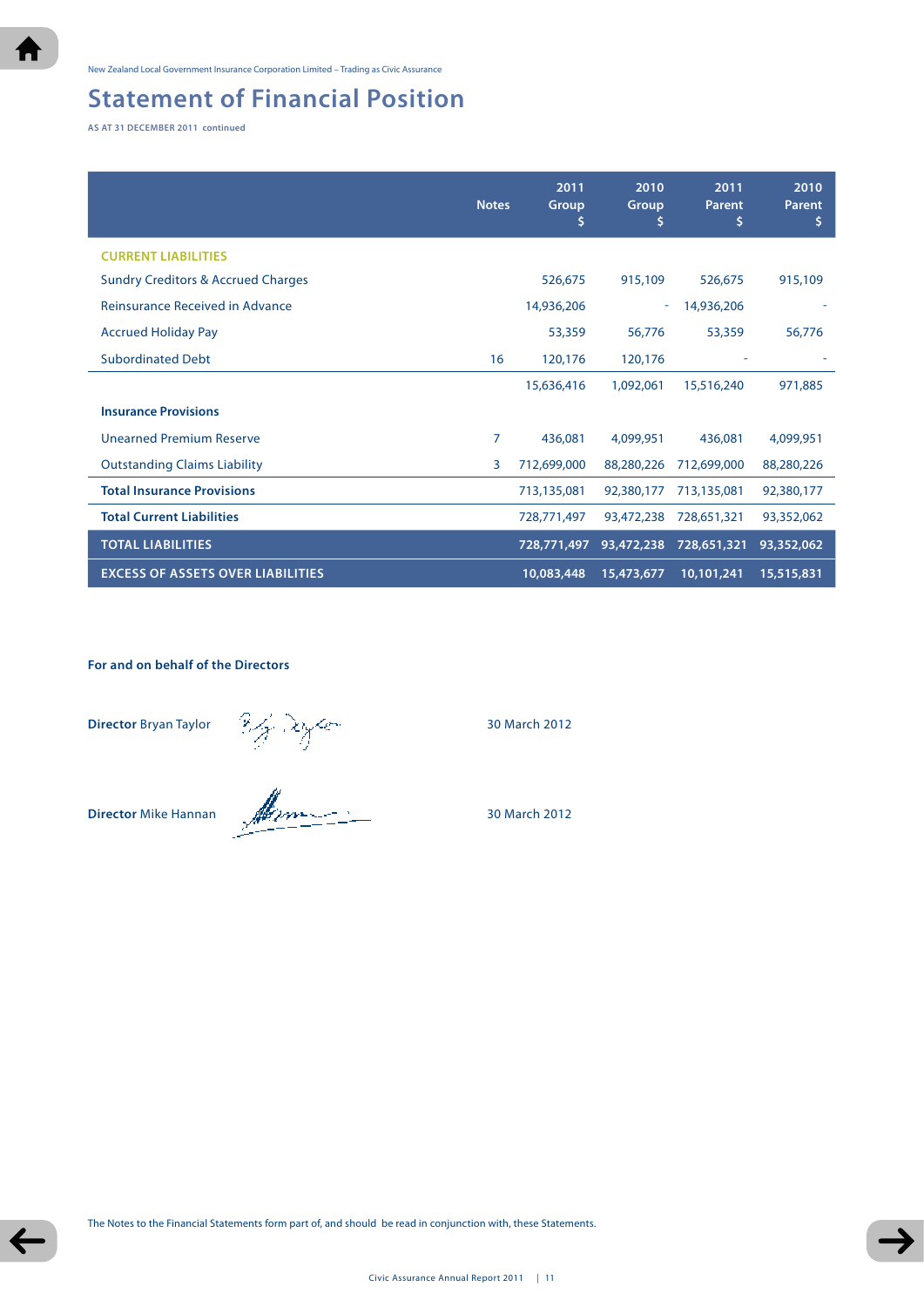# **Statement of Changes in Equity**

**FOR THE YEAR ENDED 31 DECEMBER 2011**

|                                              | 2011<br>Group<br>S | 2010<br>Group | 2011<br><b>Parent</b><br>'S | 2010<br>Parent |
|----------------------------------------------|--------------------|---------------|-----------------------------|----------------|
| <b>OPENING EQUITY</b>                        | 15,473,677         | 19,485,328    | 15,515,831                  | 19,527,333     |
| <b>Total Comprehensive (Loss)</b>            | (5,390,229)        | (4,011,651)   | (5,414,589)                 | (4,011,502)    |
| <b>Total Recognised Revenue and Expenses</b> | (5,390,229)        | (4,011,651)   | (5,414,589)                 | (4,011,502)    |
| <b>Dividend Payment</b>                      | ٠                  | ٠             | ٠                           |                |
| <b>CLOSING EQUITY</b>                        | 10,083,448         | 15,473,677    | 10,101,241                  | 15,515,831     |

The Notes to the Financial Statements form part of, and should be read in conjunction with, these Statements.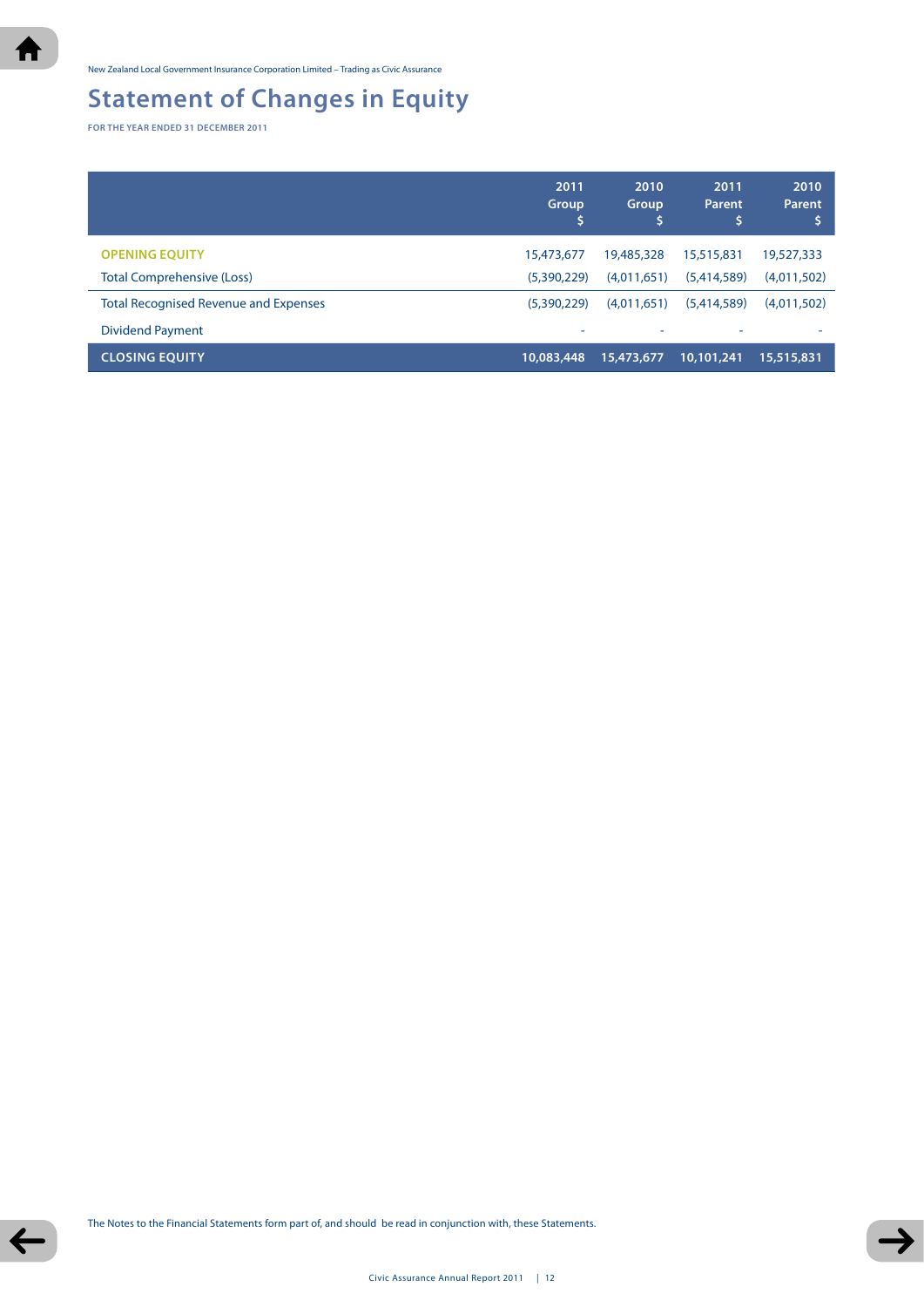# **Statement of Cash Flows**

**FOR THE YEAR ENDED 31 DECEMBER 2011**

|                                                | <b>Notes</b> | 2011<br>Group<br>\$ | 2010<br>Group<br>\$ | 2011<br>Parent<br>\$. | 2010<br>Parent<br>\$ |
|------------------------------------------------|--------------|---------------------|---------------------|-----------------------|----------------------|
| <b>CASH FLOWS FROM OPERATING ACTIVITIES</b>    |              |                     |                     |                       |                      |
| Cash was provided from:                        |              |                     |                     |                       |                      |
| <b>Premiums Received</b>                       |              | 1,589,380           | 9,110,213           | 1,589,380             | 9,110,213            |
| <b>Rent Received</b>                           |              | 797,060             | 864,665             | 797,060               | 864,665              |
| <b>Administration Fees Received</b>            |              | 1,317,938           | 1,245,583           | 1,317,938             | 1,245,583            |
| <b>Interest Received</b>                       |              | 438,874             | 386,720             | 438,874               | 354,220              |
| <b>Reinsurance Recoveries</b>                  |              | 4,530,237           | 4,616,534           | 4,530,237             | 4,616,534            |
| <b>Receipt of Reinsurance Payments</b>         |              | 14,936,206          |                     | 14,936,206            |                      |
| <b>Maturing Local Authority Stock</b>          |              |                     | 1,000,000           |                       |                      |
|                                                |              | 23,609,695          | 17,223,715          | 23,609,695            | 16,191,215           |
| Cash was applied to:                           |              |                     |                     |                       |                      |
| <b>Claims Expenses</b>                         |              | 9,743,873           | 7,515,152           | 9,743,873             | 7,515,152            |
| <b>Taxation Paid</b>                           |              | 14,353              | 298,921             | 15,045                | 298,921              |
| <b>Interest Expense</b>                        |              |                     | 32,500              |                       |                      |
| <b>Payments to Reinsurers and Suppliers</b>    |              | 2,746,125           | 10,558,904          | 2,746,055             | 10,555,498           |
| <b>Maturing Civic Bonds</b>                    |              | $\blacksquare$      | 1,000,000           |                       |                      |
|                                                |              | 12,504,351          | 19,405,477          | 12,504,973            | 18,369,571           |
| <b>Net Cash Flow from Operating Activities</b> | 14           | 11,105,344          | (2,181,762)         | 11,104,722            | (2, 178, 356)        |
| <b>CASH FLOWS FROM INVESTING ACTIVITIES</b>    |              |                     |                     |                       |                      |
| Cash was provided from:                        |              |                     |                     |                       |                      |
| <b>Managed Funds</b>                           |              | 5,012,461           |                     | 5,012,461             |                      |
| <b>Sale of Fixed Assets</b>                    |              | 5,010               | 43                  | 5,010                 | 43                   |
|                                                |              | 5,017,471           | 43                  | 5,017,471             | 43                   |
| Cash was applied to:                           |              |                     |                     |                       |                      |
| <b>Purchase of Government Stock</b>            |              | 1,590               | $\blacksquare$      | 1,590                 |                      |
| <b>Purchase of Fixed Assets</b>                |              | 13,942              | 417,557             | 13,942                | 417,557              |
|                                                |              | 15,532              | 417,557             | 15,532                | 417,557              |
| <b>Net Cash Flow from Investing Activities</b> |              | 5,001,939           | (417,514)           | 5,001,939             | (417,514)            |
| <b>CASH FLOWS FROM FINANCING ACTIVITIES</b>    |              |                     |                     |                       |                      |
| Cash was applied to:                           |              |                     |                     |                       |                      |
| <b>Payment of Subvention Payment</b>           |              |                     |                     | 5,386                 |                      |
|                                                |              |                     |                     | 5,386                 |                      |
| <b>Net Cash Flow from Financing Activities</b> |              |                     |                     | (5,386)               |                      |
| Net (Decrease)/Increase in Cash Held           |              | 16,107,283          | (2,599,276)         | 16,101,275            | (2,595,870)          |
| Opening Cash Balance as at 1 January           |              | 7,992,117           | 10,591,393          | 7,946,835             | 10,542,705           |
| <b>Closing Cash Balance as at 31 December</b>  |              | 24,099,400          | 7,992,117           | 24,048,110            | 7,946,835            |
| Being: Bank & Cash Equivalents                 |              | 24,099,400          | 7,992,117           | 24,048,110            | 7,946,835            |

The Notes to the Financial Statements form part of, and should be read in conjunction with, these Statements.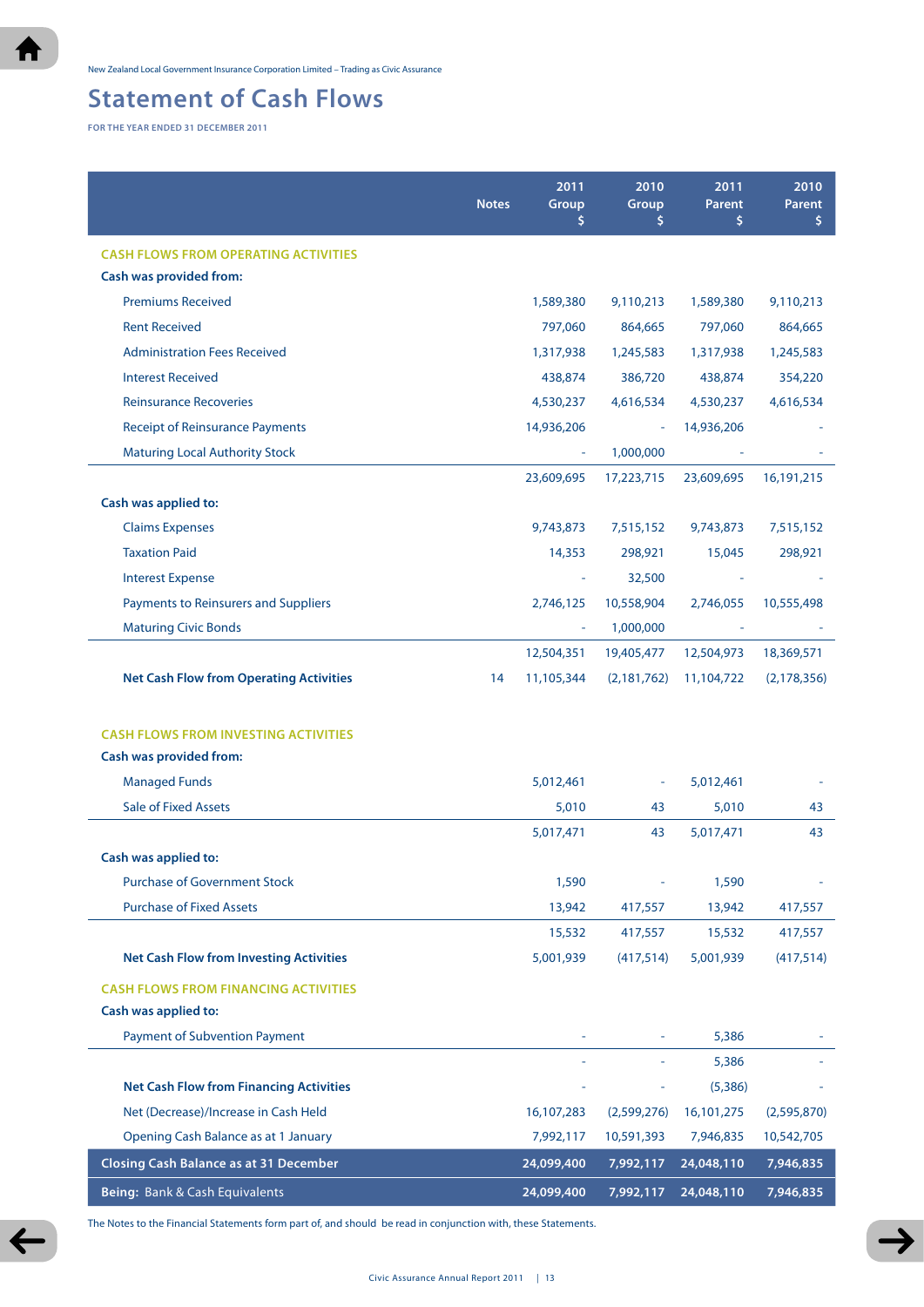**FOR THE YEAR ENDED 31 DECEMBER 2011**

# **NOTE 1. REPORTING ENTITY**

The reporting entity is New Zealand Local Government Insurance Corporation Limited, trading as Civic Assurance (the "Company"). The Group comprises the Company and its subsidiaries listed in note 2(p). The Group provides insurance products and other financial services principally for New Zealand local government.

The financial statements are presented in accordance with the Companies Act 1993 and have been prepared to comply with the requirements of the Financial Reporting Act 1993.

#### **Statement of Compliance**

The financial statements have been prepared in accordance with generally accepted accounting practice in New Zealand. They comply with New Zealand Equivalents to International Financial Reporting Standards ("NZ IFRS") and other applicable Financial Reporting Standards, as appropriate for profit-oriented entities. The financial statements also comply with International Financial Reporting Standards ("IFRS").

## **NOTE 2. STATEMENT OF ACCOUNTING POLICIES**

#### **General Accounting Policies**

The measurement and reporting of profits on an historical cost basis have been followed by the Company and Group, except for specific policies as described below.

The reporting currency is New Zealand dollars.

The Group meets the definition of a financial institution under NZ IFRS 7 "Financial Instruments Disclosures" and is subject to its requirements due to New Zealand Local Government Finance Corporation Limited, a subsidiary, being an issuer.

#### **Critical Judgements and Estimates in Applying the Accounting Policies**

In the application of NZ IFRS the Directors are required to make judgements, estimates and assumptions about the carrying value of assets and liabilities that are not readily apparent from other sources. These are based on historical experience and other various factors and are reviewed on an ongoing basis.

The Directors believe that, as at the date of these financial statements, there are no significant sources of estimation uncertainty that have not been disclosed in these notes. The most significant judgements, estimates and assumptions made in the preparation of these financial statements are in respect of insurance activities (Notes 3 to 7), including recovery of reinsurance receivables and the valuation of investment property (Note 10).

#### **Particular Accounting Policies**

The following particular accounting policies which materially affect the measurement of profit and financial position have been applied.

#### **(a) Consolidation of Subsidiaries**

The Group financial statements incorporate the financial statements of the Company and its subsidiaries, which have been consolidated using the purchase method. The results of any subsidiaries acquired or disposed of during the year are consolidated from the effective dates of acquisition or until the effective dates of disposal. All inter-company transactions, balances and unrealised profits are eliminated on consolidation.

#### **(b) Significant Accounting Policies Related to General Insurance Contracts**

All of the general insurance products and reinsurance products on offer, or utilised, meet the definition of an insurance contract (a contract under which one party, the insurer, accepts significant insurance risk from another party, the policyholder, by agreeing to compensate the policyholder if a specified uncertain future event, the insured event, adversely affects the policyholder) and none of the contracts contain embedded derivatives or are required to be unbundled.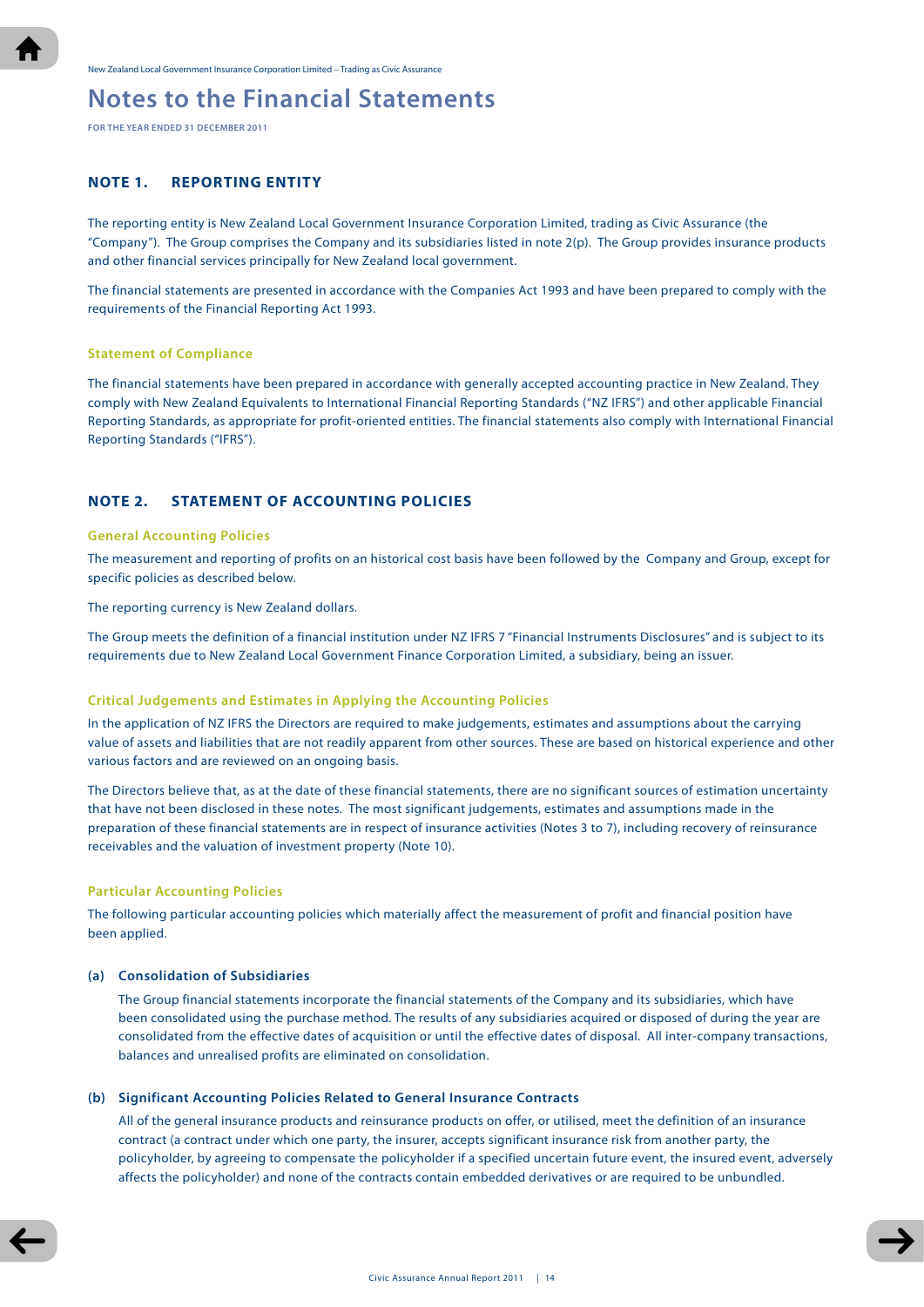**FOR THE YEAR ENDED 31 DECEMBER 2011 continued**

#### **(c) Income Attributable to Insurance Business**

Premium revenue comprises amounts charged to policyholders and excludes fire service and earthquake levies collected on behalf of statutory bodies. The earned portion of premium received and receivable is recognised as revenue. Premium revenue is recognised as earned from the date of attachment of risk (generally the date a contract is agreed to) over the period of the related insurance contract in accordance with the pattern of the risk expected under the contract. The unearned portion of premium is recognised as an unearned premium liability on the Statement of Financial Position.

#### **(d) Reinsurance Expense**

Premium ceded to reinsurers is recognised as an expense that is evenly spread from the date of attachment of risk to the end of the period of the reinsurance contract over the period of indemnity of the reinsurance contract in line with the expected pattern of incidence of risk.

#### **(e) Claims**

The outstanding claims liability is measured as the central estimate of expected future payments relating to claims incurred at the reporting date with an additional risk margin to allow for the inherent uncertainty in the central estimate. The expected future payments include those in relation to claims reported but not yet paid in full, claims incurred but not reported ("IBNR"), and claims incurred but not enough reported ("IBNER"). Due to the short term nature of the Company's claims these are not discounted in the financial statements.

Claims expense represents claim payments adjusted for movement in the outstanding claims liability.

The estimation of the outstanding claims liability involves a number of key assumptions and is the most critical accounting estimate. The Company takes all reasonable steps to ensure that it has appropriate information regarding its claims exposures and employs external actuarial advice. However, given the uncertainty in establishing the liability, it is likely that the final outcome will be different from the original liability established. Changes in claims estimates are recognised in profit and loss in the year in which the estimates are changed.

#### **(f) Reinsurance and Other Recoveries**

Reinsurance and other recoveries received or receivable on paid claims and on outstanding claims liabilities (notified and not yet notified) are recognised as income. Reinsurance does not relieve the originating insurer of its liabilities to policyholders.

#### **(g) Liability Adequacy Test**

The liability adequacy test is an assessment of whether the carrying amount of the unearned premium liability is adequate and is conducted at each reporting date. If current estimates of the expected future cash flows relating to future claims arising from the rights and obligations under current general insurance contracts, plus an additional risk margin to reflect the inherent uncertainty in the central estimate, exceed the unearned premium liability then the unearned premium liability is deemed to be deficient. The test is performed at the level of a portfolio of contracts that are subject to broadly similar risks and that are managed together as a single portfolio. Any deficiency arising from the test is recognised in the Statement of Comprehensive Income, with the corresponding impact on the Statement of Financial Position.

#### **(h) Assets which back Insurance Liabilities**

Ultimately all assets of the Company are available to back insurance liabilities.

#### **(i) Investment Property**

Investment property is measured at fair value, by reference to an external market valuation (performed annually), with any resulting unrealised gain or loss recognised in the Statement of Comprehensive Income.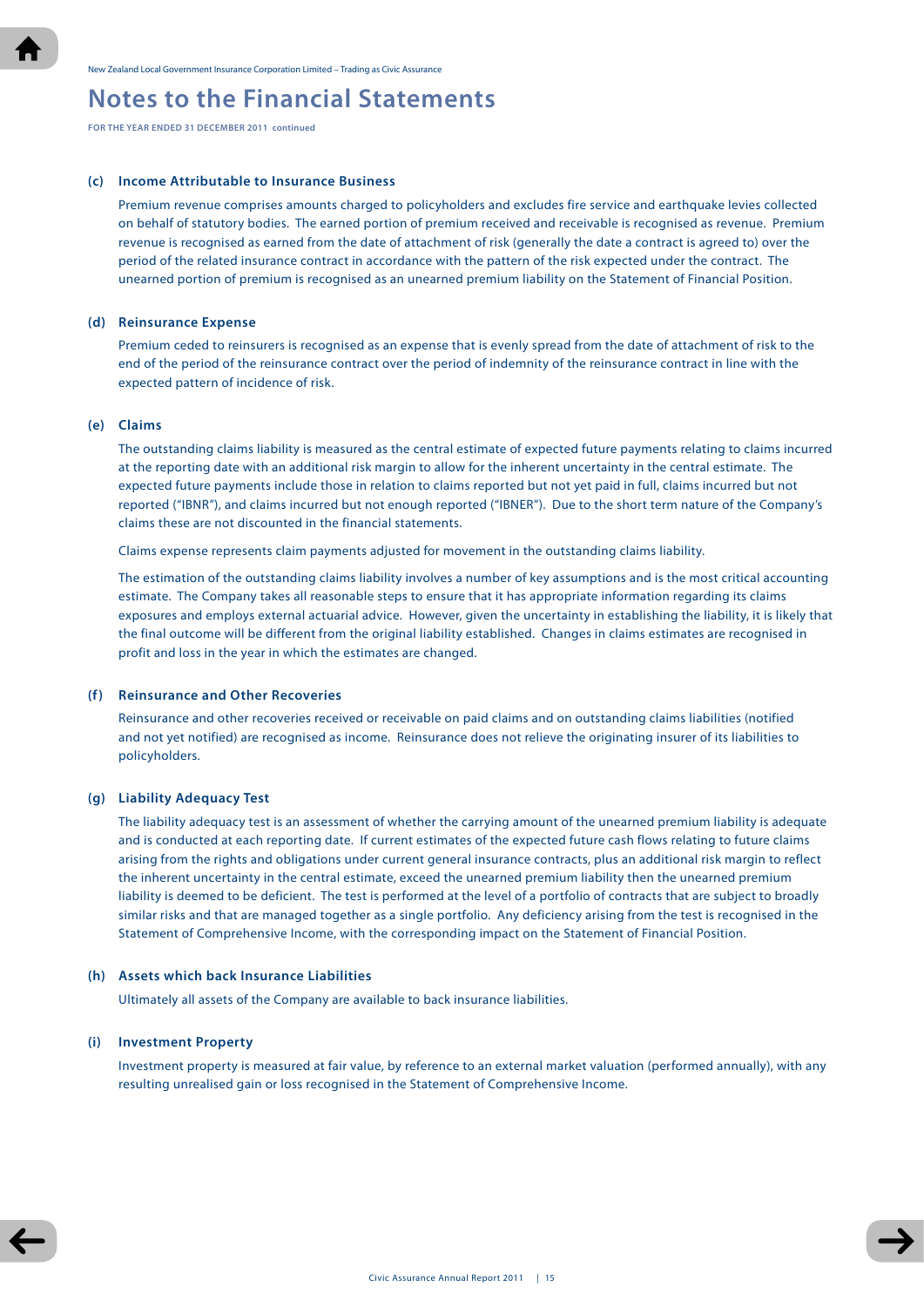**FOR THE YEAR ENDED 31 DECEMBER 2011 continued**

# **NOTE 2. STATEMENT OF ACCOUNTING POLICIES** continued

#### **(j) Property, Plant & Equipment and Software Intangible**

Assets are depreciated on a straight line basis at rates calculated to allocate the assets' cost, in equal instalments over their estimated useful lives which are assessed and regularly reviewed.

Assets are carried at historic cost value less depreciation. The useful lives attributed to various assets are:

| <b>Office Furniture and Equipment</b> | up to 5 years |
|---------------------------------------|---------------|
| Intangibles - Software                | 5 years       |

#### **(k) Financial Instruments**

#### **(i) Classification and Measurement**

 Financial instruments are transacted on a commercial basis to derive an interest yield / cost with the terms and conditions having due regard to the nature of the transaction and the risks involved. Financial instruments are recognised and accounted for on a settlement date basis.

#### *Held To Maturity Investments*

NZ Government Stock is classified as Held To Maturity and is measured at amortised cost using the effective interest method.

#### *Loans and Receivables*

Other receivables are measured at initial recognition at fair value, and are subsequently measured at amortised cost using the effective interest rate.

#### *Bank and Cash Equivalents*

Bank and cash equivalents are measured at amortised cost using the effective interest rate.

#### *Designated at Fair Value Through Profit or Loss*

 The managed funds are designated at fair value through profit or loss due to their performance being evaluated on a fair value basis in accordance with a documented investment strategy.

#### *Financial Liabilities*

 Financial liabilities include Sundry Creditors, Subordinated Debt and Outstanding Claims. Financial liabilities are recorded initially at fair value, net of transaction costs. Subsequent to initial recognition, liabilities are measured at amortised cost.

#### **(ii) Offsetting Financial Instruments**

Financial assets and liabilities are not offset as there is no legally enforceable right to set-off.

#### **(iii) Asset Quality**

#### *Impairment of Financial Assets*

Financial assets measured at amortised cost are reviewed at each balance date to determine whether there is any objective evidence of impairment. If any such condition exists, the asset's recoverable amount is estimated and provision is made for the difference between the carrying amount and the recoverable amount.

As at the date of these Financial Statements, no such evidence of impairment exists.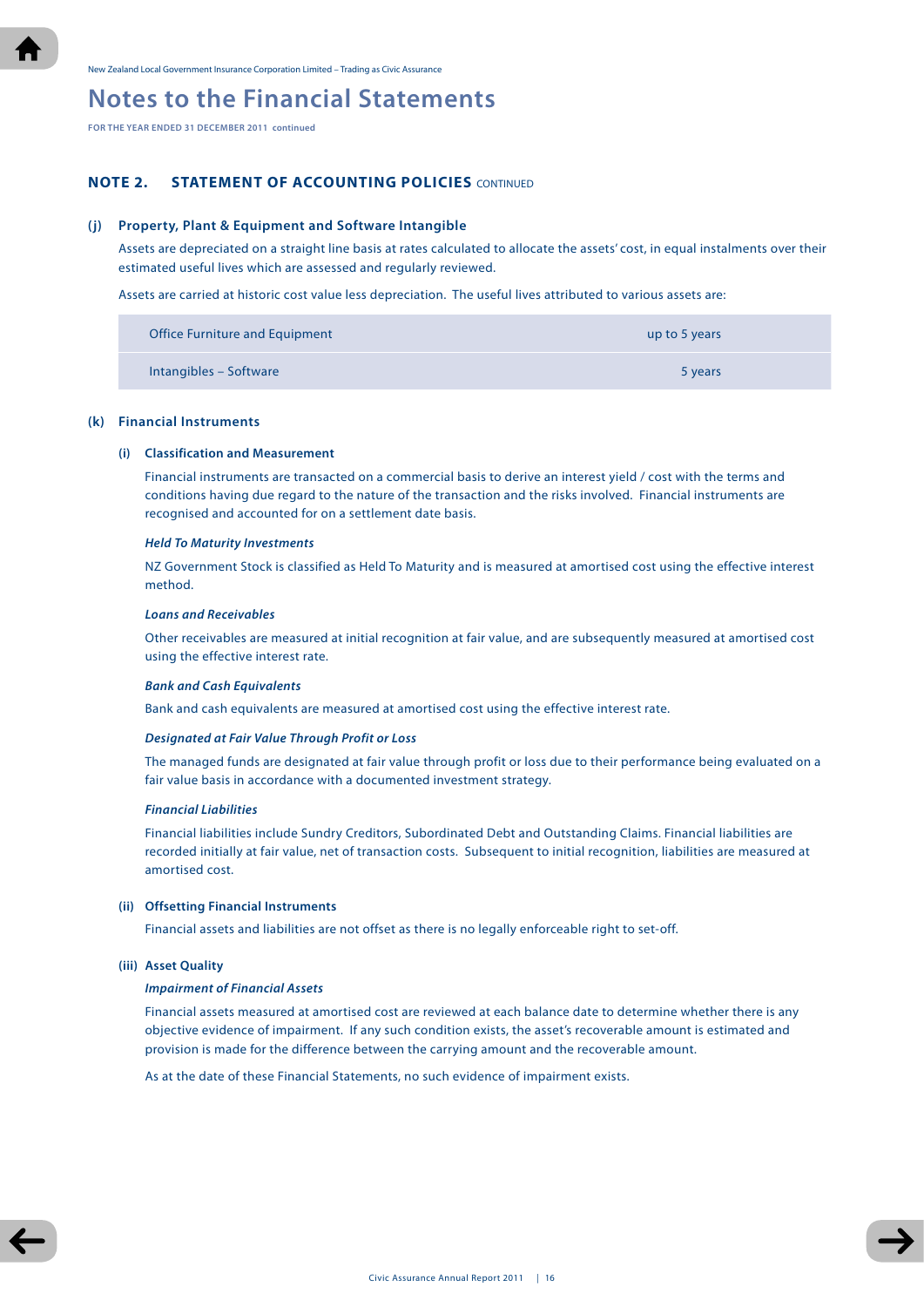**FOR THE YEAR ENDED 31 DECEMBER 2011 continued**

# **NOTE 2. STATEMENT OF ACCOUNTING POLICIES** continued

#### **(iv) Fair value of financial instruments**

 *Fair value measurements recognised in the Statement of Financial Position*

Financial instruments are categorised into 3 levels:

- Level 1 fair value measurements are those derived from quoted prices (unadjusted) in active markets for identical assets or liabilities;
- Level 2 fair value measurements are those derived from inputs other than quoted prices included within Level 1 that are observable for the asset or liability, either directly (i.e. as prices) or indirectly (i.e. derived from prices): and
- Level 3 fair value measurements are those derived from valuation techniques that include inputs for the asset or liability that are not based on observable market data (unobservable inputs).

All financial instruments disclosed in these financial statements are categorised as Level 1, except for subordinated debt which is categorised as Level 3. That is, the fair value of financial assets and financial liabilities with standard terms and conditions and traded on active liquid markets are determined with reference to quoted market prices. The fair value of all financial assets is derived from quoted prices from OnePath (NZ) Ltd. There were no transfers between any of the Levels during the year.

#### **(v) Derivatives**

The Company and Group do not use any derivative financial instruments.

# **(l) Taxation**

#### *Current Tax*

The income tax expense charged against the profit for the year is the estimated liability in respect of that profit. It is calculated using tax rates and tax laws that have been enacted or substantively enacted by reporting date. Current tax for the current and prior periods is recognised as a liability (or asset) to the extent that it is unpaid (or refundable). Tax assets are offset only when there is a legally enforceable right to set off the recognised amounts, and an intention to settle on a net basis.

## *Deferred Tax*

The liability method of accounting for deferred taxation is applied on a comprehensive balance sheet basis in respect of temporary differences between the carrying amounts of assets and liabilities in the financial statements and the corresponding tax base of those items.

Deferred tax liabilities are recognised for all temporary differences. Deferred tax assets are reviewed at each balance date and reduced to the extent that it is no longer probable that sufficient taxable profits will be available to allow all or part of the asset to be recovered.

Deferred tax is calculated at the tax rates that are expected to apply in the period when the liability is settled or the asset is realised. Deferred tax is charged or credited in the Statement of Comprehensive Income.

#### **(m) Goods and Services Tax (GST)**

Revenue, expenses and assets are recognised net of the amount of GST except:

- When the GST incurred on a purchase of goods and services is not recoverable from the taxation authority in which case the GST is recognised as part of the cost of the acquisition of the assets or as part of the expense item as applicable.
- Receivables and payables, which are stated with the amount of GST included.

The net amount of GST recoverable from, or payable to, the taxation authority is included as part of receivables or payables in the Statement of Financial Position.

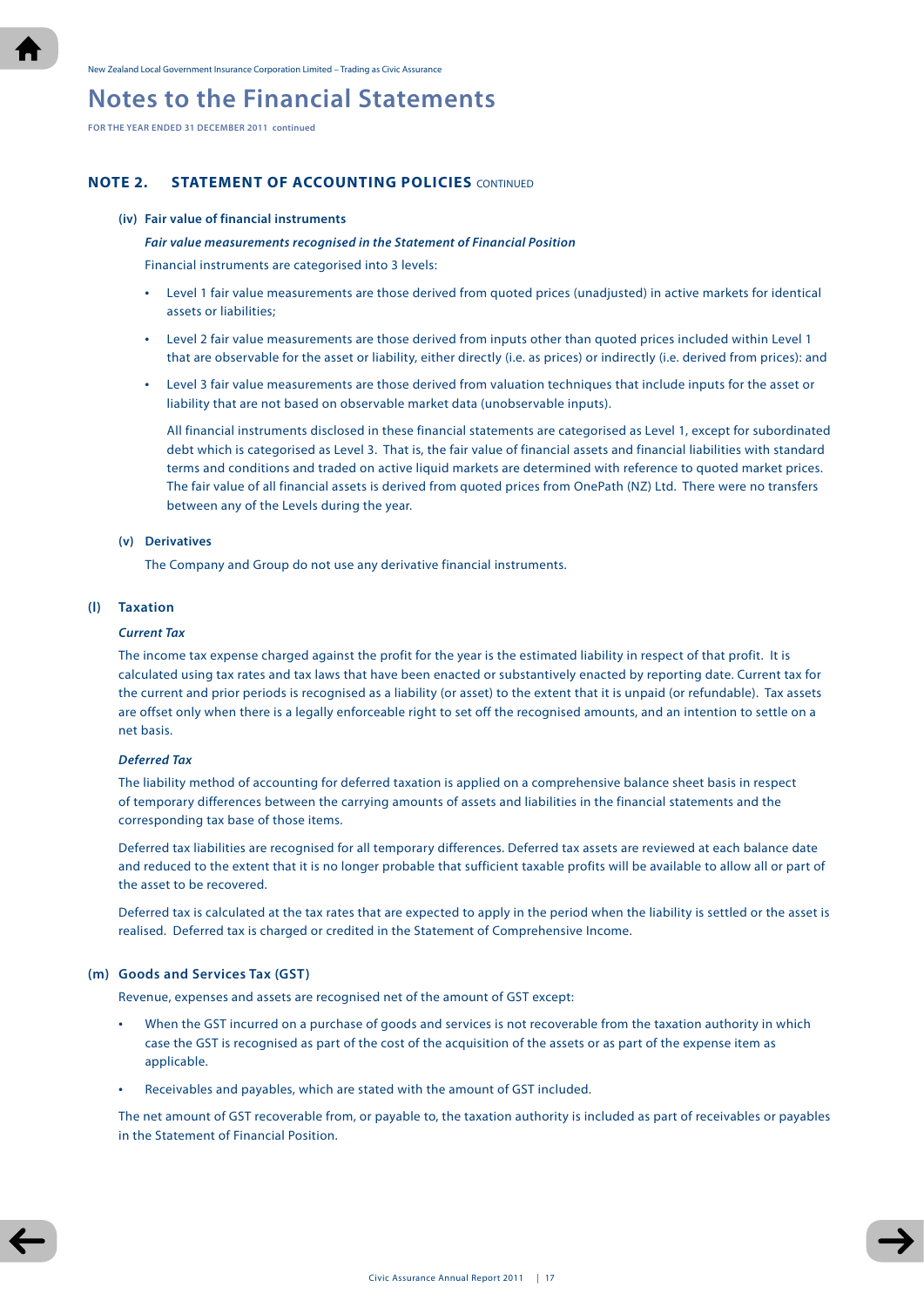**FOR THE YEAR ENDED 31 DECEMBER 2011 continued**

# **NOTE 2. STATEMENT OF ACCOUNTING POLICIES** continued

#### **(n) Statement of Cash Flows**

The Statement of Cash Flows is prepared exclusive of GST, which is consistent with the method used in the Statement of Comprehensive Income. The GST component of cash flows arising from investing and financing activities, which is recoverable from or payable to, the taxation authority is classified as operating cash flow.

The following are definitions of the terms used in the Statement of Cash Flows:

- Bank comprises cash on hand and demand deposits.
- Cash equivalents are short term, highly liquid investments that are readily convertible to known amounts of cash and which are subject to insignificant risk of changes in value.
- Cash flows are inflows and outflows of cash and cash equivalents.
- Operating activities are the principal revenue producing activities of the entity and other activities that are not investing or financing activities.
- Investing activities are the acquisition and disposal of long-term assets.
- Financing activities are activities that result in changes in the size and composition of the contributed equity and borrowings of the entity.

#### **(o) Employee Benefits**

Provision is made for benefits accruing to employees in respect of wages and salaries and annual leave when it is probable that settlement will be required and they are capable of being measured reliably.

Provisions made in respect of employee benefits are measured at their nominal values using the remuneration rate expected to apply at the time of settlement.

#### **(p) Investment in Subsidiaries**

The Company has six wholly owned subsidiaries which are all incorporated in New Zealand. Five of these, Local Government Superannuation Trustee Limited, SuperEasy Limited, Local Government Finance Corporation Limited and Civic Assurance Limited with balance dates of 31 December and Local Government Mutual Funds Trustee Limited with its balance date of 30 June did not have any significant assets, liabilities, revenue or expenses during the year's ended 31 December 2010 and 31 December 2011. New Zealand Local Government Finance Corporation Limited (LGFC) commenced business on the 29 November 1999 and had total assets of \$50,668 (2010: \$50,668) at 31 December 2011. The five companies have been recognised in the Parent financial statements at cost less impairment and consolidated in the Group financial statements. The operating companies are subject to ongoing review of their operations to ensure they are meeting their agreed strategic objectives.

#### **(q) Investment in Associate Company**

The share of the income of the associate company, Local Government Online Limited, has been included in the consolidated Statement of Comprehensive Income and added to the cost of the investment in the consolidated Statement of Financial Position. The Parent financial statements record the investment at cost less impairment.

#### **(r) Basis of Measuring Income and Expenses**

Income and expenses are accounted for on an accruals basis.

#### **(s) Changes in Accounting Policies**

For 2011, the presentation for recognising reinsurance paid in advance has been amended to report this seperately from the unearned premium reserve. Previously, the unearned premium reserve was reported net of reinsurance prepayments. This change of presentation has also resulted in the grossing up of premiums earned and reinsurance paid figures in the Statement of Comprehensive Income.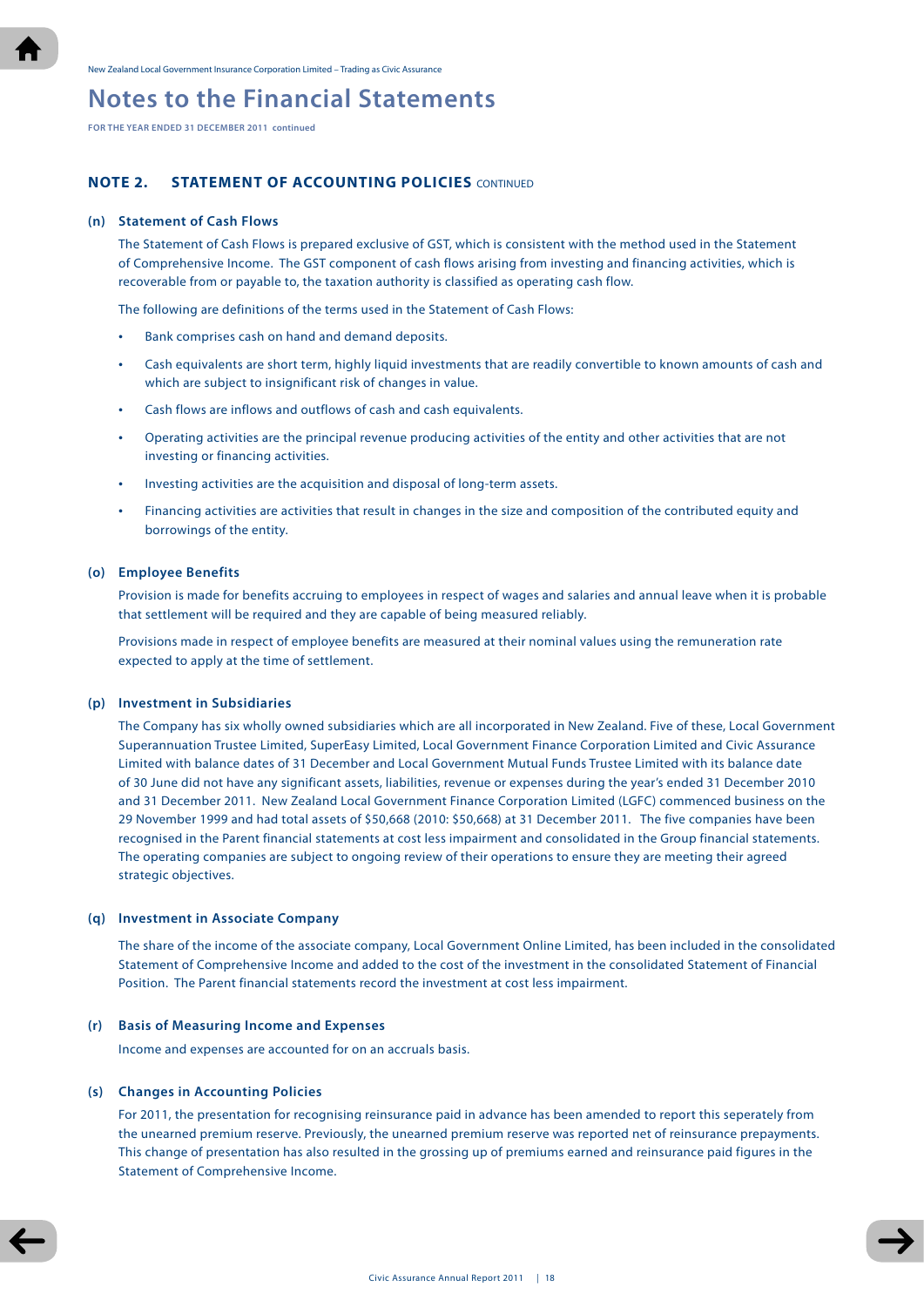**FOR THE YEAR ENDED 31 DECEMBER 2011 continued**

# **NOTE 3. CLAIMS**

#### **(a) Claims**

|                                                                               | 2011<br>Group<br>'S | 2010<br>Group | 2011<br>Parent                                                        | 2010<br>Parent |
|-------------------------------------------------------------------------------|---------------------|---------------|-----------------------------------------------------------------------|----------------|
| Claims incurred and Provision for Outstanding Claims                          |                     |               |                                                                       |                |
| Total claims incurred during the year                                         |                     |               | $(634, 166, 382)$ $(91, 856, 086)$ $(634, 166, 382)$ $(91, 856, 086)$ |                |
| Less: Reinsurance recoveries receivable on claims incurred<br>during the year | 626,784,100         | 82,483,978    | 626,784,100                                                           | 82,483,978     |
| <b>Net Claims</b>                                                             | (7, 382, 282)       | (9.372.108)   | (7, 382, 282)                                                         | (9,372,108)    |

Claims costs are reliably estimated and claims are usually settled within one year therefore there is no claims development from prior years claims.

#### **(b) Reconciliation of Movements in Gross Outstanding Claims Liability**

|                                                                     | 2011<br>Group | 2010<br>Group | 2011<br><b>Parent</b> | 2010<br><b>Parent</b> |
|---------------------------------------------------------------------|---------------|---------------|-----------------------|-----------------------|
| Outstanding Claims liability at the beginning of the financial year | 88,280,226    | 3,905,000     | 88,280,226            | 3,905,000             |
| Claims Expense in the current year                                  | 634,166,382   | 91,856,086    | 634,166,382           | 91,856,086            |
| <b>Claims Paid</b>                                                  | (9.747.608)   | (7,480,860)   | (9,747,608)           | (7,480,860)           |
| Outstanding Claims liability at the end of the financial year       | 712.699.000   | 88,280,226    | 712,699,000           | 88,280,226            |

#### **(c) Actuarial Methodology and Assumptions**

The estimation process involves using the Company's specific data, relevant industry data and more general economic data. Each class of business is usually examined separately and the process involves consideration of a large number of factors including the risks to which the business is exposed at a point in time, claim frequencies and average claim sizes, historical trends in the incidence and development of claims reported and finalised, legal, social and economic factors that may impact upon each class of business as well as the key actuarial assumptions set out below, and the impact of reinsurance and other recoveries.

Different actuarial valuation models are used for different claims types with the results then being aggregated. This aggregation of results enhances the valuation process by allowing the use of the model best suited to particular claims types. The selection of the appropriate model takes into account the characteristics of a class of business and the extent of development of past claims periods.

The different components of the outstanding claims liability are subject to different levels of uncertainty. The estimation of the cost of claims reported but not yet paid in full is made on a case by case basis by claims personnel having regard to the facts and circumstances of the claim as reported, any information available from assessors and information on the cost of settling claims with similar characteristics in previous periods. A further amount, which may be a reduction, is included for IBNER on the basis of past experience with the accuracy of initial claims estimates. With IBNR, the estimation is generally subject to a greater degree of uncertainty than the estimation of the cost of settling claims already notified, as no information is currently available about the claim. In calculating the estimated cost of unpaid claims a variety of estimating techniques are used generally based on statistical analysis of historical experience, which assumes that the development pattern of the current claims will be consistent with past experience. Allowance is made however for changes or uncertainties which may create distortions in the underlying statistics which might cause the cost of unsettled claims to increase or reduce when compared with the cost of previously settled claims.

Large claims impacting each relevant business class are generally assessed separately, being measured on a case by case basis or projected separately in order to allow for the possible distortive effect of the development and incidence of these large claims.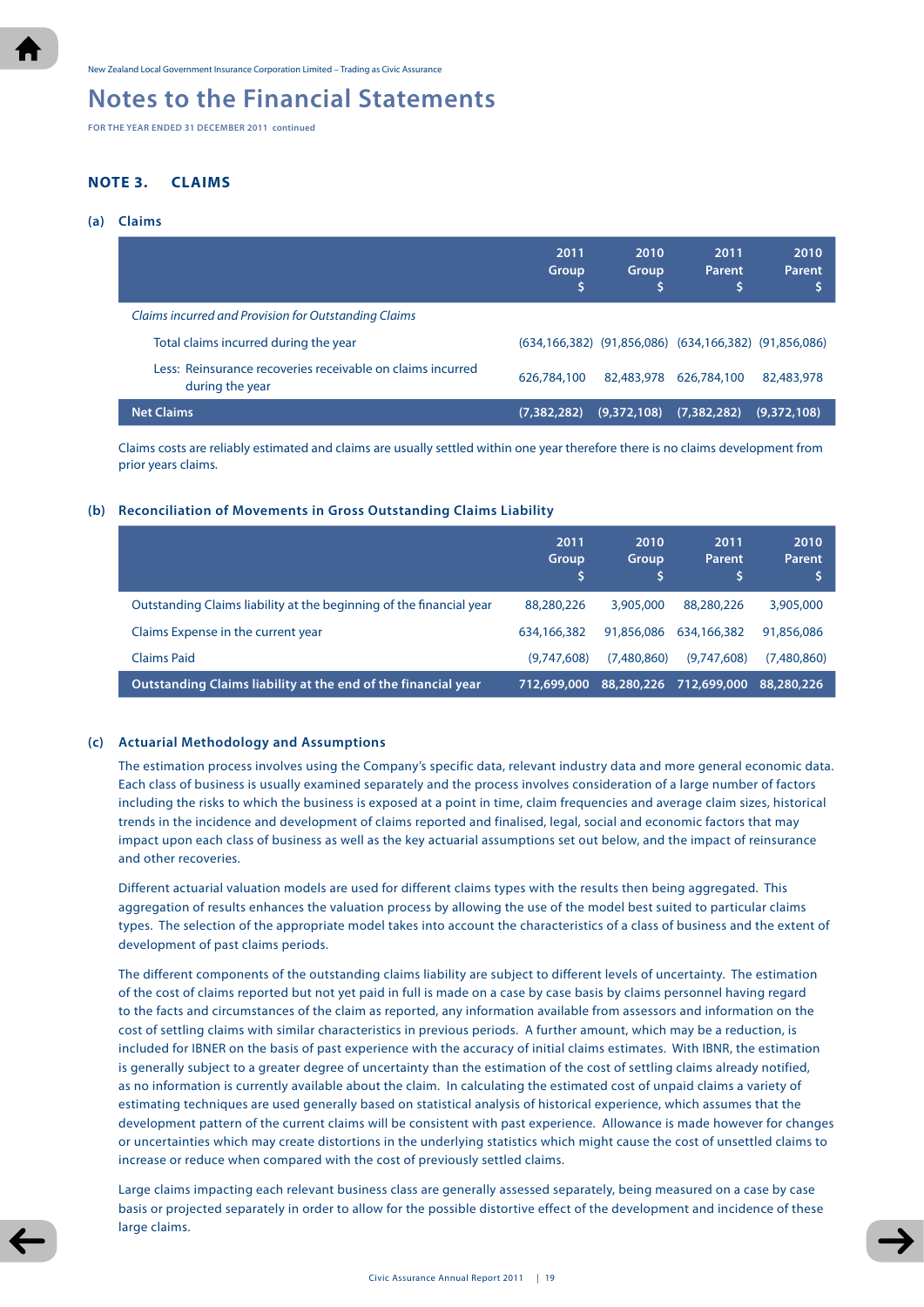**FOR THE YEAR ENDED 31 DECEMBER 2011 continued**

## **NOTE 3. CLAIMS** continued

Reserves are not established for catastrophes in advance of such events and so these events will cause volatility in the results for a period and in the levels of the outstanding claims liability.

The central estimate of the outstanding claims liability is an estimate which is intended to contain no deliberate or conscious over or under estimation and is commonly described as providing the mean of the distribution. It is considered appropriate for the measurement of the claims liability to represent a higher degree of certainty regarding the sufficiency of the liability over time, and so a risk margin is added to the central estimate. The risk margin refers to the amount by which the liability recognised in the financial statements is greater than the actuarial central estimate of the liability. The risk margin added to the central estimate increases the probability that the net outstanding claims liability will ultimately prove to be adequate.

The actuarial valuation net of reinsurance assumes that all reinsurance recoveries will be collected. The Company uses only reinsurers with rating "A-" or better from AM Best (or equivalent).

#### **(d) Canterbury Earthquakes Claims**

The Canterbury earthquakes have had a significant impact on the operational and financial results of the Company for the year ended 31 December 2011, with over 900 claims being received. As at 31 December 2011 the Outstanding Claims Liability in relation to Canterbury earthquake claims was \$707,030,000 of which \$701,354,000 is covered by reinsurance treaties resulting in a net incurred claims liability of \$5,679,000. As a result of the Canterbury earthquake events, reinsurance cover has been less affordable than in previous years. In addition to this, the Company has faced logistical issues detailing the exposures that were to be written due to a lack of detailed information being readily available on the local government assets. As a consequence of this, the Company was unable to obtain reinsurance at an appropriate price for the current reinsurance year commencing 1 July 2011 and has therefore not accepted any new material damage risk from this date.

The principal concern in determining the outstanding claims liabilities for Canterbury earthquake claims is the unique nature of the event. Despite the material nature of the outstanding claims liability, it has been decided at this stage that no actuarial adjustment should be applied to the case estimates recorded for these claims. The reasons for this are:

- The unique and continuing nature of the Canterbury earthquake events means that at this stage there is very limited data upon which to base a meaningful actuarial analysis.
- All claims have been assessed by loss adjusters who have expertise in this area. We understand that there is no reason to believe that there is any systemic under or over estimation of reported claims.
- To date, few claims have been closed so there are unlikely to be reopened claims.

Despite the considerable gross claims costs, the financial impact on the Company has been significantly mitigated by the existing catastrophe reinsurance treaties in place until 30 June 2011. These reinsurance treaties limit the Company's net claims liability to \$3.6 million net incurred claims per event (net of reinsurance). While it is expected that the gross claims will be larger than the net retention (after catastrophe reinsurance) any increase in the claims costs will be borne by the reinsurers and therefore the risk margin on the net claims liability is zero.

Although the Company's exposure to insurance risk is limited to \$3.6 million net incurred claims per event, it continues to be exposed to credit risk relating to the ability of the reinsurers to pay the gross reinsurance recoveries receivable. Details of the Company's credit risk management policies are included in note 4(d).

No discounting of the outstanding claims liabilities or associated reinsurance recoveries receivable has been made on the basis of the short payment period expected in relation to the Company's net insured claims.

## **(e) Other Claims**

As at 31 December 2011 the central estimate of the outstanding claims liability and risk margins in relation to Business as Usual and Riskpool claims was evaluated by Craig Lough and Janet Lockett (Fellows of the NZ Society of Actuaries) of Melville Jessup Weaver. The actuaries are satisfied to the nature and accuracy of data used in the calculation of the outstanding claims liability.

The outstanding claims liability in respect of Business as Usual and Riskpool claims has been determined using the Bornhuetter-Fergusson (incurred claims) methodology. It has been assumed that future incurred claims patterns for each group of business will continue to follow observed historic patterns.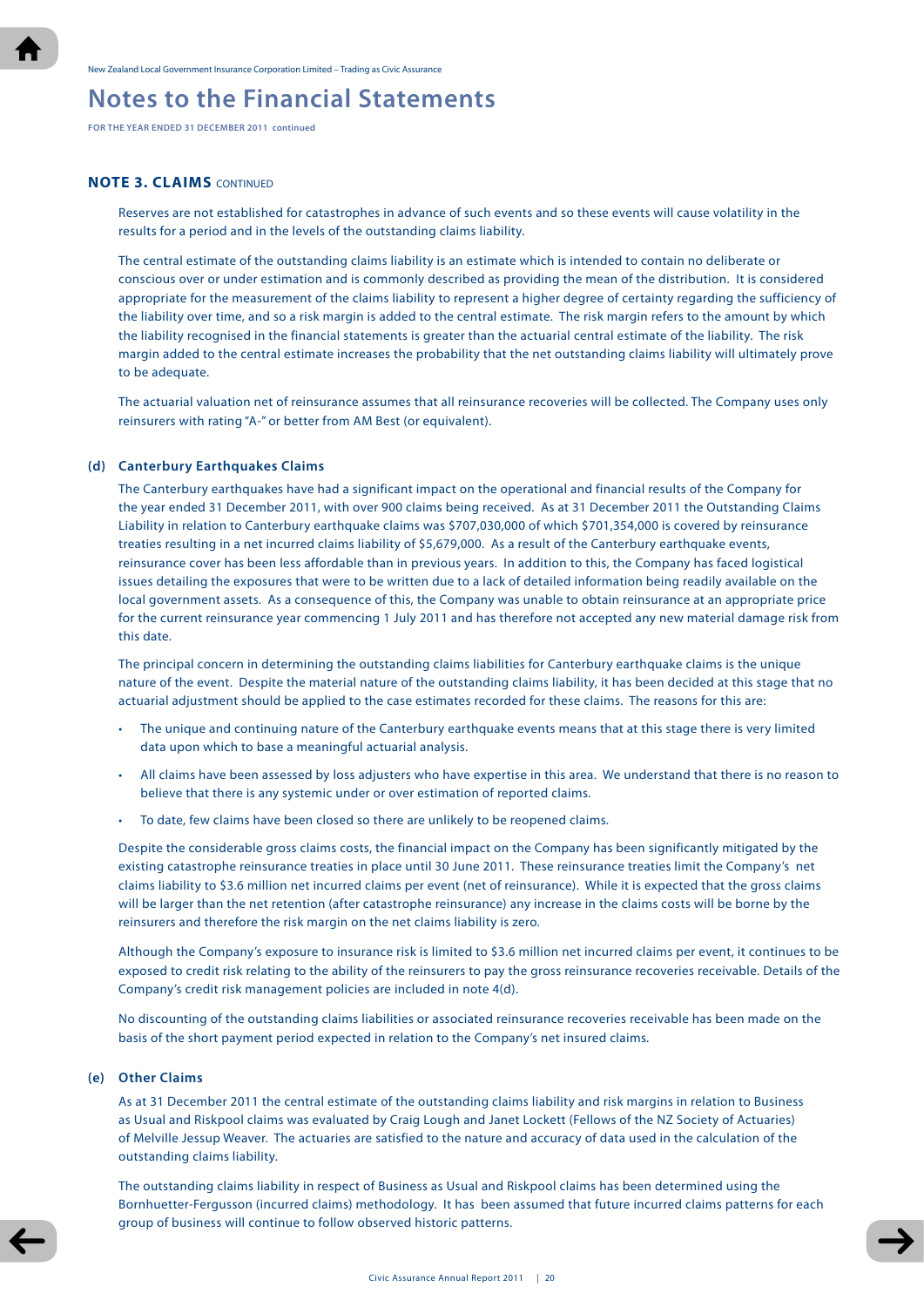**FOR THE YEAR ENDED 31 DECEMBER 2011 continued**

The estimation of the outstanding claims liability is based on a variety of actuarial techniques that analyse experience, trends and other relevant factors. The claims estimation process commences with the actuarial projection of the future payments relating to claims incurred at the reporting date. The expected future payments include those in relation to claims reported but not yet paid or not yet paid in full, claims incurred but not reported ("IBNR"), and claims incurred but not enough reported ("IBNER").

The overall risk margin for both outstanding claims and liability adequacy testing has been determined using stochastic techniques and have been determined allowing for diversification between groups of business and having regard to the inherent variation observed in claims development in each group of business. The undiversified risk margins for each group of business are applied to the net central estimates and the results aggregated, allowing for diversification, in order to arrive at an overall net provision that is intended to provide a probability of sufficiency of 85%. For the non Canterbury earthquake claims a risk margin of \$184,000 (2010: \$477,000) has been included in the Outstanding Claims Liability as at balance date, as required in terms of NZ IFRS 4 clause 17.2.

Risk margins are held to allow for uncertainty surrounding the outstanding claims liability estimation process. Potential uncertainties include those relating to the actuarial models and assumptions, the quality of the underlying data used in the models, general statistical uncertainty and the general insurance environment. Uncertainty from the above sources is examined for each class of business and expressed as a volatility of the net central estimate. The volatility for each class is derived after consideration of stochastic modelling and benchmarking to industry analysis.

The period between the valuation date and the settlement of most claims is short, and the valuation implicitly allows for past levels of inflation to continue in the future. Therefore, any increase in costs as a result of inflation is limited. Also due to the short settlement periods the effect of discounting expected future payments is also limited and therefore the estimates are not discounted for the time value of money.

## **NOTE 4. INSURANCE CONTRACT RISK MANAGEMENT**

A key risk from operating in the general insurance industry is the exposure to insurance risk arising from underwriting general insurance contracts. The insurance contracts transfer risk to the insurer by indemnifying the policyholders against adverse affects arising from the occurrence of specified uncertain future events. The risk is that the actual claims to be paid in relation to contracts will be different to that estimated at the time a product was designed and priced. The Company is exposed to this risk because the price for a contract must be set before the losses relating to the product are known. Hence the insurance business involves inherent uncertainty. The Company also faces other risks relating to the conduct of the general insurance business including financial risks and capital risks.

A fundamental part of the overall risk management strategy is the effective governance and management of the risks that impact the amount, timing and uncertainty of cash flows arising from insurance contracts.

#### **(a) Risk Management Objectives and Policies for Mitigating Insurance Risk**

The risk management activities can be broadly separated into underwriting (acceptance and pricing of risk), claims management, reserving, and investment management. The objective of these risk management functions is to enhance the longer term financial performance of the overall insurance operations.

The key policies in place to mitigate risks arising from underwriting insurance contracts include the following:

- Acceptance of risk The Company is primarily an insurer only of risks owned or managed by local authorities. Records of results and trends exclusively in this market sector that have been built up over a number of years are available as tools for the Company's underwriter who has over 35 years experience in the industry and over ten years experience in underwriting local government risks. The portfolio is essentially property risks. A "ring fenced" maximum liability layer of liability risk has been written to support the local government liability pool, provided by New Zealand Mutual Liability Riskpool ("Riskpool").
- Pricing Many years of underwriting results for a tight homogenous group of risks enables the Company's underwriters to calculate acceptable pricing and acceptable terms and conditions of cover.
- Reinsurance Through reinsurance the Company, up until 30 June 2011, was able to cap its maximum liability in the event of a catastrophe to \$3.6 million. This amount was well within the Company's reserves.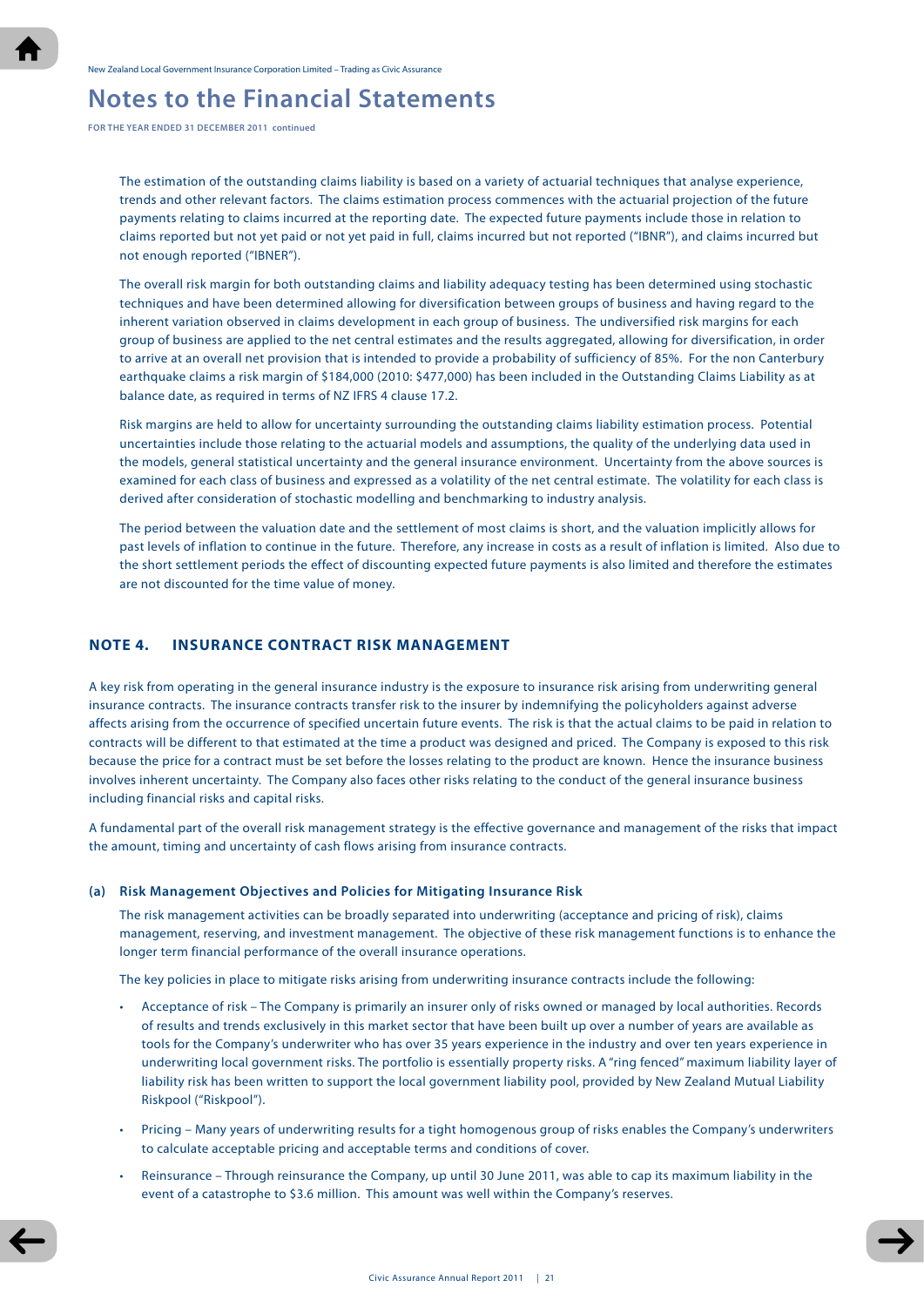**FOR THE YEAR ENDED 31 DECEMBER 2011 continued**

## **NOTE 4. INSURANCE CONTRACT RISK MANAGEMENT** continued

- Claims management Claims are handled inhouse by experienced claims handling staff. Staff are allocated settling limits and authorities commensurate with their levels of experience. These authority levels are reviewed regularly. Senior claims staff are very experienced, particularly in local government claims. Overall authority and claims management is provided by the Company's General Manager Insurance who has over ten years experience as a commercial claims manager in New Zealand.
- Investment management All premium income is held in NZ Registered Bank accounts and short term deposits. The investments are regularly reviewed by the Board and is set with a low exposure to shares (less than 5%).
- Risk reduction The Company's underwriter and its General Manager regularly analyse and review claims data with a view to educating and training insureds in recognition and prevention of manageable risks. Due to the Company being unable to reinsure risks after 1 July 2011 the risk was managed by not writing policies.

#### **(b) Terms and Conditions of Insurance Contracts**

Almost all the Company's insurance contracts written are entered into on a standard form and on an annual basis. There are no special terms and conditions in any non standard contracts that would have a material impact on the financial statements.

#### **(c) Concentration of Insurance Risk**

 Concentration risk is particularly relevant in the case of natural disasters and other catastrophes. The Company dealt with this by having uncapped reinsurance cover for the period of the insurance contract. All geographical risk is in New Zealand.

#### **(d) Credit Risk**

Financial assets or liabilities arising from insurance contracts are presented in the Statement of Financial Position. These amounts best represent the maximum credit risk exposure at reporting date.

The credit risk relating to insurance contracts relates primarily to:

- Premium receivable which is due from policyholders and intermediaries (brokers). The brokers collect premium from policyholders and remit the monies to the insurer in accordance with contractual arrangements, being held in a trust account and paid within 90 days. The recoverability of premium receivable is assessed and provision is made for impairment based on objective evidence and having regard to past default experience. Concentrations of credit risk are determined by the clients who each independently appoint their own insurance broker.
- Reinsurance recoveries receivable, which are discussed further in note 6.

#### **(e) Interest Rate Risk**

The underwriting of general insurance contracts creates no exposure to the risk that interest rate movements may impact the value of the outstanding claims liability because the outstanding claims liability is not discounted due to the short tail nature of claims.

# **(f) Reinsurance Risk**

Risks underwritten are reinsured in order to limit exposure to losses, stabilise earnings, protect capital resources and ensure eficient control and spread of the risks underwritten.

#### **(g) Operational Risk**

 Operational risk is the risk of financial loss (including lost opportunities) resulting from external events and/or inadequate or failed internal processes, people and systems. Operational risk is identified, and assessed on an ongoing basis and the capital management strategy includes consideration of operational risk. Management and staff are responsible for identifying, assessing and managing operational risks in accordance with their roles and responsibilities.

#### **(h) Liquidity Risk**

All assets and liabilities used in relation to the liquidity of the insurance business are included in the sensitivity analysis in note 13.

#### **(i) Sensitivity Analysis**

Sensitivity of risks relates primarily to the risk margin assessments which are set out above in Note 3. These are reviewed annually and change in accordance with current best estimates using advice from an actuary.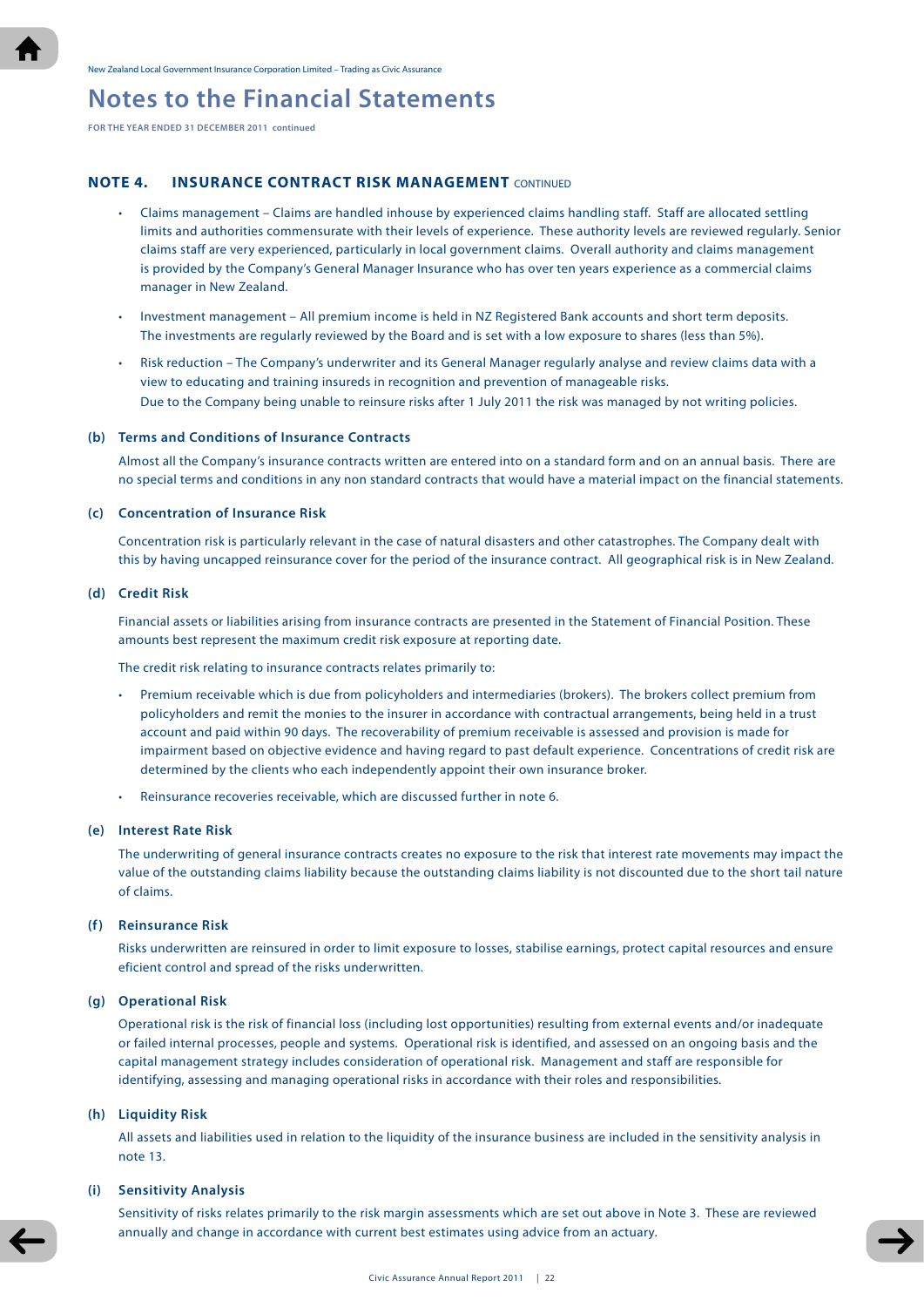**FOR THE YEAR ENDED 31 DECEMBER 2011 continued**

## **NOTE 5. INSURANCE PROVISIONS**

The Company had a claims payable credit rating of "B++" issued by A M Best at 31 December 2011. The Company's reinsurance programme is structured to adequately protect the Company's solvency and capital position. It covers per risk and event losses in New Zealand. Counterparty reinsurers with credit ratings no less than "A-" (A M Best scale) participate in the reinsurance catastrophe programme.

## **NOTE 6. REINSURANCE RECEIVABLE ON OUTSTANDING CLAIMS**

#### **(a) Reconciliation of Movements for the Financial Year**

|                                                                                         | 2011<br>Group<br>\$. | 2010<br><b>Group</b> | 2011<br><b>Parent</b>  | 2010<br>Parent |
|-----------------------------------------------------------------------------------------|----------------------|----------------------|------------------------|----------------|
| Reinsurance recoveries receivable on outstanding claims at<br>the beginning of the year | 80,461,914           | 2,594,470            | 80,461,914             | 2,594,470      |
| Reinsurance recoveries received                                                         | (4.530.237)          | (4,616,534)          | (4.530.237)            | (4,616,534)    |
| Reinsurance recoveries receivable on claims incurred<br>during the year                 | 626,784,100          | 82,483,978           | 626,784,100            | 82,483,978     |
| Reinsurance recoveries receivable on outstanding claims<br>at the end of the year       | 702,715,777          |                      | 80,461,914 702,715,777 | 80,461,914     |

#### **(b) Actuarial Assumptions**

Reinsurance and other recoveries on outstanding claims are computed using actuarial assumptions and methods similar to that used for outstanding claims (refer note 3). The outstanding claims liability is calculated gross of any reinsurance recoveries and a separate estimate is then made of the amounts that are expected to be recoverable from reinsurers based upon the gross provisions.

#### **(c) The Effect of Changes in Assumption**

The effect of changes in assumptions on the net outstanding claims liability, which incorporates the reinsurance and other recoveries receivable on outstanding claims, is disclosed in note 3.

#### **(d) Risk Management**

The Board and senior management assess the Company's reinsurance programme as existing and for the following year based on identification of the Company's exposure and its ability to meet claims from its capital base.

#### **(e) Reinsurance Risk Management**

Risks underwritten are reinsured in order to limit exposure to losses, stabilise earnings, protect capital resources and ensure efficient control and spread of the risks underwritten. The Company has its own reinsurance programme and determines its own risk limits. The Company buys reinsurance in only two forms, a quota share programme on every property risk and a catastrophe programme over its whole portfolio. These programmes are negotiated on an annual basis from 1 July to 30 June. As a consequence of the Canterbury earthquakes the Company has been unable to obtain property reinsurance from 1 July 2011 and has therefore ceased providing material damage cover since this date.

Reinsurance arrangements mitigate insurance risk but can expose the Company to credit risk. Reinsurance is placed with companies based on an evaluation of the financial strength of the reinsurers, terms of coverage, and price. The Company has clearly defined credit policies for the approval and management of credit risk in relation to reinsurers. It is Company policy to only deal with reinsurers with credit ratings of at least AM Best "A-" (or other rating agency equivalent). The Company monitors the financial condition of its reinsurers on an ongoing basis and periodically reviews reinsurers abilities to fulfil their obligations to the Company under respective existing and future reinsurance contracts.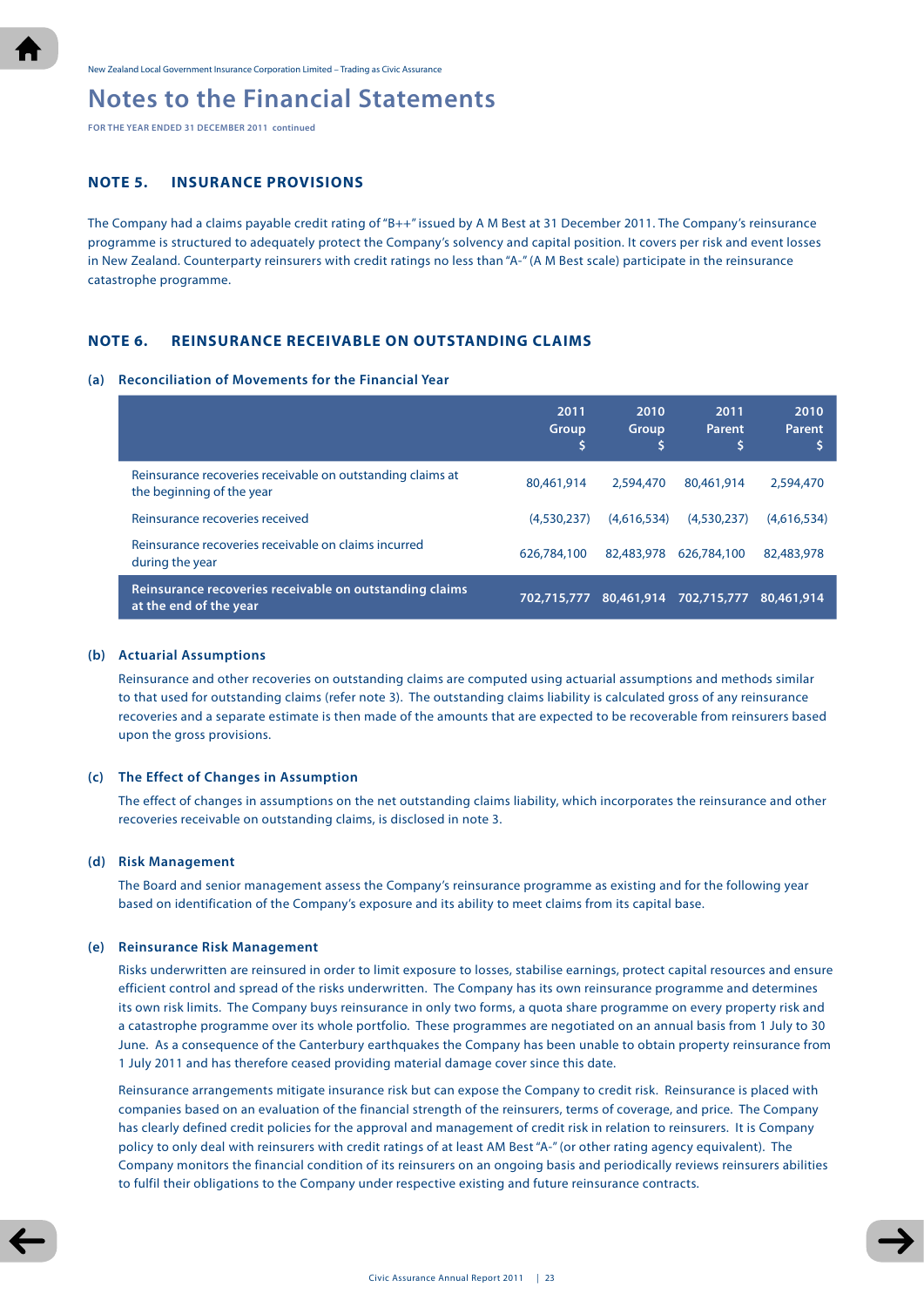**FOR THE YEAR ENDED 31 DECEMBER 2011 continued**

# **NOTE 7. UNEARNED PREMIUM LIABILITY AND REINSURANCE PREPAYMENTS**

## **(a) Reconciliation of Movements for the Financial Year**

|                                                                             | 2011<br>Group<br>S | 2010<br>Group<br>S | 2011<br><b>Parent</b><br>\$ | 2010<br><b>Parent</b><br>s |
|-----------------------------------------------------------------------------|--------------------|--------------------|-----------------------------|----------------------------|
| Unearned net premium liability at the beginning of<br>the financial year    | 1,593,651          | 1,823,480          | 1,593,651                   | 1,823,480                  |
| Deferral of gross premiums on contracts written in the year                 | 436,081            | 4.099.951          | 436,081                     | 4,099,951                  |
| Deferral of reinsurance expense payable on contracts written<br>in the year | (60.067)           | (2.506.300)        | (60.067)                    | (2.506.300)                |
| Earning of premiums written in previous years                               | (4,099,951)        | (3,480,134)        | (4.099.951)                 | (3,480,134)                |
| Payment of reinsurance expense payable written in previous years            | 2,506,300          | 1,656,654          | 2,506,300                   | 1,656,654                  |
| Unearned net premium liability at the end of the financial year             | 376,014            | 1,593,651          | 376,014                     | 1,593,651                  |

## **(b) Liability Adequacy Test**

The conduct of the liability adequacy test as at 31 December 2011 identified a deficit (2010: surplus).

This is a result of the Company incurring expenses including claims work related to the Canterbury earthquakes despite not providing cover for the second six months of its year under review.

# **NOTE 8. TAXATION**

# **(a) Income tax recognised in the Statement of Comprehensive Income**

|                                                                                              | 2011<br>Group<br>\$ | 2010<br>Group<br>\$ | 2011<br>Parent<br>\$ | 2010<br><b>Parent</b><br>\$ |
|----------------------------------------------------------------------------------------------|---------------------|---------------------|----------------------|-----------------------------|
| Tax expense/(income) comprises:                                                              |                     |                     |                      |                             |
| <b>Current tax expense</b>                                                                   | (1,777,029)         | (1,972,254)         | (1,776,337)          | (1,972,254)                 |
| Adjustments recognised in the current year in relation to the current<br>tax of prior years  | (46, 835)           | 6,228               | (46, 835)            | 6,228                       |
| Deferred tax (income) relating to the origination and reversal of<br>temporary differences   |                     |                     |                      |                             |
| Deferred tax expense/(income) relating to changes in tax rates or<br>imposition of new taxes | ٠                   | (661, 111)          |                      | (661, 111)                  |
| <b>Total tax expense</b>                                                                     | (1,823,864)         | (2,627,137)         | (1,823,172)          | (2,627,137)                 |
| <b>Attributable to:</b>                                                                      |                     |                     |                      |                             |
| Continuing operations                                                                        | (1,823,864)         | (2,627,137)         | (1,823,172)          | (2,627,137)                 |
| Discontinued operations                                                                      |                     |                     |                      |                             |
|                                                                                              | (1,823,864)         | (2,627,137)         | (1,823,172)          | (2,627,137)                 |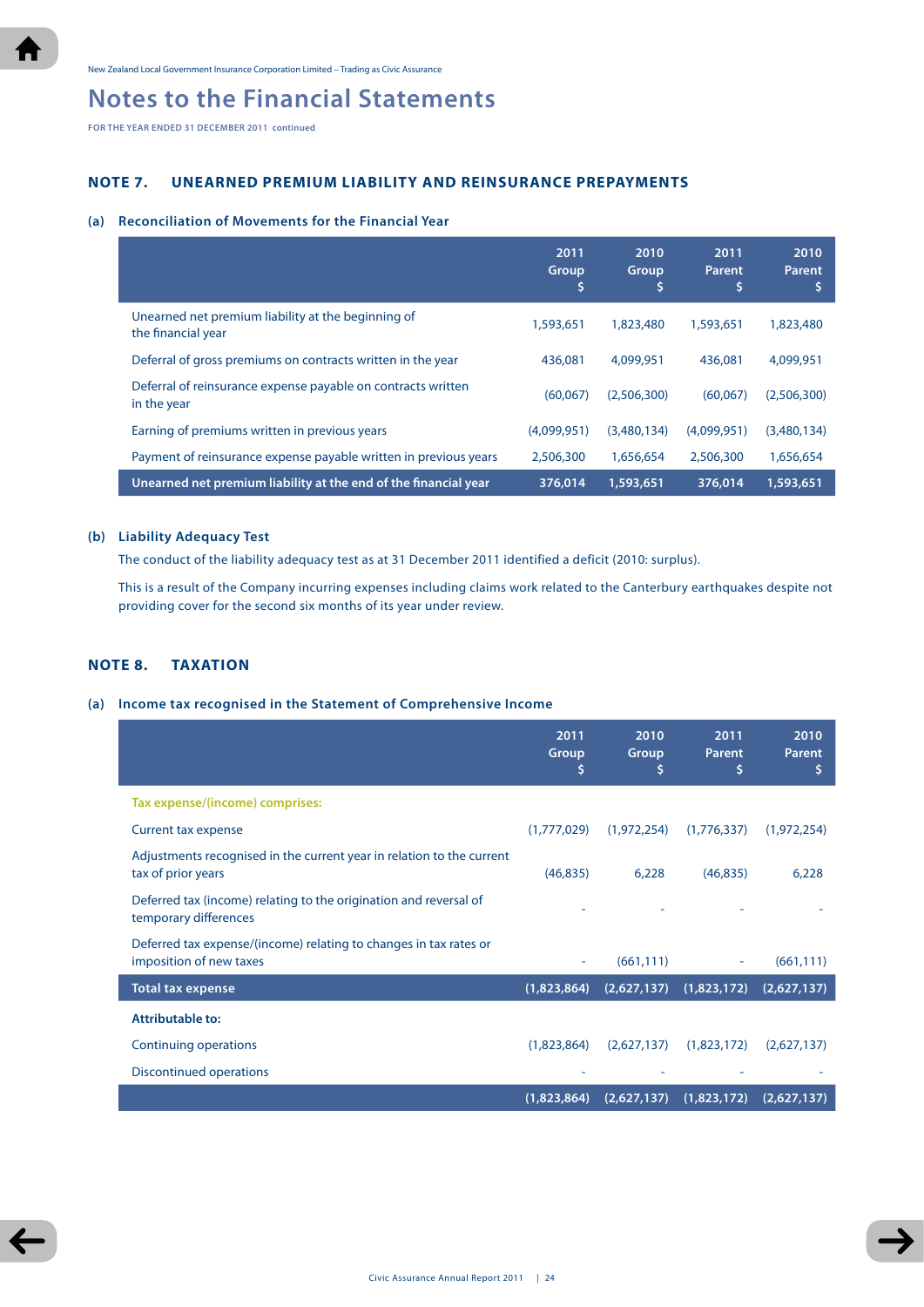**FOR THE YEAR ENDED 31 DECEMBER 2011 continued**

The prima facie income tax expense on pre-tax accounting profit from operations reconciles to the income tax expense in the financial statements as follows:

|                                                                             | 2011<br>Group<br>\$ | 2010<br>Group<br>\$ | 2011<br><b>Parent</b><br>۱Š | 2010<br>Parent<br>\$ |
|-----------------------------------------------------------------------------|---------------------|---------------------|-----------------------------|----------------------|
| Profit from continuing operations                                           | (6,338,503)         | (6, 547, 725)       | (6,338,433)                 | (6,543,020)          |
| Profit from discontinued operations                                         |                     |                     |                             |                      |
| Profit from operations                                                      | (6,338,503)         | (6,547,725)         | (6,338,433)                 | (6,543,020)          |
| Subvention payable                                                          |                     |                     | 672                         | (1, 411)             |
| <b>Revaluation of Investment Property</b>                                   | (900,000)           | (94, 208)           | (900,000)                   | (94, 208)            |
|                                                                             | (7,238,503)         | (6,641,933)         | (7,237,761)                 | (6,638,639)          |
| Income tax calculated at 28% (2010 30%)                                     | (2,026,781)         | (1,992,579)         | (2,026,573)                 | (1,991,592)          |
| Non-deductible expenses / (taxable income)                                  | 249,752             | 20,325              | 250,236                     | 19,338               |
| Deferred tax income relating to early adoption of amendments<br>to NZIAS 12 | ٠                   | (775, 173)          |                             | (775, 173)           |
| Effect of change in corporate tax rate                                      | ٠                   | 114,062             |                             | 114,062              |
|                                                                             | (1,777,029)         | (2,633,365)         | (1,776,337)                 | (2,633,365)          |
| (Over) / under provision of income tax in previous year                     | (46, 835)           | 6,228               | (46, 835)                   | 6,228                |
| Income Tax (Credit) / Expense                                               | (1,823,864)         | (2,627,137)         | (1,823,172)                 | (2,627,137)          |

## **(b) Current tax assets and liabilities**

|                       | 2011<br>Group | 2010<br>Group<br>\$ | 2011<br>Parent | 2010<br><b>Parent</b> |
|-----------------------|---------------|---------------------|----------------|-----------------------|
| Tax refund receivable | 197,920       | 180,040             | 197,920        | 180,040               |
| Tax payable           | ٠             | $\sim$              | ٠              | ۰                     |
|                       | 197,920       | 180,040             | 197,920        | 180,040               |

# **(c) Deferred tax balances**

|                                    | 2011<br>Group<br>I\$, | 2010<br>Group<br>\$ | 2011<br><b>Parent</b><br>l\$, | 2010<br><b>Parent</b><br>s |
|------------------------------------|-----------------------|---------------------|-------------------------------|----------------------------|
| Deferred tax assets comprise:      |                       |                     |                               |                            |
| <b>Temporary differences</b>       | 3,830,067             | 1,946,432           | 3,830,067                     | 1,946,432                  |
|                                    | 3,830,067             | 1,946,432           | 3,830,067                     | 1,946,432                  |
| Deferred tax liabilities comprise: |                       |                     |                               |                            |
| <b>Temporary differences</b>       | (412, 852)            | (349, 556)          | (412, 852)                    | (349, 556)                 |
|                                    | (412, 852)            | (349, 556)          | (412, 852)                    | (349, 556)                 |
| Net Deferred Tax balance           | 3,417,215             | 1,596,876           | 3,417,215                     | 1,596,876                  |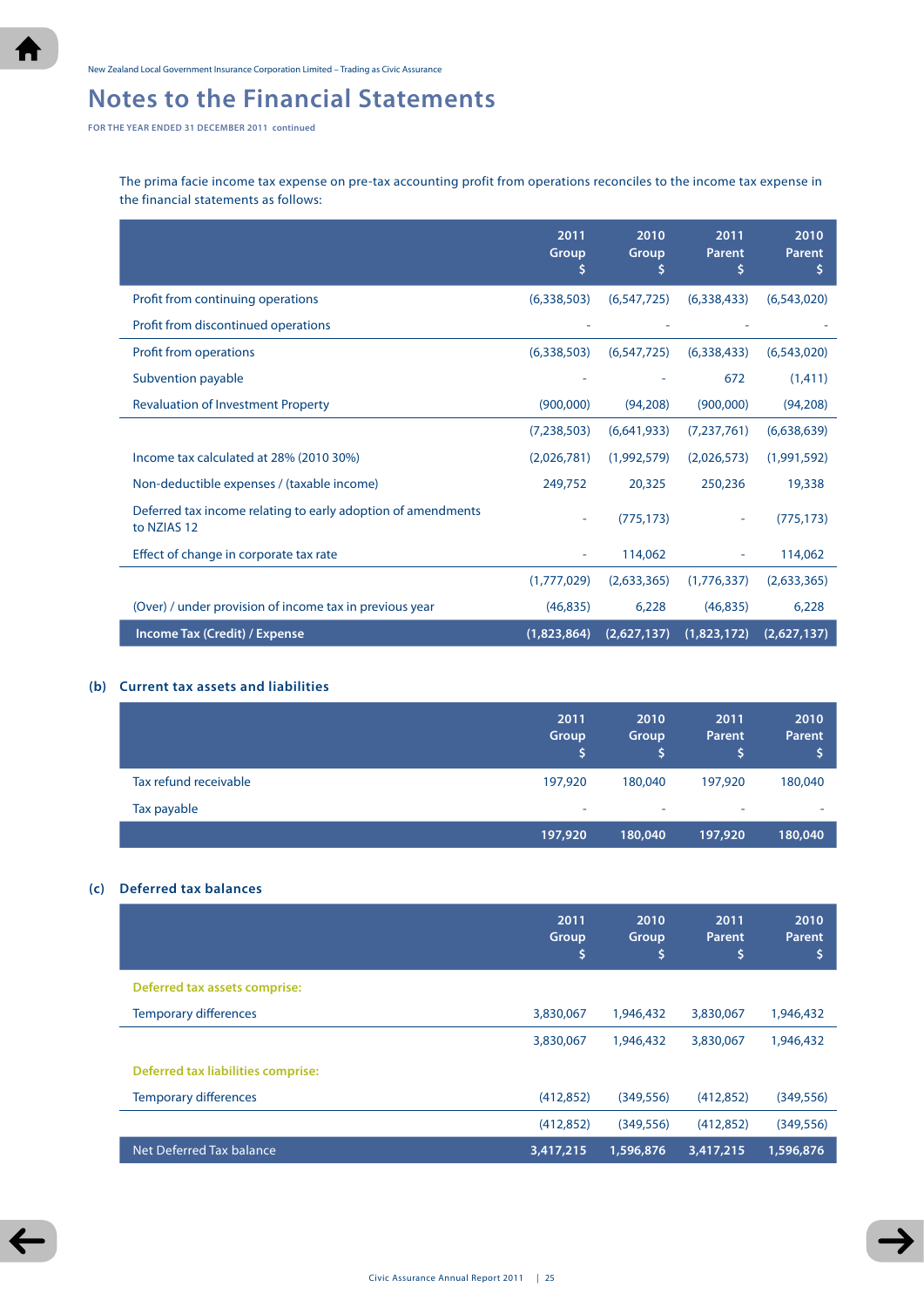**FOR THE YEAR ENDED 31 DECEMBER 2011 continued**

# **NOTE 8. TAXATION** continued

Gross Taxable and deductible temporary differences for both the Company and Group arise from the following:

|      |                                                      | <b>Opening</b><br><b>Balance</b> | Charged<br>to Income | Charged<br>to Equity | <b>Prior Period</b><br>Adjustment | <b>Closing</b><br><b>Balance</b> |
|------|------------------------------------------------------|----------------------------------|----------------------|----------------------|-----------------------------------|----------------------------------|
|      | Investment gains                                     | (40,315)                         |                      | $\blacksquare$       |                                   | (40, 315)                        |
|      | Building, property and equipment                     | (1,208,099)                      | (95, 824)            |                      | (130,231)                         | (1,434,154)                      |
|      | Other                                                |                                  |                      |                      |                                   |                                  |
|      |                                                      | (1,248,414)                      | (95, 824)            |                      | (130, 231)                        | (1,474,469)                      |
|      | <b>Employee entitlements</b>                         | 56,776                           | (3, 417)             | ä,                   |                                   | 53,359                           |
|      | Doubtful debts and impairment losses                 | <b>Contract Contract</b>         |                      |                      |                                   |                                  |
|      | Losses carried forward                               | 4,729,053                        | 5,672,020            | ÷,                   | 197,380                           | 10,598,453                       |
| 2011 | Other                                                | 2,165,716                        | 771,284              |                      | 90,000                            | 3,027,000                        |
|      |                                                      | 6,951,545                        | 6,439,887            |                      | 287,380                           | 13,678,812                       |
|      | <b>Attributable to:</b>                              |                                  |                      |                      |                                   |                                  |
|      | <b>Continuing operations</b>                         | 5,703,131                        | 6,344,063            |                      | 157,149                           | 12,204,343                       |
|      | <b>Discontinued operations</b>                       |                                  |                      | ä,                   |                                   |                                  |
|      | <b>Total</b>                                         | 5,703,131                        | 6,344,063            | $\omega_{\rm{max}}$  | 157,149                           | 12,204,343                       |
|      | Tax effect at 28%                                    | 1,596,876                        | 1,776,338            | $\sim$               | 44,002                            | 3,417,215                        |
|      | Investment gains                                     | (40,315)                         |                      |                      | $\omega$ .                        | (40, 315)                        |
|      | Building, property and equipment                     | (3,689,950)                      | 2,505,975            |                      | (24, 124)                         | (1,208,099)                      |
|      | Other                                                |                                  |                      |                      |                                   |                                  |
|      |                                                      | (3,730,265)                      | 2,505,975            |                      | (24, 124)                         | (1, 248, 414)                    |
|      | <b>Employee entitlements</b>                         | 69,167                           | (12, 391)            |                      |                                   | 56,776                           |
|      | Doubtful debts and impairment losses                 |                                  |                      |                      |                                   |                                  |
|      | Losses carried forward                               | $\overline{\phantom{a}}$         | 4,729,053            |                      |                                   | 4,729,053                        |
| 2010 | Other                                                | 116,938                          | 1,936,278            |                      | 112,500                           | 2,165,716                        |
|      |                                                      | 186,105                          | 6,652,940            |                      | 112,500                           | 6,951,545                        |
|      | <b>Attributable to:</b>                              |                                  |                      |                      |                                   |                                  |
|      | <b>Continuing operations</b>                         | (3,544,160)                      | 9,158,915            |                      | 88,376                            | 5,703,131                        |
|      | <b>Discontinued operations</b>                       |                                  |                      |                      |                                   |                                  |
|      | <b>Total</b>                                         | (3,544,160)                      | 9,158,915            |                      | 88,376                            | 5,703,131                        |
|      | Tax effect at 30%                                    | (1,063,248)                      | 2,747,675            |                      | 26,513                            | 1,710,939                        |
|      | Adjust Deferred Tax to 28% for<br>change in tax rate |                                  |                      |                      |                                   | (114,063)                        |
|      | Tax effect at 28%                                    |                                  |                      |                      |                                   | 1,596,876                        |

At the balance sheet date, the aggregate amount of temporary differences associated with undistributed earnings of subsidiaries for which deferred tax liabilities have not been recognised is \$nil. No liability has been recognised in respect of these differences because the Group is in a position to control the timing of the reversal of the temporary differences and it is probable that such differences will not reverse in the foreseeable future.

The deferred tax asset relating to tax losses carried forward has been recognised as the financial forecasts anticipate the Company reentering the insurance market and returning to profits in future financial years (refer Note 23).

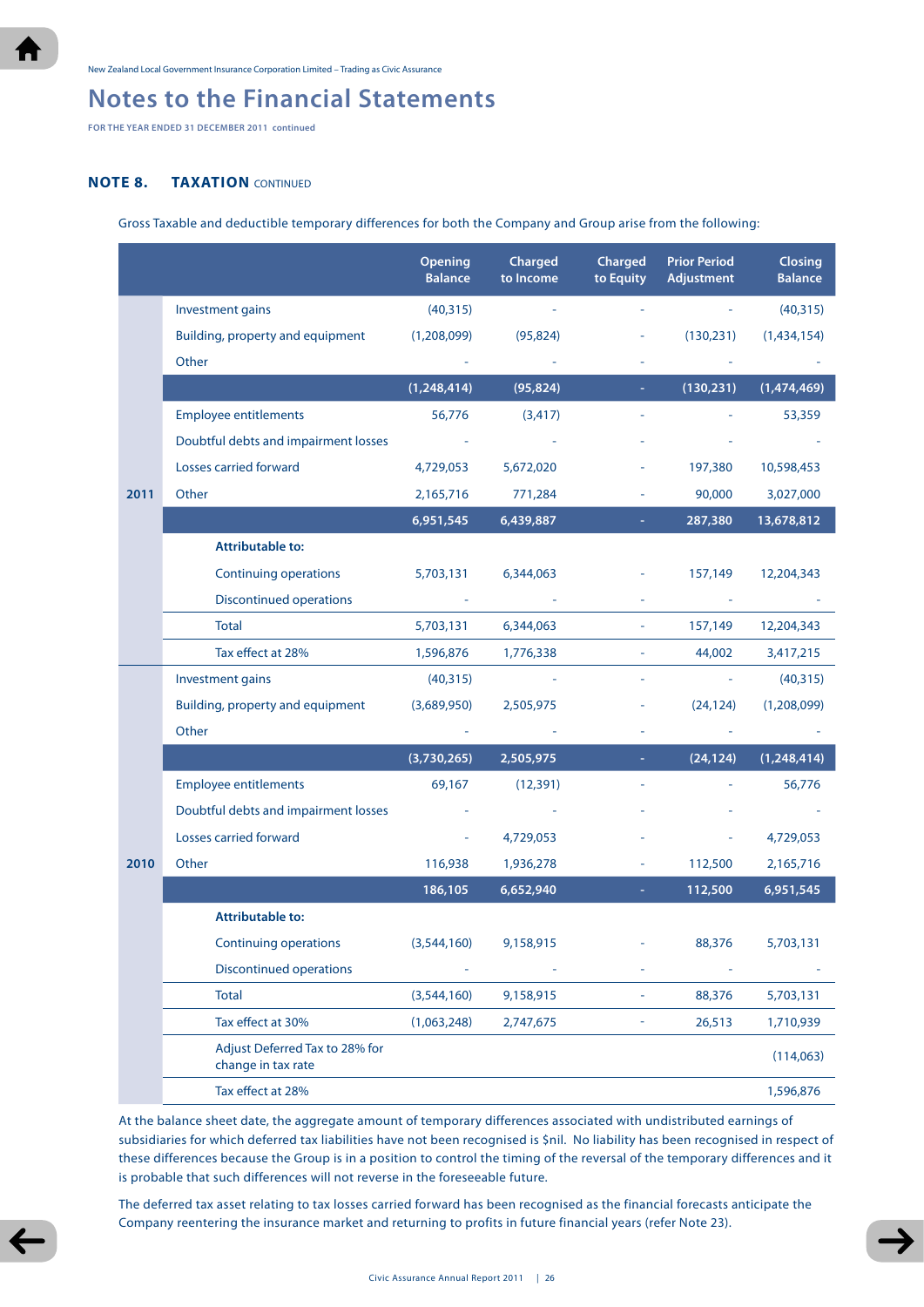**FOR THE YEAR ENDED 31 DECEMBER 2011 continued**

# **NOTE 8. TAXATION CONTINUED**

# **(d) Imputation Credit Account**

|                                                      | 2011<br>Group<br>\$ | 2010<br>Group<br>\$ | 2011<br><b>Parent</b><br>\$ | 2010<br>Parent<br>\$ |
|------------------------------------------------------|---------------------|---------------------|-----------------------------|----------------------|
| <b>Opening Balance</b>                               | 5,638,291           | 5,521,464           | 5,638,291                   | 5,521,464            |
| <b>Plus Credits</b>                                  |                     |                     |                             |                      |
| <b>Income Tax Paid</b>                               |                     |                     |                             |                      |
| <b>Resident Withholding Tax</b>                      | 81,094              | 116,827             | 81,094                      | 116,827              |
| <b>Imputation Credits Received</b>                   |                     |                     |                             |                      |
|                                                      | 81,094              | 116,827             | 81,094                      | 116,827              |
| <b>Less Debits</b>                                   |                     |                     |                             |                      |
| <b>Tax Refund</b>                                    | 68,998              | ٠                   | 68,998                      |                      |
| <b>Imputation Credits Attached to Dividends Paid</b> |                     |                     |                             |                      |
|                                                      | 68,998              | ٠                   | 68,998                      |                      |
| <b>Closing Balance</b>                               | 5,650,387           | 5,638,291           | 5,650,387                   | 5,638,291            |

# **NOTE 9. INCOME RELATING TO FINANCIAL INSTRUMENTS**

|                                                        | 2011<br>Group<br>\$ | 2010<br>Group<br>\$ | 2011<br>Parent<br>\$ | 2010<br>Parent<br>\$ |
|--------------------------------------------------------|---------------------|---------------------|----------------------|----------------------|
| <b>Designated Fair Value through Profit or Loss</b>    |                     |                     |                      |                      |
| Managed Fund – Reinvested interest and change in value | 156,946             | 452,108             | 156,946              | 452,108              |
| <b>Dividends Received</b>                              | ٠                   |                     | ٠                    |                      |
|                                                        | 156,946             | 452,108             | 156,946              | 452,108              |
| <b>Held to Maturity</b>                                |                     |                     |                      |                      |
| Interest Received - NZ Government Stock                | 4,885               | 8,860               | 4,885                | 8,860                |
| <b>Interest Received - Local Authority Stock</b>       | ٠                   | 32,500              | ۰                    |                      |
|                                                        | 4,885               | 41,360              | 4,885                | 8,860                |
| <b>Cash &amp; Cash Equivalents</b>                     |                     |                     |                      |                      |
| Interest Received - Short Term Deposits at Bank        | 278,458             | 345,972             | 278,458              | 345,972              |
|                                                        | 440,289             | 839,440             | 440,289              | 806,940              |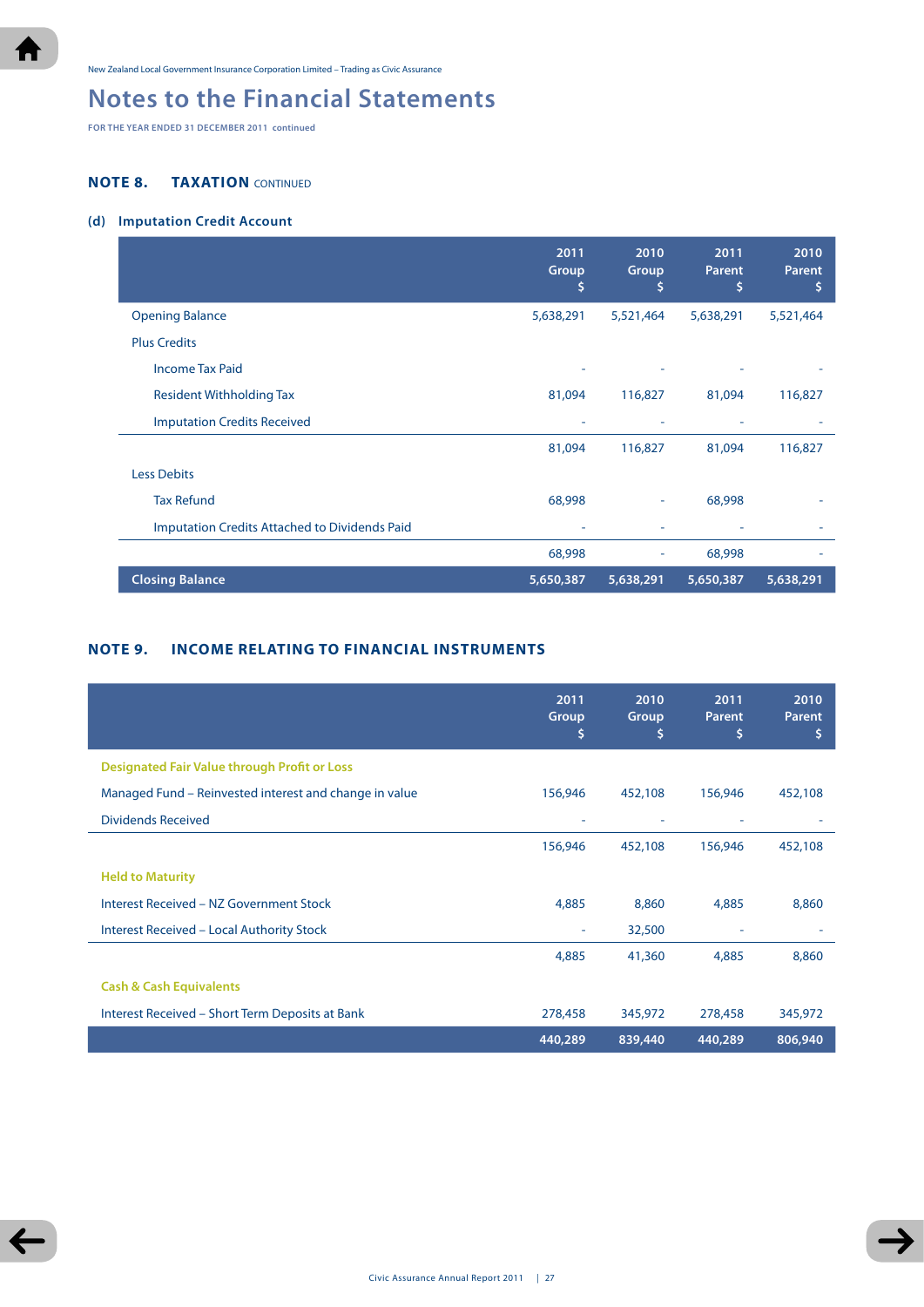**FOR THE YEAR ENDED 31 DECEMBER 2011 continued**

# **NOTE 10. INVESTMENT PROPERTY**

|                                                     | 2011<br>Group<br>\$ | 2010<br>Group<br>\$ | 2011<br><b>Parent</b><br>\$ | 2010<br>Parent<br>\$ |
|-----------------------------------------------------|---------------------|---------------------|-----------------------------|----------------------|
| (Civic Assurance House, Lambton Quay, Wellington)   |                     |                     |                             |                      |
| Land valuation (Original Cost \$289,253)<br>(a)     | 2,900,000           | 2,950,000           | 2,900,000                   | 2,950,000            |
| Less decrease in value                              | $\sim$              | (50,000)            | ٠                           | (50,000)             |
| <b>Fair Value</b>                                   | 2,900,000           | 2,900,000           | 2,900,000                   | 2,900,000            |
| Building valuation (Original Cost \$860,571)<br>(b) | 4,900,000           | 4,800,000           | 4,900,000                   | 4,800,000            |
| Refurbishment                                       | ٠                   | 144,208             | ٠                           | 144,208              |
| Less decrease in value                              | (900,000)           | (44,208)            | (900,000)                   | (44,208)             |
| <b>Fair Value</b>                                   | 4,000,000           | 4,900,000           | 4,000,000                   | 4,900,000            |
| Artwork valuation (Original Cost \$8,844)<br>(c)    | 25,000              | 25,000              | 25,000                      | 25,000               |
| Plus increase in value                              |                     |                     |                             |                      |
| <b>Fair Value</b>                                   | 25,000              | 25,000              | 25,000                      | 25,000               |
|                                                     | 6,925,000           | 7,825,000           | 6,925,000                   | 7,825,000            |

The investment property is revalued every year. The investment property was valued on 31 December 2011 by independent registered valuer Martin Veale (ANZIV, SPINZ) of the firm Telfer Young (Wgtn) Ltd. The property is valued in accordance with NZ Property Practice Standard 3 – valuations for Financial reporting purposes at fair value arrived at using comparable market rental information. The rental capitalisation rate adopted for the valuation as at 31 December 2011 was 9.0% (2010: 8.5%).

# **NOTE 11. PROPERTY, PLANT & EQUIPMENT AND INTANGIBLE ASSETS**

|                                                           | 2011<br>Group<br>∍ | 2010<br>Group<br>∍ | 2011<br>Parent<br>Ş | 2010<br><b>Parent</b><br>\$ |
|-----------------------------------------------------------|--------------------|--------------------|---------------------|-----------------------------|
| <b>Property, Plant and Equipment</b>                      |                    |                    |                     |                             |
| Office Furniture and Equipment – cost<br>(a)              | 307,247            | 317,571            | 307,247             | 317,571                     |
| <b>Plus Additions</b>                                     | 4,748              | 68,531             | 4,748               | 68,531                      |
| <b>Less Disposals</b>                                     | (9,243)            | (78, 855)          | (9,243)             | (78, 855)                   |
| Closing Value – cost                                      | 302,752            | 307,247            | 302,752             | 307,247                     |
| Office Furniture and Equipment – Accumulated Depreciation | (181, 303)         | (228, 587)         | (181, 303)          | (228, 587)                  |
| <b>Less Depreciation Charge</b>                           | (30,070)           | (31, 571)          | (30,070)            | (31, 571)                   |
| <b>Less Disposals</b>                                     | 3,081              | 78,855             | 3,081               | 78,855                      |
| <b>Closing Accumulated Depreciation</b>                   | 208,292            | (181, 303)         | (208, 292)          | (181, 303)                  |
| <b>Net Book Value</b>                                     | 94,460             | 125,944            | 94,460              | 125,944                     |

The Net Surplus after Taxation in the Statement of Financial Performance includes a \$1,152 loss on disposal of fixed assets (2010: \$43 gain).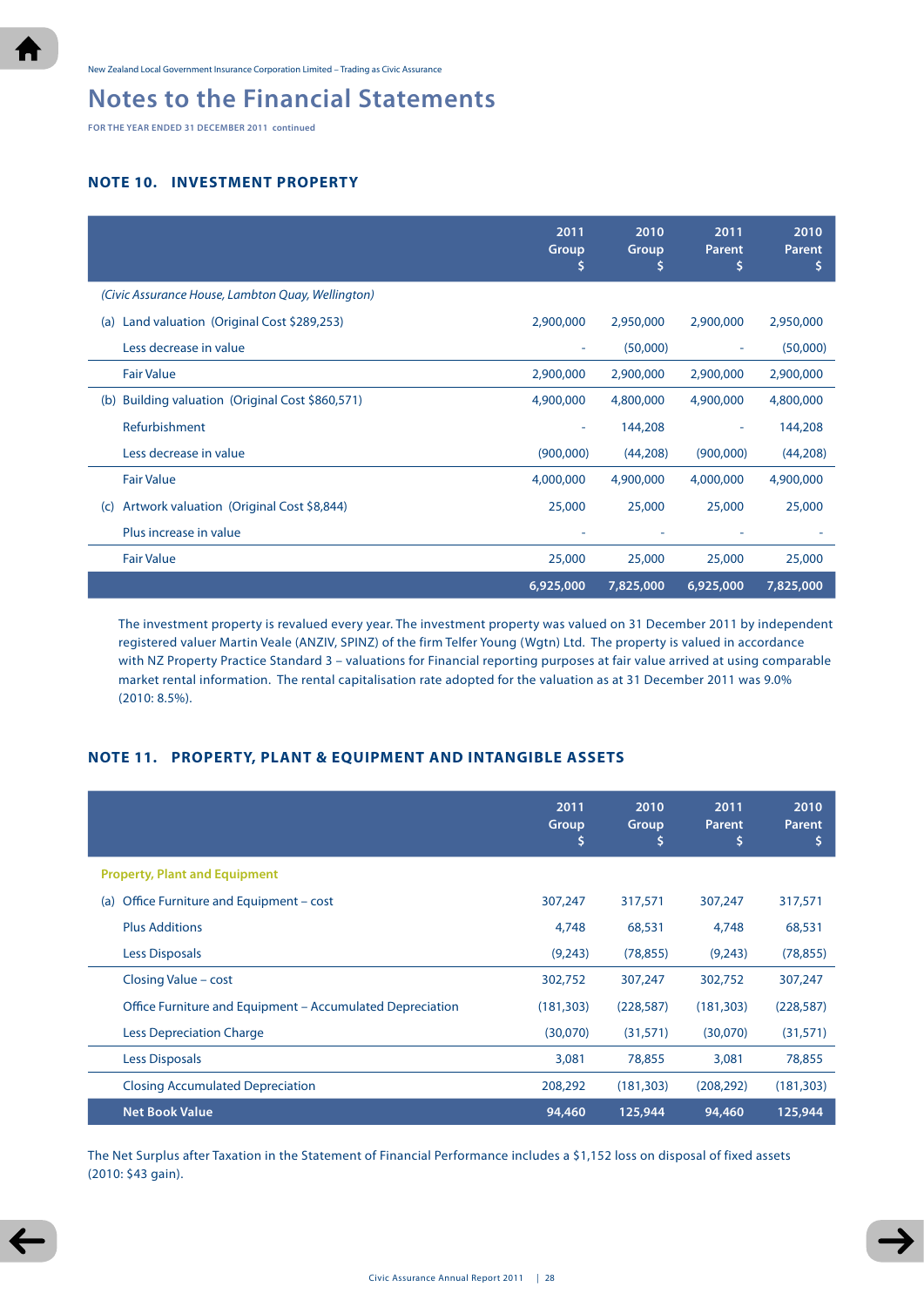**FOR THE YEAR ENDED 31 DECEMBER 2011 continued**

# **NOTE 11. PROPERTY, PLANT & EQUIPMENT AND INTANGIBLE ASSETS** continued

|                                         | 2011<br>Group<br>Ş | 2010<br>Group<br>S | 2011<br>Parent<br>S | 2010<br><b>Parent</b><br>\$ |
|-----------------------------------------|--------------------|--------------------|---------------------|-----------------------------|
| <b>Intangible Assets</b>                |                    |                    |                     |                             |
| Software – cost<br>(b)                  | 408,097            | 209,883            | 408,097             | 209,883                     |
| <b>Plus Additions</b>                   | 9,194              | 204,818            | 9,194               | 204,818                     |
| <b>Less Disposals</b>                   |                    | (6,604)            | ٠                   | (6,604)                     |
| Closing Value - cost                    | 417,291            | 408,097            | 417,291             | 408,097                     |
| Software – Accumulated Amortisation     | (208, 721)         | (179, 354)         | (208, 721)          | (179, 354)                  |
| <b>Less Amortisation Charge</b>         | (49, 419)          | (35, 971)          | (49, 419)           | (35, 971)                   |
| <b>Less Disposals</b>                   | ٠                  | 6,604              | ٠                   | 6,604                       |
| <b>Closing Accumulated Amortisation</b> | (258, 140)         | (208, 721)         | (258, 140)          | (208, 721)                  |
| <b>Net Book Value</b>                   | 159,151            | 199,376            | 159,151             | 199,376                     |

# **NOTE 12. CONTINGENT LIABILITIES**

There are no contingent liabilities.

# **NOTE 13. FINANCIAL INSTRUMENTS**

## **(1) Financial Assets and Liabilities**

The carrying amounts of all financial assets and liabilities, with the exception of Subordinated Debt, are considered to be equivalent to their market value, which for these assets and liabilities is also considered to be fair value. The Subordinated Debt is measured at amortised cost.

 The managed fund which was managed by OnePath (NZ) Ltd consisted of two components being an investment in a world equity fund and investments in directly held NZ fixed interest investments. The mandate to OnePath did not allow any gearing or use of derivatives. All other fixed interest investments were managed around a 90 day duration and carry a minimum Standard and Poors credit rating of A1 or equivalent.

The cost of investments in managed funds at 31 December 2011 was nil (2010: \$3,000,000).

Market value of managed funds at 31 December 2011 was nil (2010: \$5,012,461).

Carrying value of Financial Assets and Financial Liabilities.

|                                                                      | 2011<br><b>Group</b><br>'\$ | 2010<br><b>Group</b> | 2011<br>Parent | 2010<br>Parent |
|----------------------------------------------------------------------|-----------------------------|----------------------|----------------|----------------|
| <b>Financial Asset: Designated Fair Value Through Profit or Loss</b> |                             |                      |                |                |
| <b>Managed Funds</b>                                                 | ٠                           | 5,012,461            | ÷              | 5,012,461      |
| <b>Financial Asset: Held to Maturity</b>                             |                             |                      |                |                |
| NZ Government Stock                                                  | 110,374                     | 107,369              | 110,374        | 107,369        |
| <b>Total Held to Maturity</b>                                        | 110,374                     | 107,369              | 110,374        | 107,369        |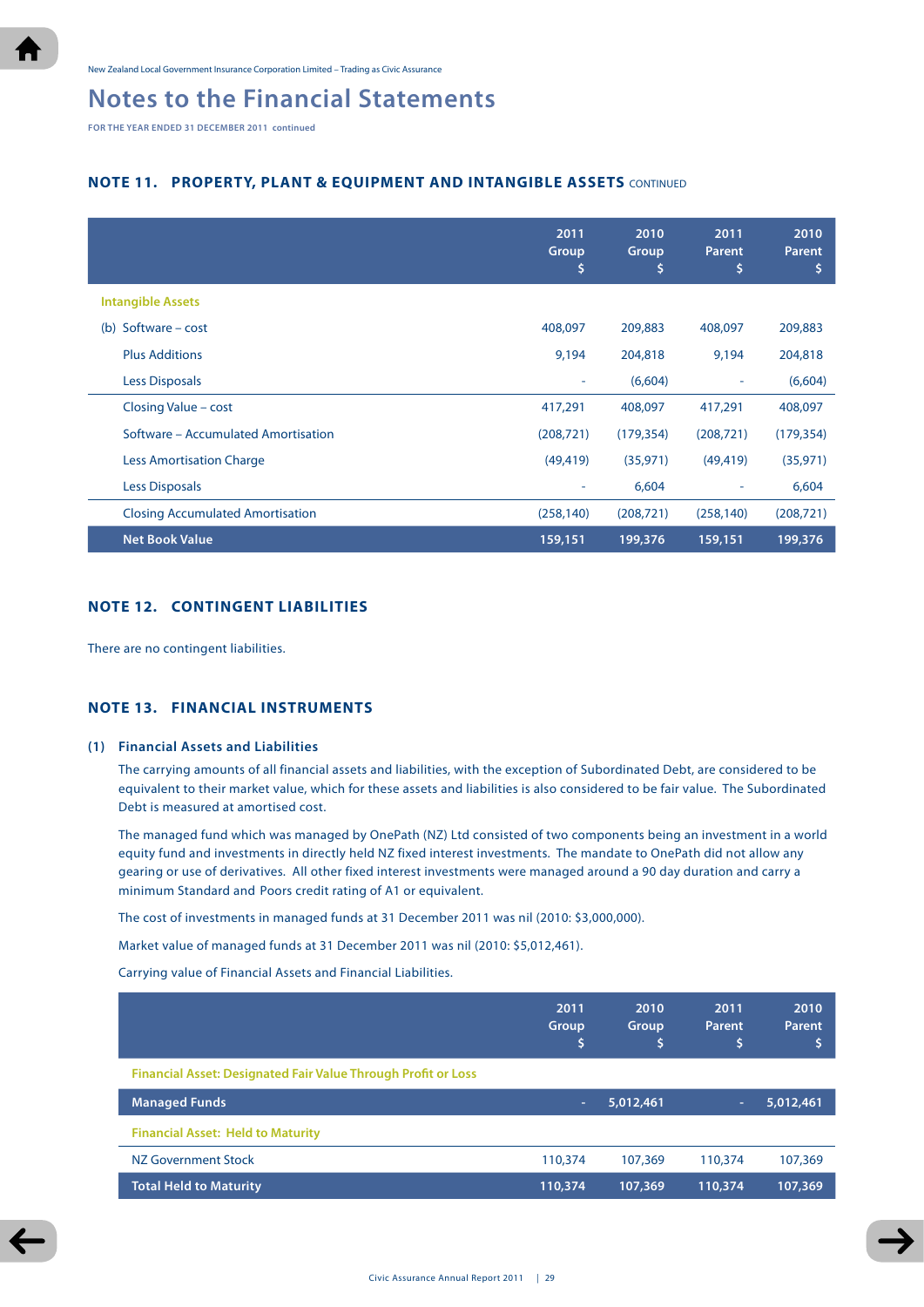**FOR THE YEAR ENDED 31 DECEMBER 2011 continued**

# **NOTE 13. FINANCIAL INSTRUMENTS** continued

|                                                   | 2011<br>Group<br>Ş | 2010<br>Group<br>Ş       | 2011<br><b>Parent</b><br>s | 2010<br><b>Parent</b><br>\$ |
|---------------------------------------------------|--------------------|--------------------------|----------------------------|-----------------------------|
| <b>Financial Asset: Loans and Receivables</b>     |                    |                          |                            |                             |
| <b>Sundry Debtors</b>                             | 401,480            | 711,256                  | 402,151                    | 705,870                     |
| <b>Premiums Receivable</b>                        | 23,450             | 686,473                  | 23,450                     | 686,473                     |
| <b>Reinsurance Recoveries</b>                     | 702,715,777        | 80,461,914               | 702,715,777                | 80,461,914                  |
| <b>Total Loans and Receivables</b>                | 703,140,706        | 81,859,643               | 703,141,377                | 81,854,257                  |
| <b>Financial Asset: Carried at Amortised Cost</b> |                    |                          |                            |                             |
| <b>Bank &amp; Cash Equivalents</b>                | 24,099,400         | 7,992,117                | 24,048,110                 | 7,946,835                   |
| <b>Financial Liability: Amortised Cost</b>        |                    |                          |                            |                             |
| <b>Subordinated Debt</b>                          | 120,176            | 120,176                  |                            |                             |
| <b>Accounts Payable</b>                           | 206,096            | 801,431                  | 206,096                    | 801,431                     |
| Reinsurance Received in Advance                   | 14,936,206         | $\overline{\phantom{a}}$ | 14,936,206                 |                             |
| <b>Outstanding Claims Liability</b>               | 712,699,000        | 88,280,226               | 712,699,000                | 88,280,226                  |
| <b>Total Amortised Cost</b>                       | 727,961,478        | 89,201,833               | 727,841,302                | 89,081,657                  |

## **(2) Financial Risk – Structure and Management**

Financial instruments which potentially subject the Company & Group to a concentration of credit risk consist principally of cash, interest bearing deposits, local authority stocks and investments in managed funds.

The Company does not require collateral or other security to support financial instruments with credit risk and as such, no collateral exists for any of the investments held by the Company. The maximum credit risk exposure is the carrying amount of the individual investments.

The Company & Group has placed interest bearing deposits and funds to be managed with financial institutions and local authorities of high credit worthiness and limits its amount of credit exposure to any one such institution.

#### *(a) Market Risk*

 Previously the Company & Group were indirectly exposed to interest rate and foreign currency risk through its investments in OnePath (NZ) Ltd managed funds. Since April 2011, all other financial assets and liabilities are recorded at amortised cost, therefore changes in interest rates do not impact on their carrying value.

#### **(i) Interest Rate Repricing Schedule**

 The following tables include the Company's and Group's financial assets and liabilities at their carrying amounts, categorised by the maturity dates.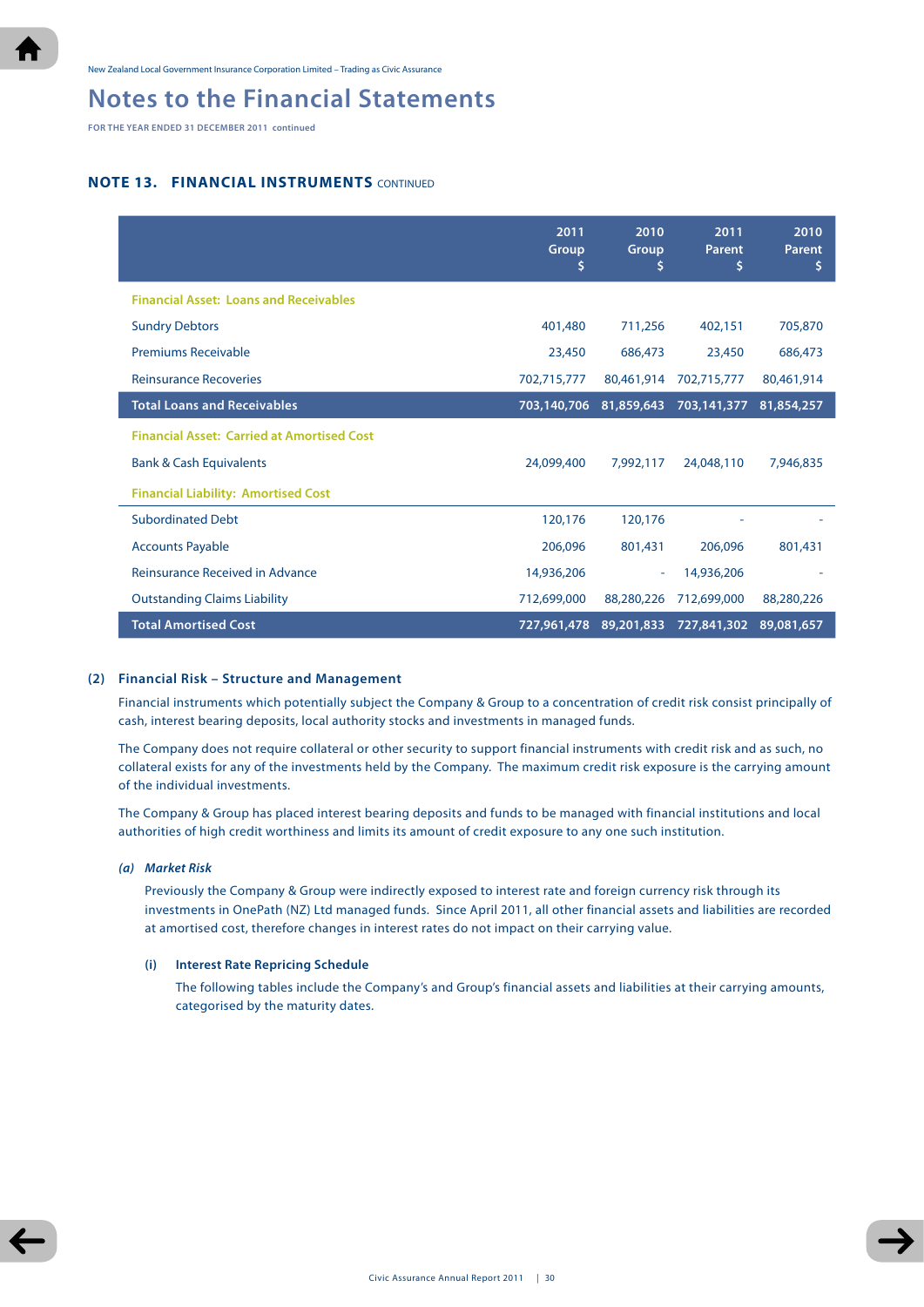**FOR THE YEAR ENDED 31 DECEMBER 2011 continued**

# **NOTE 13. FINANCIAL INSTRUMENTS** continued

|                                    | <b>Interest Rate</b><br><b>Spread</b> | Within<br>6 months | 6 to 12<br>months | 1 to 2<br>years | years          | 2 to 5 Non Interest<br><b>Bearing</b> | <b>Total</b>                    |
|------------------------------------|---------------------------------------|--------------------|-------------------|-----------------|----------------|---------------------------------------|---------------------------------|
|                                    | %                                     | \$                 | \$                | \$              | \$             | \$                                    | \$                              |
| As at 31 December 2011 (Group)     |                                       |                    |                   |                 |                |                                       |                                 |
| <b>Assets</b>                      |                                       |                    |                   |                 |                |                                       |                                 |
| <b>Cash at Bank</b>                | 0% to 3.06%                           | 24,017,133         |                   |                 |                | 82,267                                | 24,099,400                      |
| <b>Other Receivable</b>            | n/a                                   |                    |                   |                 |                | 424,929                               | 424,929                         |
| <b>Reinsurance Recoveries</b>      | n/a                                   |                    |                   |                 |                | $-702,715,777$                        | 702,715,777                     |
| <b>Managed Funds</b>               | n/a                                   |                    |                   |                 |                |                                       |                                 |
| <b>NZ Government Stock</b>         | 6.00%                                 |                    |                   |                 | 110,374        | ÷                                     | 110,374                         |
| <b>Total Financial Assets</b>      |                                       | 24,017,133         |                   |                 |                |                                       | 110,374 703,222,973 727,350,480 |
| <b>Liabilities</b>                 |                                       |                    |                   |                 |                |                                       |                                 |
| <b>Sundry Creditors</b>            | n/a                                   |                    |                   |                 |                | 206,096                               | 206,096                         |
| Reinsurance Received in<br>Advance | n/a                                   |                    |                   |                 |                | 14,936,206                            | 14,936,206                      |
| <b>Outstanding Claims</b>          | n/a                                   |                    |                   |                 |                | 712,699,000                           | 712,699,000                     |
| <b>Subordinated Debt</b>           | n/a                                   |                    |                   |                 |                | 120,176                               | 120,176                         |
| <b>Total Financial Liabilities</b> |                                       | $\equiv$           | $\equiv$          |                 |                |                                       | 727,961,478 727,961,478         |
| As at 31 December 2010 (Group)     |                                       |                    |                   |                 |                |                                       |                                 |
| <b>Assets</b>                      |                                       |                    |                   |                 |                |                                       |                                 |
| <b>Cash at Bank</b>                | 0% to 4.60%                           | 7,890,372          |                   |                 | ÷,             | 101,745                               | 7,992,117                       |
| <b>Other Receivable</b>            | n/a                                   |                    |                   |                 | ä,             | 1,397,729                             | 1,397,729                       |
| <b>Reinsurance Recoveries</b>      | n/a                                   |                    |                   |                 | ÷              | 80,461,914                            | 80,461,914                      |
| <b>Managed Funds</b>               | n/a                                   | 4,296,360          |                   |                 |                | 716,101                               | 5,012,461                       |
| <b>NZ Government Stock</b>         | 6.00%                                 |                    | 107,369           |                 |                | $\bar{a}$                             | 107,369                         |
| <b>Total Financial Assets</b>      |                                       | 12,186,732         | 107,369           |                 |                | $-82,677,489$                         | 94,971,590                      |
| <b>Liabilities</b>                 |                                       |                    |                   |                 |                |                                       |                                 |
| <b>Sundry Creditors</b>            | n/a                                   |                    |                   |                 |                | 801,431                               | 801,431                         |
| <b>Outstanding Claims</b>          | n/a                                   |                    |                   |                 | $\blacksquare$ | 88,280,226                            | 88,280,226                      |
| <b>Subordinated Debt</b>           | n/a                                   |                    |                   |                 |                | 120,176                               | 120,176                         |
| <b>Total Financial Liabilities</b> |                                       | ٠                  | ۳                 | ۳               |                | 89,201,833                            | 89,201,833                      |

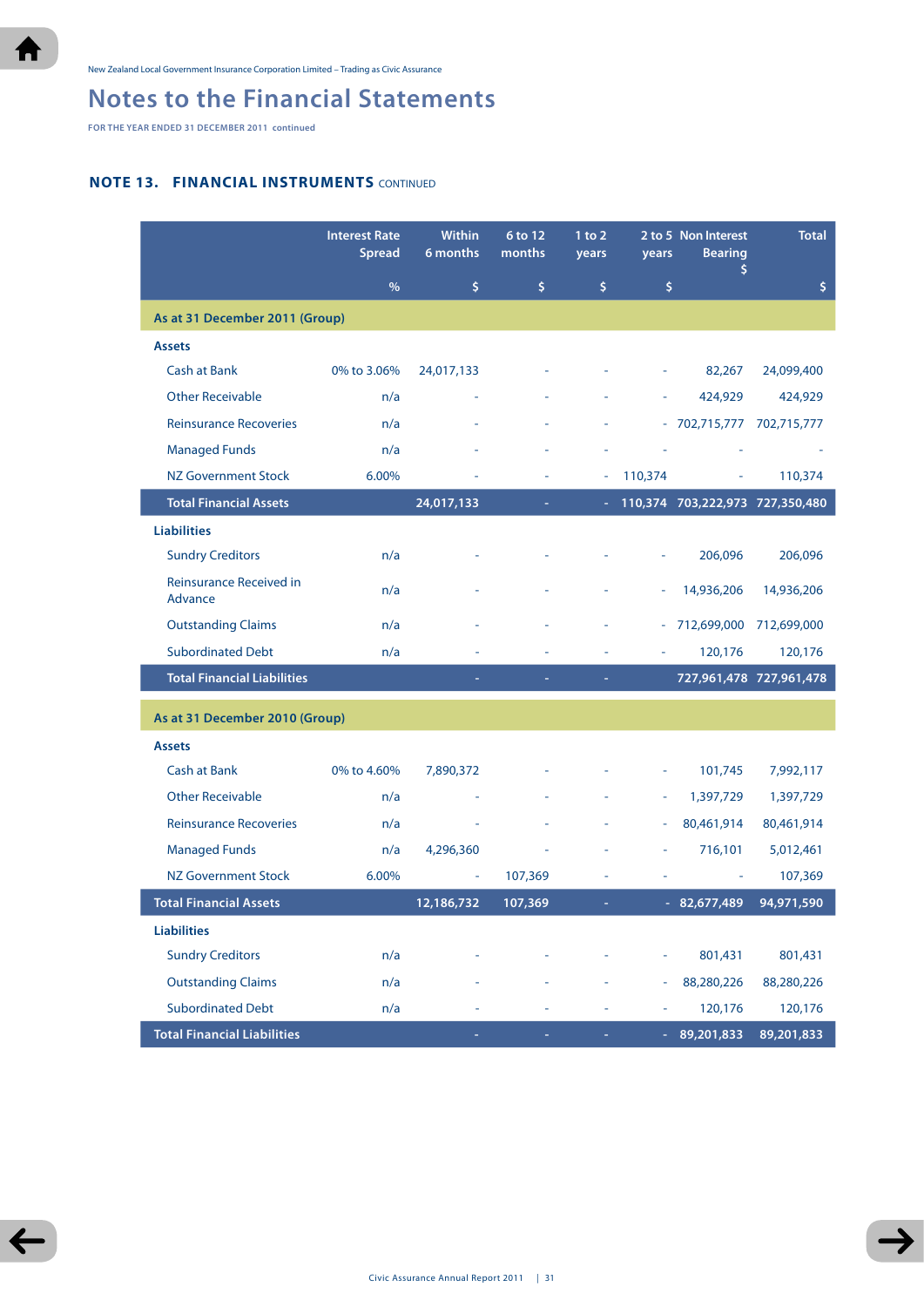**FOR THE YEAR ENDED 31 DECEMBER 2011 continued**

# **NOTE 13. FINANCIAL INSTRUMENTS** continued

|                                           | <b>Interest Rate</b><br><b>Spread</b> | <b>Within</b><br>6 months | 6 to 12<br>months | $1$ to $2$<br>years | years   | 2 to 5 Non Interest<br><b>Bearing</b> | <b>Total</b>              |
|-------------------------------------------|---------------------------------------|---------------------------|-------------------|---------------------|---------|---------------------------------------|---------------------------|
|                                           | $\%$                                  | \$                        | \$                | \$                  | \$      | \$                                    | \$                        |
| As at 31 December 2011 (Parent)           |                                       |                           |                   |                     |         |                                       |                           |
| <b>Assets</b>                             |                                       |                           |                   |                     |         |                                       |                           |
| Cash at Bank                              | 0% to 3.06%                           | 24,017,133                |                   |                     |         | 30,977                                | 24,048,110                |
| <b>Other Receivable</b>                   | n/a                                   |                           |                   |                     |         | 425,600                               | 425,600                   |
| <b>Reinsurance Recoveries</b>             | n/a                                   |                           |                   |                     |         | $-702,715,777$                        | 702,715,777               |
| <b>Managed Funds</b>                      | n/a                                   |                           |                   |                     |         |                                       |                           |
| <b>NZ Government Stock</b>                | 6.00%                                 |                           |                   | ä,                  | 110,374 |                                       | 110,374                   |
| <b>Total Financial Assets</b>             |                                       | 24,017,133                | ÷,                | ÷                   |         | 110,374 703,172,354 727,299,861       |                           |
| <b>Liabilities</b>                        |                                       |                           |                   |                     |         |                                       |                           |
| <b>Sundry Creditors</b>                   | n/a                                   |                           |                   |                     |         | 206,096                               | 206,096                   |
| <b>Reinsurance Received</b><br>in Advance | n/a                                   |                           |                   |                     |         | 14,936,206                            | 14,936,206                |
| <b>Outstanding Claims</b>                 | n/a                                   |                           |                   |                     |         | $-712,699,000$                        | 712,699,000               |
| <b>Total Financial Liabilities</b>        | ÷                                     |                           |                   |                     |         |                                       | - 727,841,302 727,841,302 |
| As at 31 December 2010 (Parent)           |                                       |                           |                   |                     |         |                                       |                           |
| <b>Assets</b>                             |                                       |                           |                   |                     |         |                                       |                           |
| <b>Cash at Bank</b>                       | 0% to 4.60%                           | 7,890,372                 |                   |                     | ÷,      | 56,463                                | 7,946,835                 |
| <b>Other Receivable</b>                   | n/a                                   |                           |                   |                     |         | 2,875,778                             | 2,875,778                 |
| <b>Reinsurance Recoveries</b>             | n/a                                   |                           |                   |                     | ä,      | 80,461,914                            | 80,461,914                |
| <b>Managed Funds</b>                      | n/a                                   | 4,296,360                 |                   |                     |         | 716,101                               | 5,012,461                 |
| NZ Government Stock                       | 6.00%                                 |                           |                   | 107,369             |         |                                       | 107,369                   |
| <b>Total Financial Assets</b>             |                                       | 12,186,732                | ÷.                | 107,369             |         | $-84,110,256$                         | 96,404,357                |
| <b>Liabilities</b>                        |                                       |                           |                   |                     |         |                                       |                           |
| <b>Sundry Creditors</b>                   | n/a                                   |                           |                   |                     |         | 801,431                               | 801,431                   |
| <b>Outstanding Claims</b>                 | n/a                                   |                           |                   |                     | ÷,      | 88,280,226                            | 88,280,226                |
| <b>Total Financial Liabilities</b>        |                                       |                           |                   |                     |         | 89,081,657                            | 89,081,657                |

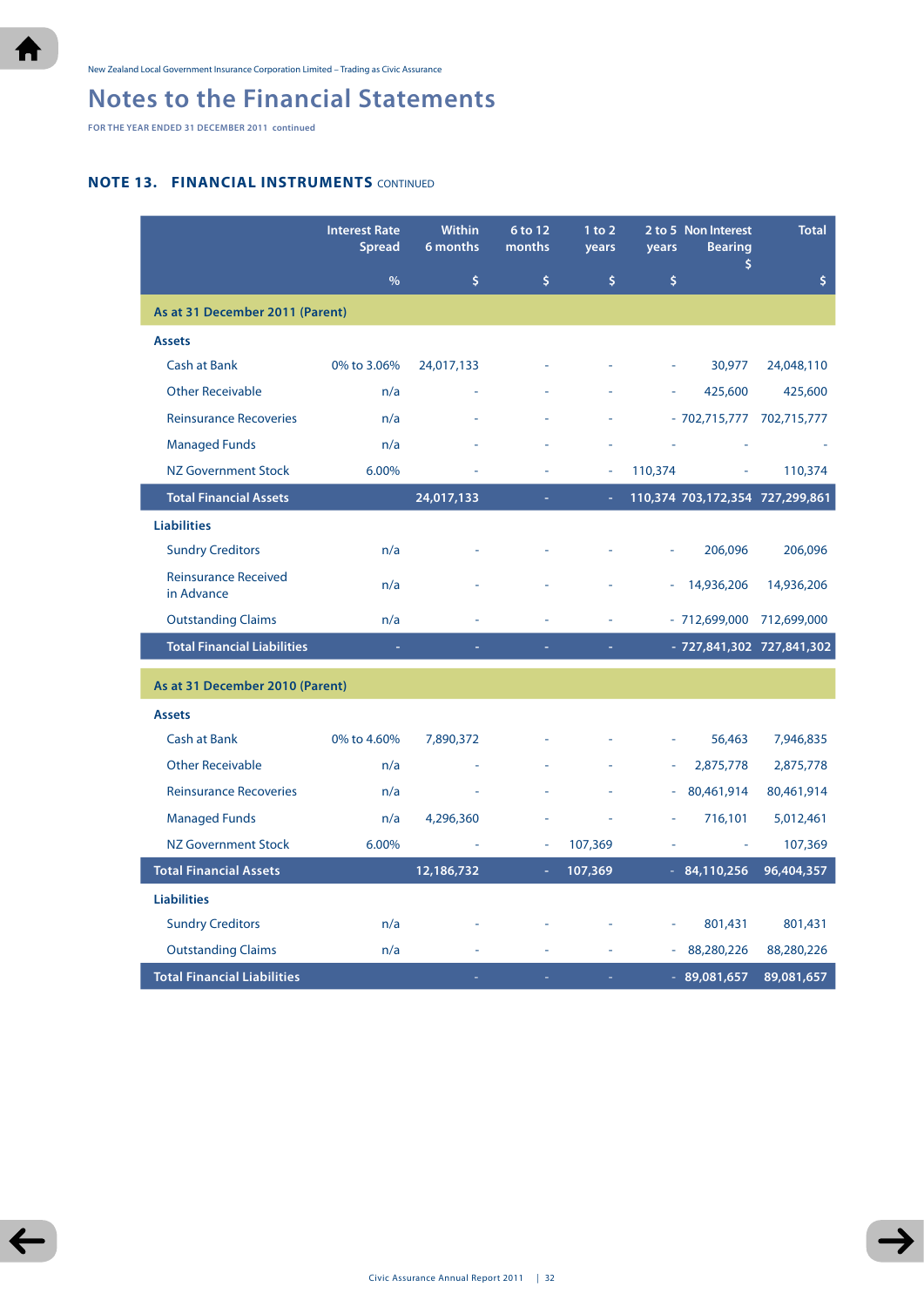**FOR THE YEAR ENDED 31 DECEMBER 2011 continued**

# **NOTE 13. FINANCIAL INSTRUMENTS** continued

## **(ii) Carrying Amount and Fair Value**

|                                    | 2011<br><b>Group</b><br><b>Carrying</b><br><b>Amount</b><br>\$ | 2011<br><b>Group</b><br><b>Fair</b><br>Value<br>\$ | 2010<br><b>Group</b><br><b>Carrying</b><br><b>Amount</b><br>\$ | 2010<br>Group<br><b>Fair</b><br>Value<br>\$ |
|------------------------------------|----------------------------------------------------------------|----------------------------------------------------|----------------------------------------------------------------|---------------------------------------------|
| <b>Assets</b>                      |                                                                |                                                    |                                                                |                                             |
| <b>Cash at Bank</b>                | 24,099,400                                                     | 24,099,400                                         | 7,992,117                                                      | 7,992,117                                   |
| <b>Other Receivable</b>            | 424,929                                                        | 424,929                                            | 1,397,729                                                      | 1,397,729                                   |
| <b>Reinsurance Recoveries</b>      | 702,715,777                                                    | 702,715,777                                        | 80,461,914                                                     | 80,461,914                                  |
| <b>Managed Funds</b>               |                                                                |                                                    | 5,012,461                                                      | 5,012,461                                   |
| NZ Government Stock                | 110,374                                                        | 110,374                                            | 107,369                                                        | 107,369                                     |
| <b>Total Financial Assets</b>      |                                                                | 727,350,480 727,350,480                            | 94,971,590                                                     | 94,971,590                                  |
| <b>Liabilities</b>                 |                                                                |                                                    |                                                                |                                             |
| <b>Sundry Creditors</b>            | 206,096                                                        | 206,096                                            | 801,431                                                        | 801,431                                     |
| Reinsurance Received in Advance    | 14,936,206                                                     | 14,936,206                                         |                                                                |                                             |
| <b>Outstanding Claims</b>          | 712,699,000                                                    | 712,699,000                                        | 88,280,226                                                     | 88,280,226                                  |
| <b>Subordinated Debt</b>           | 120,176                                                        | 120,176                                            | 120,176                                                        | 120,176                                     |
| <b>Total Financial Liabilities</b> |                                                                | 727,961,478 727,961,478                            | 89,201,833                                                     | 89,201,833                                  |

|                                    | 2011<br>Parent<br><b>Carrying</b><br><b>Amount</b><br>\$ | 2011<br>Parent<br><b>Fair</b><br>Value<br>S | 2010<br>Parent<br><b>Carrying</b><br><b>Amount</b><br>\$ | 2010<br>Parent<br><b>Fair</b><br>Value<br>\$ |
|------------------------------------|----------------------------------------------------------|---------------------------------------------|----------------------------------------------------------|----------------------------------------------|
| <b>Assets</b>                      |                                                          |                                             |                                                          |                                              |
| <b>Cash at Bank</b>                | 24,048,110                                               | 24,048,110                                  | 7,946,835                                                | 7,946,835                                    |
| <b>Other Receivable</b>            | 425,600                                                  | 425,600                                     | 2,875,778                                                | 2,875,778                                    |
| <b>Reinsurance Recoveries</b>      | 702,715,777                                              | 702,715,777                                 | 80,461,914                                               | 80,461,914                                   |
| <b>Managed Funds</b>               |                                                          |                                             | 5,012,461                                                | 5,012,461                                    |
| NZ Government Stock                | 110,374                                                  | 110,374                                     | 107,369                                                  | 107,369                                      |
| <b>Total Financial Assets</b>      | 727,299,861                                              | 727,299,861                                 | 96,404,357                                               | 96,404,357                                   |
| <b>Liabilities</b>                 |                                                          |                                             |                                                          |                                              |
| <b>Sundry Creditors</b>            | 206,096                                                  | 206,096                                     | 801,431                                                  | 801,431                                      |
| Reinsurance Received in Advance    | 14,936,206                                               | 14,936,206                                  |                                                          |                                              |
| <b>Outstanding Claims</b>          | 712,699,000                                              | 712,699,000                                 | 88,280,226                                               | 88,280,226                                   |
| <b>Total Financial Liabilities</b> |                                                          | 727,841,302 727,841,302                     | 89,081,657                                               | 89,081,657                                   |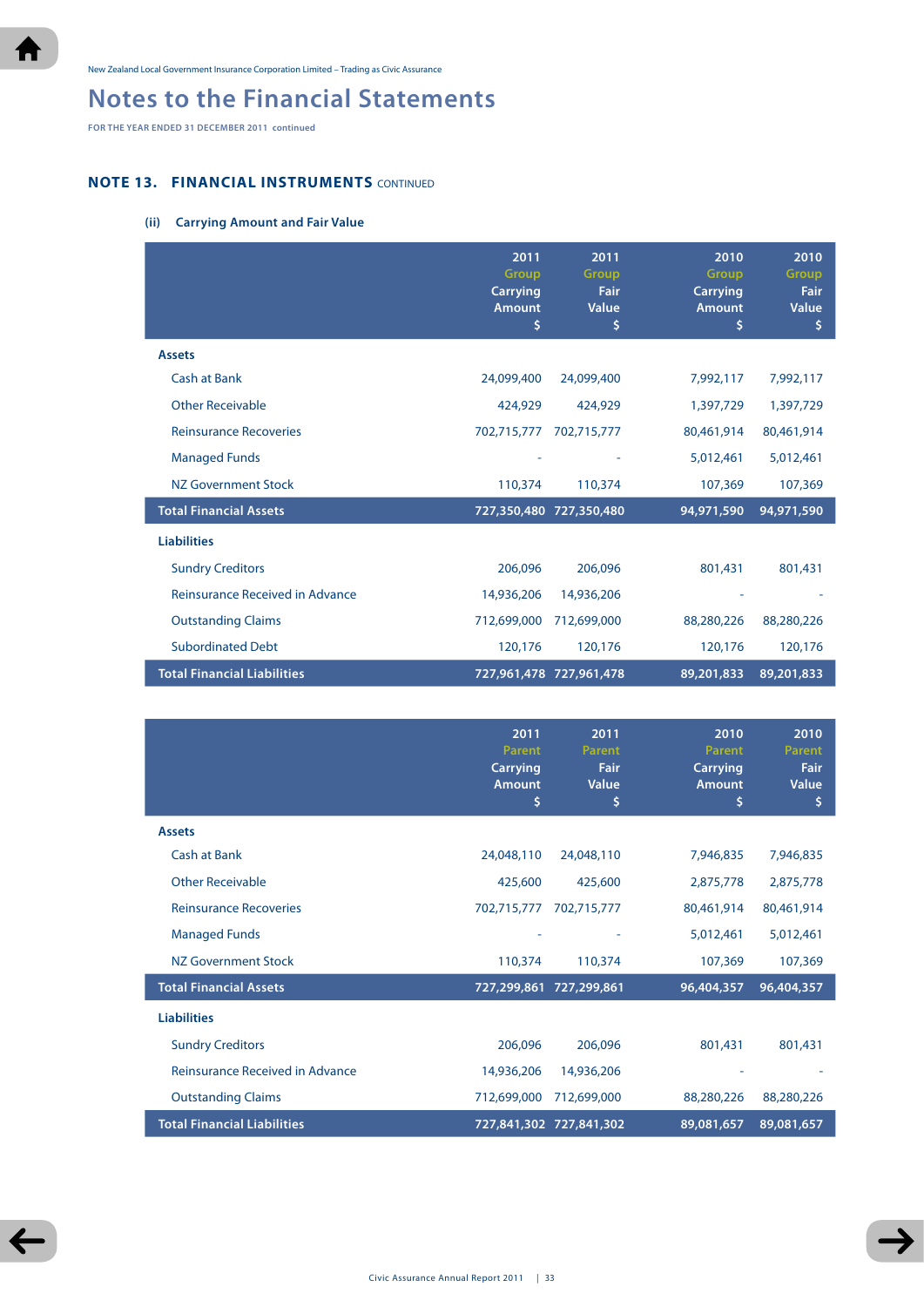**FOR THE YEAR ENDED 31 DECEMBER 2011 continued**

# **NOTE 13. FINANCIAL INSTRUMENTS** continued

## *(b) Liquidity Risk*

 Liquidity Risk is the risk that the Company & Group will encounter difficulties in raising funds at short notice to meet commitments associated with financial instruments. Management of liquidity risk is designed to ensure that the Company & Group has the ability to meet financial obligations as they fall due.

 The following tables include an analysis of the contractual undiscounted cash flows relating to the Company's & Group's financial assets and liabilities at their face value, categorised by the maturity dates.

|                                                         | <b>Within</b><br>6 months<br>\$ | 6 to 12<br>months<br>\$ | $1$ to $2$<br>years<br>\$ | $2$ to 5<br>years<br>\$             | <b>Total</b><br>\$                  |
|---------------------------------------------------------|---------------------------------|-------------------------|---------------------------|-------------------------------------|-------------------------------------|
| <b>Maturity Analysis (Group) As at 31 December 2011</b> |                                 |                         |                           |                                     |                                     |
| <b>Assets</b>                                           |                                 |                         |                           |                                     |                                     |
| <b>Cash at Bank</b>                                     | 24,099,400                      |                         |                           |                                     | 24,099,400                          |
| <b>Other Receivable</b>                                 | 424,929                         |                         |                           |                                     | 424,929                             |
| <b>Reinsurance Recoveries</b>                           | 70,272,277                      | 70,271,500              | 140,543,000 421,629,000   |                                     | 702,715,777                         |
| <b>Managed Funds</b>                                    |                                 |                         |                           |                                     |                                     |
| <b>NZ Government Stock</b>                              |                                 |                         |                           | 100,000                             | 100,000                             |
| <b>Total Financial Assets</b>                           | 94,796,606                      | 70,271,500              |                           |                                     | 140,543,000 421,729,000 727,340,106 |
| <b>Liabilities</b>                                      |                                 |                         |                           |                                     |                                     |
| <b>Sundry Creditors</b>                                 | 206,096                         |                         |                           |                                     | 206,096                             |
| <b>Reinsurance Received in Advance</b>                  | 14,936,206                      |                         |                           |                                     | 14,936,206                          |
| <b>Outstanding Claims</b>                               | 80,255,500                      | 70,271,500              | 140,543,000 421,629,000   |                                     | 712,699,000                         |
| <b>Subordinated Debt</b>                                |                                 |                         |                           | 120,176                             | 120,176                             |
| <b>Total Financial Liabilities</b>                      | 95,397,802                      | 70,271,500              |                           | 140,543,000 421,749,176 727,961,478 |                                     |
| <b>Maturity Analysis (Group) As at 31 December 2010</b> |                                 |                         |                           |                                     |                                     |
| <b>Assets</b>                                           |                                 |                         |                           |                                     |                                     |
| <b>Cash at Bank</b>                                     | 7,992,117                       |                         |                           |                                     | 7,992,117                           |
| <b>Other Receivable</b>                                 | 1,397,729                       |                         |                           |                                     | 1,397,729                           |
| <b>Reinsurance Recoveries</b>                           | 961,914                         | 20,000,000              | 55,000,000                | 4,500,000                           | 80,461,914                          |
| <b>Managed Funds</b>                                    | 5,012,461                       |                         |                           |                                     | 5,012,461                           |
| <b>NZ Government Stock</b>                              |                                 | 105,000                 |                           |                                     | 105,000                             |
| <b>Total Financial Assets</b>                           | 15,364,221                      | 20,105,000              | 55,000,000                | 4,500,000                           | 94,969,221                          |
| <b>Liabilities</b>                                      |                                 |                         |                           |                                     |                                     |
| <b>Sundry Creditors</b>                                 | 801,431                         |                         |                           |                                     | 801,431                             |
| <b>Outstanding Claims</b>                               | 8,780,226                       | 20,000,000              | 55,000,000                | 4,500,000                           | 88,280,226                          |
| <b>Subordinated Debt</b>                                |                                 |                         |                           | 120,176                             | 120,176                             |
| <b>Total Financial Liabilities</b>                      | 9,581,657                       | 20,000,000              | 55,000,000                | 4,620,176                           | 89,201,833                          |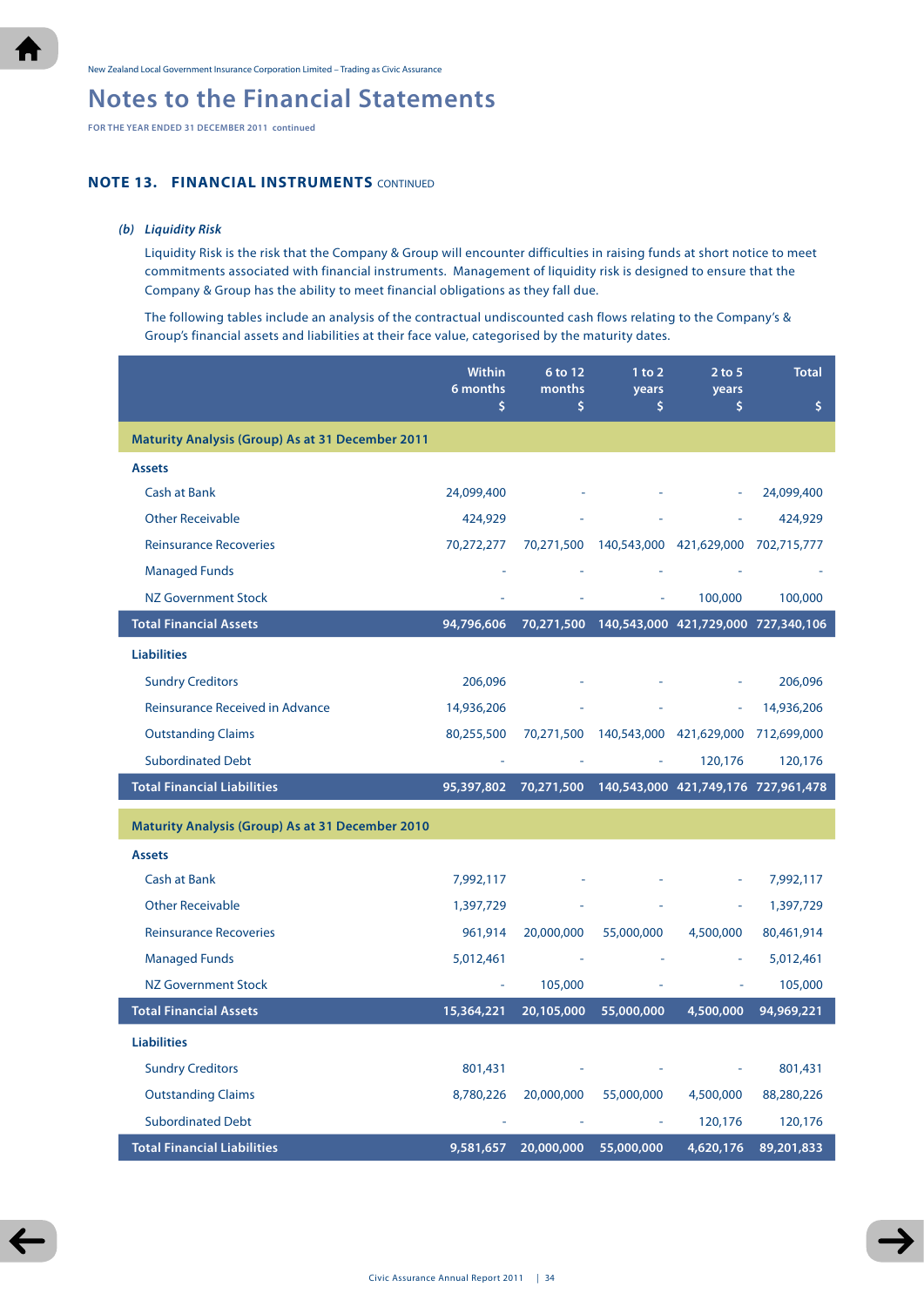**FOR THE YEAR ENDED 31 DECEMBER 2011 continued**

# **NOTE 13. FINANCIAL INSTRUMENTS** continued

|                                                          | <b>Within</b><br>6 months<br>\$ | 6 to 12<br>months<br>\$ | $1$ to $2$<br>years<br>\$           | $2$ to 5<br>years<br>\$ | <b>Total</b><br>\$                  |
|----------------------------------------------------------|---------------------------------|-------------------------|-------------------------------------|-------------------------|-------------------------------------|
| <b>Maturity Analysis (Parent) As at 31 December 2011</b> |                                 |                         |                                     |                         |                                     |
| <b>Assets</b>                                            |                                 |                         |                                     |                         |                                     |
| <b>Cash at Bank</b>                                      | 24,048,110                      |                         |                                     |                         | 24,048,110                          |
| <b>Other Receivable</b>                                  | 425,600                         |                         |                                     |                         | 425,600                             |
| <b>Reinsurance Recoveries</b>                            | 70,272,277                      | 70,271,500              | 140,543,000 421,629,000             |                         | 702,715,777                         |
| <b>Managed Funds</b>                                     |                                 |                         |                                     |                         |                                     |
| <b>NZ Government Stock</b>                               |                                 |                         |                                     | 100,000                 | 100,000                             |
| <b>Total Financial Assets</b>                            | 94,745,987                      | 70,271,500              | 140,543,000 421,729,000 727,289,487 |                         |                                     |
| <b>Liabilities</b>                                       |                                 |                         |                                     |                         |                                     |
| <b>Sundry Creditors</b>                                  | 206,096                         |                         |                                     |                         | 206,096                             |
| <b>Reinsurance Received in Advance</b>                   | 14,936,206                      |                         |                                     |                         | 14,936,206                          |
| <b>Outstanding Claims</b>                                | 80,255,500                      | 70,271,500              | 140,543,000 421,629,000             |                         | 712,699,000                         |
| <b>Total Financial Liabilities</b>                       | 95,397,802                      | 70,271,500              |                                     |                         | 140,543,000 421,629,000 727,841,302 |
| <b>Maturity Analysis (Parent) As at 31 December 2010</b> |                                 |                         |                                     |                         |                                     |
| <b>Assets</b>                                            |                                 |                         |                                     |                         |                                     |
| Cash at Bank                                             | 7,946,835                       |                         |                                     |                         | 7,946,835                           |
| <b>Other Receivable</b>                                  | 2,875,778                       |                         |                                     |                         | 2,875,778                           |
| <b>Reinsurance Recoveries</b>                            | 961,914                         | 20,000,000              | 55,000,000                          | 4,500,000               | 80,461,914                          |
| <b>Managed Funds</b>                                     | 5,012,461                       |                         |                                     |                         | 5,012,461                           |
| <b>NZ Government Stock</b>                               |                                 | 105,000                 |                                     |                         | 105,000                             |
| <b>Total Financial Assets</b>                            | 16,796,988                      | 20,105,000              | 55,000,000                          | 4,500,000               | 96,401,988                          |
| <b>Liabilities</b>                                       |                                 |                         |                                     |                         |                                     |
| <b>Sundry Creditors</b>                                  | 801,431                         |                         |                                     |                         | 801,431                             |
| <b>Outstanding Claims</b>                                | 8,780,226                       | 20,000,000              | 55,000,000                          | 4,500,000               | 88,280,226                          |
| <b>Total Financial Liabilities</b>                       | 9,581,657                       | 20,000,000              | 55,000,000                          | 4,500,000               | 89,081,657                          |

#### *(c) Credit Risk*

 All investments except for the \$100,000 Government Stock holding are in cash at registered banks. The registered banks have a credit rating of AA-. All reinsurance is held with reinsurers with credit ratings no less than "A-" (AM Best scale). The set of the set of the set of the set of the set of the set of the set of the set of the set of the set of the set of the set of the set of the set of the set of the set of the set of the set of the set of

## **(i) Concentration of Credit Risk**

The following table includes the Company's & Group's assets at their carrying amounts at balance date.

This equates to the Company's and Group's maximum exposure to credit risk.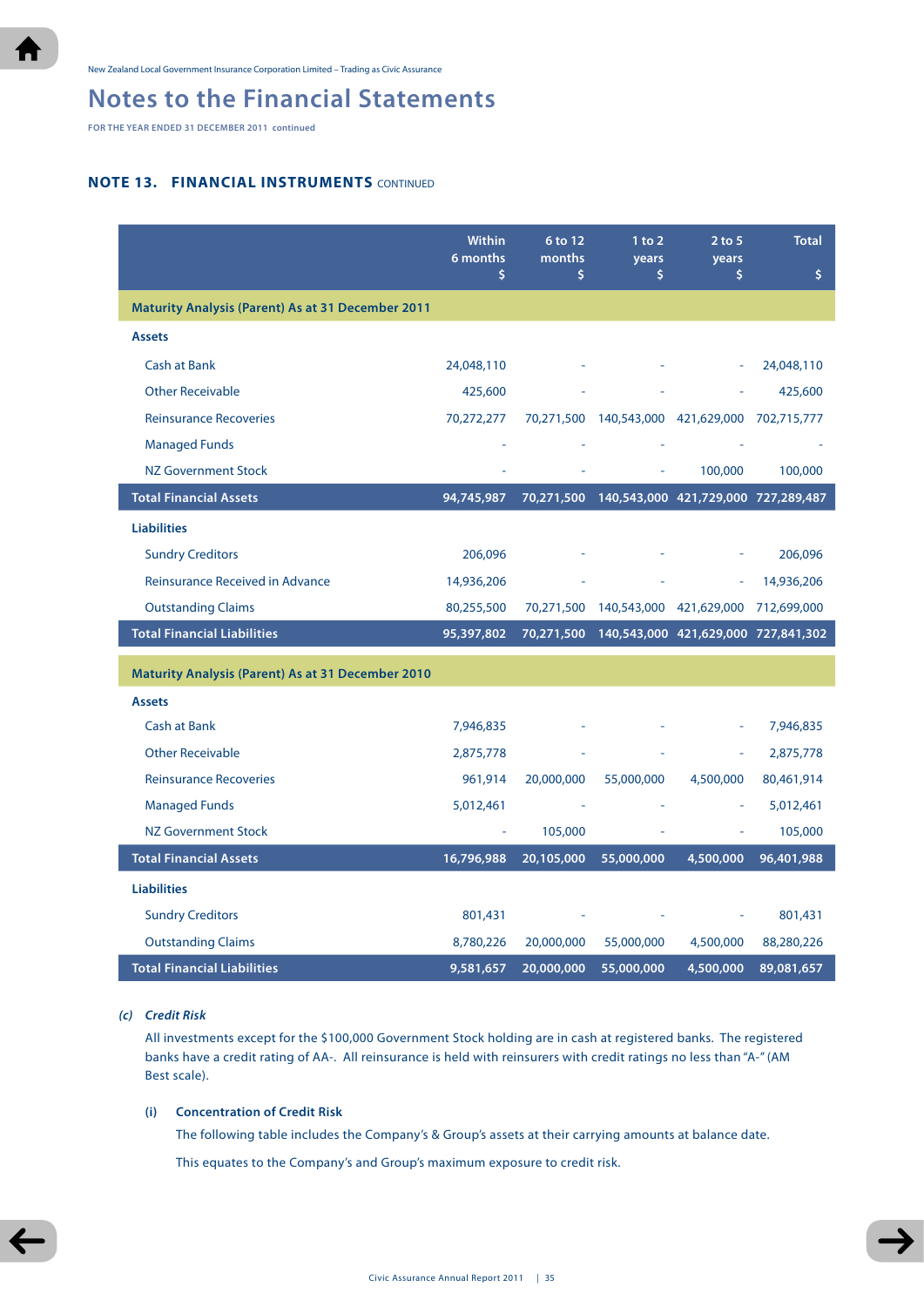**FOR THE YEAR ENDED 31 DECEMBER 2011 continued**

# **NOTE 13. FINANCIAL INSTRUMENTS** continued

#### *(c) Credit Risk continued*

|                                 | 2011<br>Group<br>\$ | 2010<br>Group<br>Ś | 2011<br>Parent<br>\$ | 2010<br>Parent<br>\$ |
|---------------------------------|---------------------|--------------------|----------------------|----------------------|
| <b>Cash at registered Banks</b> | 24,099,400          | 7.992.117          | 24,048,110           | 7,946,835            |
| <b>Other Receivable</b>         | 424.929             | 1,397,729          | 425,600              | 2,875,778            |
| <b>Reinsurance Recoveries</b>   | 702,715,777         | 80,461,914         | 702.715.777          | 80,461,914           |
| <b>Managed Funds</b>            | ٠                   | 5.012.461          | ٠                    | 5,012,461            |
| NZ Government Stock             | 110,374             | 107,369            | 110,374              | 107,369              |
| <b>Total</b>                    | 727,350,480         | 94,971,590         | 727,299,861          | 96,404,357           |

#### **(ii) Concentration of Credit Exposure**

 The major credit exposure greater than 10% of total assets is with the reinsurers. All reinsurers, except Local Authority Protection Programme ("LAPP"), have claims paying ratings greater than A. LAPP is, because of its cash holdings, expected to be able to pay its liabilities to the Company and has robust reinsurance to cover its below ground related claims.

## **(3) Foreign Currency Risk**

Foreign currency risk is the risk that the Company and Group will incur losses through exposure to foreign exchange movements. At balance date the Company and Group had no foreign currency exposure.

# **NOTE 14. RECONCILIATION OF COMPREHENSIVE INCOME AFTER TAX WITH CASH FLOW FROM OPERATING ACTIVITies**

|                                                 | 2011<br>Group<br>\$ | 2010<br><b>Group</b><br>S | 2011<br><b>Parent</b><br>\$ | 2010<br>Parent<br>\$ |
|-------------------------------------------------|---------------------|---------------------------|-----------------------------|----------------------|
| <b>Total Comprehensive (Loss) / Income</b>      | (5,390,229)         | (4,011,651)               | (5,414,589)                 | (4,011,502)          |
| Add/(less) non cash items                       |                     |                           |                             |                      |
| Depreciation                                    | 30,070              | 31,571                    | 30,070                      | 31,571               |
| Amortisation                                    | 49,419              | 35,971                    | 49,419                      | 35,971               |
| <b>Movement in Insurance Provisions</b>         | 620,754,904         | 84,145,397                | 620,754,904                 | 84,145,397           |
| <b>Movement in Deferred Tax Liability</b>       | (1,820,339)         | (2,660,125)               | (1,820,339)                 | (2,660,125)          |
| Effective interest rate adjustments             |                     | 2,359                     |                             |                      |
| Net change in fair value of investment property | 900,000             | (50,000)                  | 900,000                     | (50,000)             |
| <b>Share of Profit of Associate</b>             | (24, 410)           | (3, 145)                  |                             |                      |
| Unrealised net change in value of investments   | (1, 415)            | (452, 720)                | (1, 415)                    | (452, 720)           |
|                                                 | 619,888,229         | 81,049,308                | 619,912,639                 | 81,050,094           |

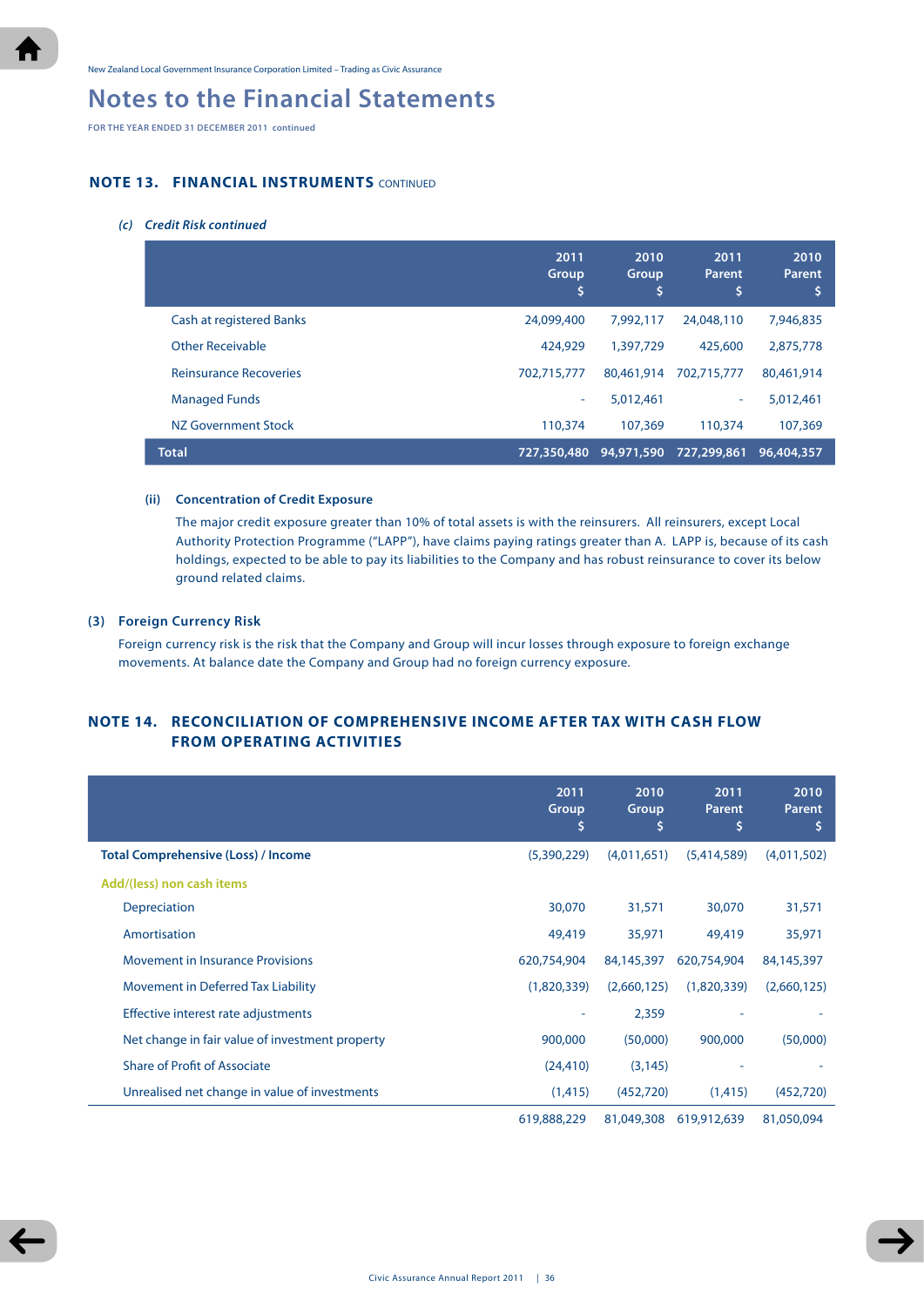**FOR THE YEAR ENDED 31 DECEMBER 2011 continued**

# **NOTE 14. RECONCILIATION OF COMPREHENSIVE INCOME AFTER TAX WITH CASH FLOW FROM OPERATING ACTIVITIES** CONTINUED

|                                                     | 2011<br><b>Group</b><br>\$ | 2010<br><b>Group</b><br>S | 2011<br><b>Parent</b><br>\$                                           | 2010<br><b>Parent</b><br>\$ |
|-----------------------------------------------------|----------------------------|---------------------------|-----------------------------------------------------------------------|-----------------------------|
| Add/(less) movements in other working capital items |                            |                           |                                                                       |                             |
| <b>Accounts Receivable</b>                          |                            |                           | (617,920,281) (79,002,010) (617,926,338) (79,000,599)                 |                             |
| <b>Accounts Payable</b>                             | (391.851)                  | (95, 641)                 | (391.851)                                                             | (94, 581)                   |
| Reinsurance Received in Advance                     | 14,936,206                 | ٠                         | 14,936,206                                                            |                             |
| <b>Maturing Local Authority Stock</b>               | ۰                          | (1,000,000)               |                                                                       |                             |
| <b>Tax Refund Due</b>                               | (17,880)                   | (265, 933)                | (17,880)                                                              | (265, 933)                  |
| <b>Maturing Civic Bonds</b>                         | ٠                          | 1,000,000                 |                                                                       |                             |
|                                                     |                            |                           | $(603, 393, 806)$ $(79, 363, 584)$ $(603, 399, 863)$ $(79, 361, 113)$ |                             |
| Add/(Less) Items Classified as investing activity   |                            |                           |                                                                       |                             |
| Add/(Less) Items Classified as financing activity   | 1,150                      | 144,165                   | 6,536                                                                 | 144,165                     |
| <b>Net Cash Inflow from Operating Activities</b>    | 11,105,344                 | (2, 181, 762)             | 11,104,722                                                            | (2, 178, 356)               |

# **NOTE 15. OPERATING LEASE COMMITMENTS**

There are the following operating lease expense commitments:

|                                                    | 2011<br><b>Group</b> | 2010<br>Group | 2011<br><b>Parent</b><br>\$ | 2010<br>Parent           |
|----------------------------------------------------|----------------------|---------------|-----------------------------|--------------------------|
| not later than one year                            | 15,808               | 11,911        | 15,808                      | 11,911                   |
| later than one year but not later than two years   | 15,808               | ٠             | 15,808                      | $\overline{\phantom{a}}$ |
| later than two years but not later than five years | 16,634               | ٠             | 16,634                      | ٠                        |
| later than five years                              | ٠                    | ٠             | $\sim$                      | -                        |
|                                                    | 48,250               | 11,911        | 48,250                      | 11,911                   |

There are the following operating lease income commitments:

|                                                    | 2011<br><b>Group</b><br>\$ | 2010<br>Group            | 2011<br><b>Parent</b><br>\$ | 2010<br><b>Parent</b> |
|----------------------------------------------------|----------------------------|--------------------------|-----------------------------|-----------------------|
| not later than one year                            | 539,350                    | 743,430                  | 539,350                     | 743,430               |
| later than one year but not later than two years   | 217,600                    | 373,938                  | 217,600                     | 373,938               |
| later than two years but not later than five years | 103,325                    | 90,596                   | 103,325                     | 90,596                |
| later than five years                              | -                          | $\overline{\phantom{a}}$ | -                           |                       |
|                                                    | 860,275                    | 1,207,964                | 860,275                     | 1,207,964             |

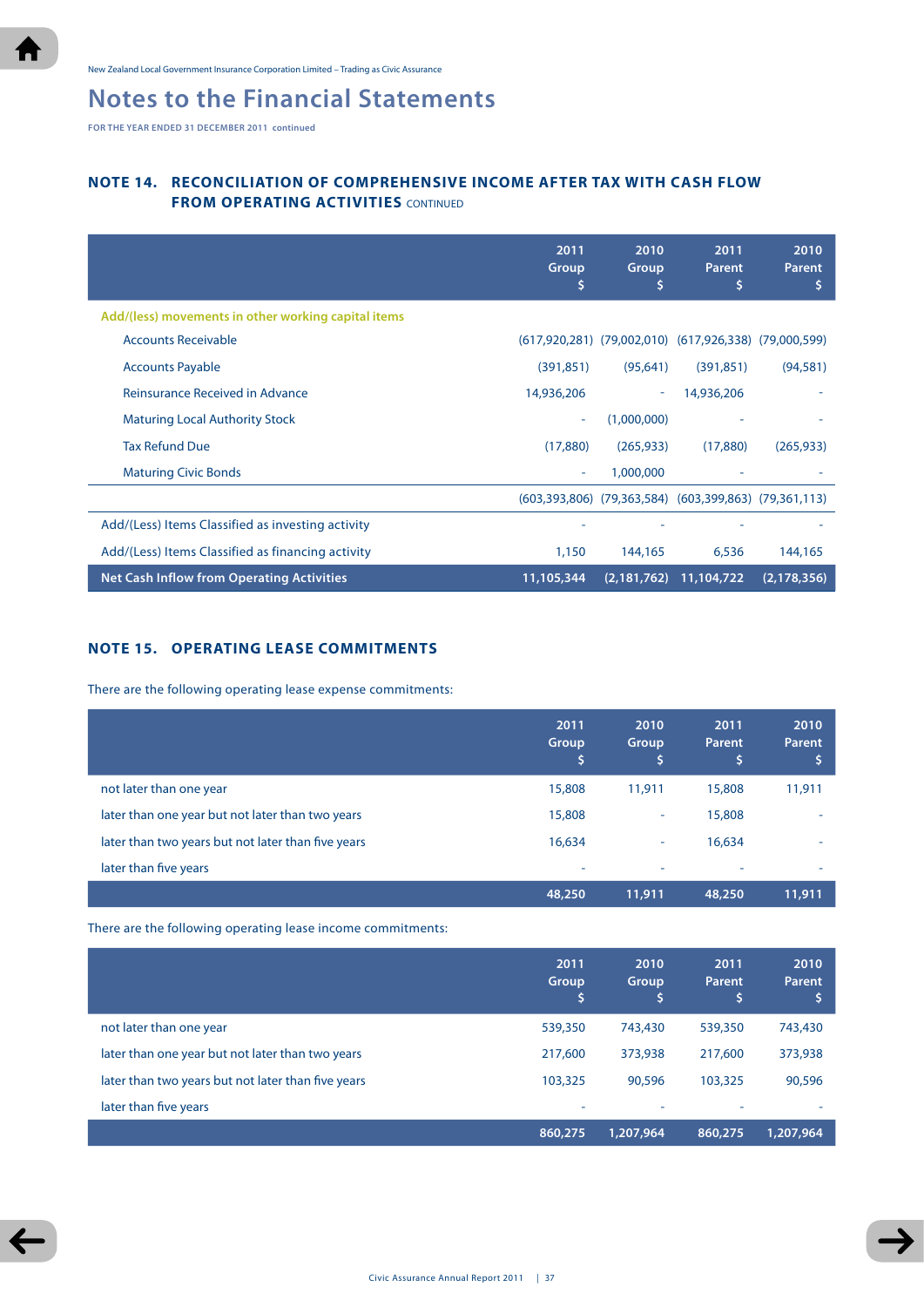**FOR THE YEAR ENDED 31 DECEMBER 2011 continued**

# **NOTE 16. SUBORDINATED DEBT**

NZ Local Government Finance Corporation's Investment Manager's brokerage has been subordinated. The subordinated loan ranks behind all other Local Government Finance Corporation Limited creditors. Under the terms of the subordination, amounts payable including interest shall only be payable at such time, or times, as the Directors determine that the Company has available funds to make such payments.

## **NOTE 17. RELATED PARTIES**

During the reporting period the Company administered risk financing products provided to Local Authorities, some of which are shareholders of the Company (shareholders are listed at the back of the annual report).

The Company is the Fund Manager and an insurer for New Zealand Mutual Liability Riskpool ("Riskpool"). Local Government Mutual Funds Trustee Limited ("LGMFTL") has been appointed to act as the Trustee for Riskpool. The Company holds all of the shares in LGMFTL in trust on behalf of Riskpool's members. During the year the Company charged fund management fees to Riskpool of \$282,800 (2010: \$284,490). The balance outstanding at balance date for Riskpool was \$185,640 (2010: \$161,000). The Company received insurance premiums of \$525,000 (2010: \$637,500). Claims outstanding at balance date are \$3,027,000 (2010: \$2,255,000).

The Company is the Administration Manager and an insurer for New Zealand Local Authority Protection Programme Disaster Fund ("LAPP"). During the year the Company charged administration fees to LAPP of \$390,667 (2010: \$245,158). The balance outstanding for administration fees at balance date for LAPP was \$130,054 (2010: \$70,482). The Company received insurance premiums of \$44,878 (2010: \$1,202,478) and paid reinsurance premiums of \$168,681 (2010: \$2,561,843). Claims payments made to LAPP were \$3,533,672 (2010: \$1,259,065) and claims reinsurance recovered from LAPP were \$11,383,533 (2010: \$86,574). Claims outstanding due as at 31 December 2011 was \$10,216,467 (2010: \$7,113,639).

All Transactions with Local Authorities, Riskpool and LAPP represent in excess of 90% of total premium income recorded during the year.

The Company is the Administration and Investment Manager of Local Government Global Superannuation Scheme - Superplan ("Superplan") and Local Government Global Superannuation Scheme - SuperEasy ("SuperEasy"). Local Government Superannuation Trustee Limited ("LGSTL") has been appointed to act as the Trustee for Superplan and SuperEasy. The Company holds all of the shares in LGSTL. During the year the Company charged administration and investment management fees to Superplan (2010) and SuperEasy of \$607,416 (2010: \$541,416). The audit fee incurred by the superannuation funds of \$25,000 (2010: \$20,000) is paid by the Company out of the management fee received. The balance outstanding at balance date is \$160,794 (2010: \$129,332).

Local Government Finance Corporation Limited has a subordinated debt owed to the Company of \$298,750 (2010: \$298,750).

#### **Key Management Personnel**

The compensation of the Directors and executives, being the key management personnel of the Company and Group is set out below:

|                              | 2011<br>Group<br>\$ | 2010<br>Group<br>'\$ | 2011<br>Parent<br>\$ | 2010<br><b>Parent</b> |
|------------------------------|---------------------|----------------------|----------------------|-----------------------|
| <b>Compensation</b>          |                     |                      |                      |                       |
| Short term employee benefits | 787,137             | 770,010              | 787,137              | 770,010               |
| Post-employment benefits     |                     | ۰                    | ۰                    | ۰                     |
| Other long-term benefits     | ۰                   | ٠                    | ٠                    | ٠                     |
| <b>Termination benefits</b>  | ٠                   | ٠                    | ٠                    | ٠                     |
|                              | 787,137             | 770,010              | 787,137              | 770,010               |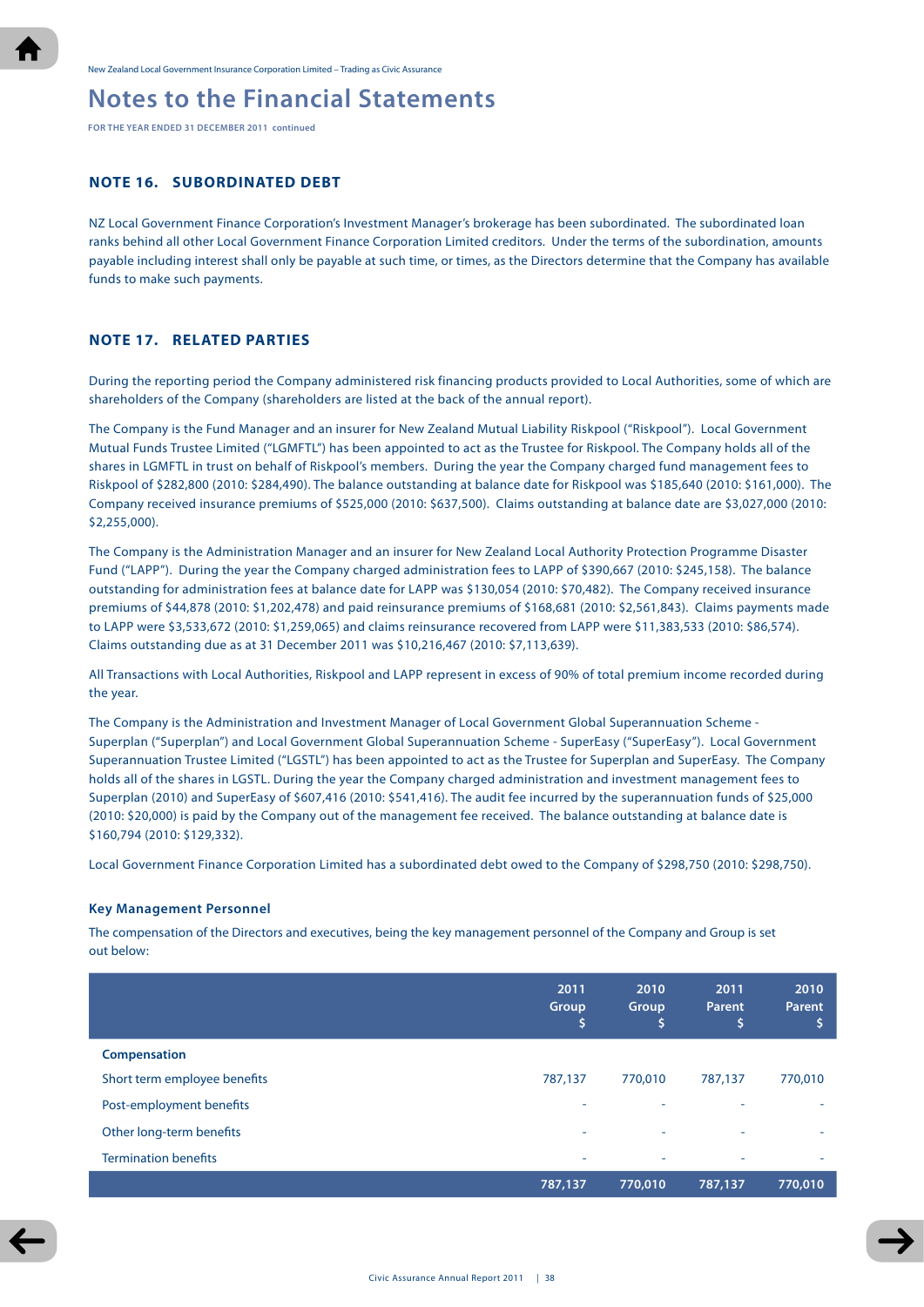**FOR THE YEAR ENDED 31 DECEMBER 2011 continued**

# **NOTE 18. ANALYSIS OF FINANCIAL ASSETS NOT IMPAIRED**

|      |                                       | Not due     | Past due | Past due<br>$+30$ days | Past due<br>$+60$ days | <b>Total</b> |
|------|---------------------------------------|-------------|----------|------------------------|------------------------|--------------|
| 2011 | <b>Sundry Debtors and Prepayments</b> | 381,137     | 10,711   | 2.499                  | 4,104                  | 398,451      |
|      | <b>Premiums Receivable</b>            | 21,020      | ٠        | ٠                      | 2,430                  | 23,450       |
|      | <b>Reinsurance Recoveries</b>         | 702,715,777 | ٠        | ٠                      | $\sim$                 | 702,715,777  |
|      |                                       | 703,117,934 | 10,711   | 2,499                  | 6,534                  | 703,137,678  |
| 2010 | <b>Sundry Debtors and Prepayments</b> | 680,623     | 11,857   | 8,588                  | 4,802                  | 705,870      |
|      | <b>Premiums Receivable</b>            | 641,554     | 30,926   | 7.080                  | 6,913                  | 686,473      |
|      | <b>Reinsurance Recoveries</b>         | 80,461,914  | ۰        | ٠                      | ٠                      | 80,461,914   |
|      |                                       | 81,784,091  | 42,783   | 15,668                 | 11,715                 | 81,854,257   |

# **NOTE 19. STANDARDS APPROVED BUT NOT YET EFFECTIVE**

# **Standards and Interpretations in issue not yet adopted**

At the date of authorisation of the financial report, a number of Standards and Interpretations were in issue but not yet effective.

Except as noted below, initial application of the following Standards will not affect any of the amounts recognised in the financial report, change the presentation and disclosures presently made in or relation to the Company's and Group's financial report:

|                                                                                                                                                                                                     | <b>Effective for annual</b><br>reporting periods<br>beginning on or after | <b>Expected to be</b><br>initially applied in the<br>financial year ending |
|-----------------------------------------------------------------------------------------------------------------------------------------------------------------------------------------------------|---------------------------------------------------------------------------|----------------------------------------------------------------------------|
| NZ IFRS 9'Financial Instruments'                                                                                                                                                                    | 1 January 2013                                                            | 31 December 2013                                                           |
| * Revised NZ IFRS 9 'Financial Instruments'                                                                                                                                                         | 1 January 2013                                                            | 31 December 2013                                                           |
| Amendments to NZ IFRS 7 'Financial Instruments: Disclosures'                                                                                                                                        | 1 July 2011                                                               | 31 December 2012                                                           |
| Amendments to NZ IFRS 7 - Appendix E                                                                                                                                                                | 1 April 2011                                                              | 31 December 2012                                                           |
| Amendments to New Zealand Equivalents to International Financial Reporting<br>Standards to Harmonise with International Financial Reporting Standards and<br><b>Australian Accounting Standards</b> | 1 July 2011                                                               | 31 December 2012                                                           |
| FRS 44 'NZ Additional Disclosures'                                                                                                                                                                  | 1 July 2011                                                               | 31 December 2012                                                           |
| Amendments to FRS 44 'NZ Additional Disclosures'                                                                                                                                                    | 1 July 2011                                                               | 31 December 2012                                                           |
| NZ IFRS 10 'Consolidated Financial Statements'                                                                                                                                                      | 1 January 2013                                                            | 31 December 2013                                                           |
| NZ IAS 28 'Investments in Associates and Joint Ventures' (revised 2011)                                                                                                                             | 1 January 2013                                                            | 31 December 2013                                                           |
| NZ IFRS 9'Financial Instruments'                                                                                                                                                                    | 1 January 2013                                                            | 31 December 2013                                                           |

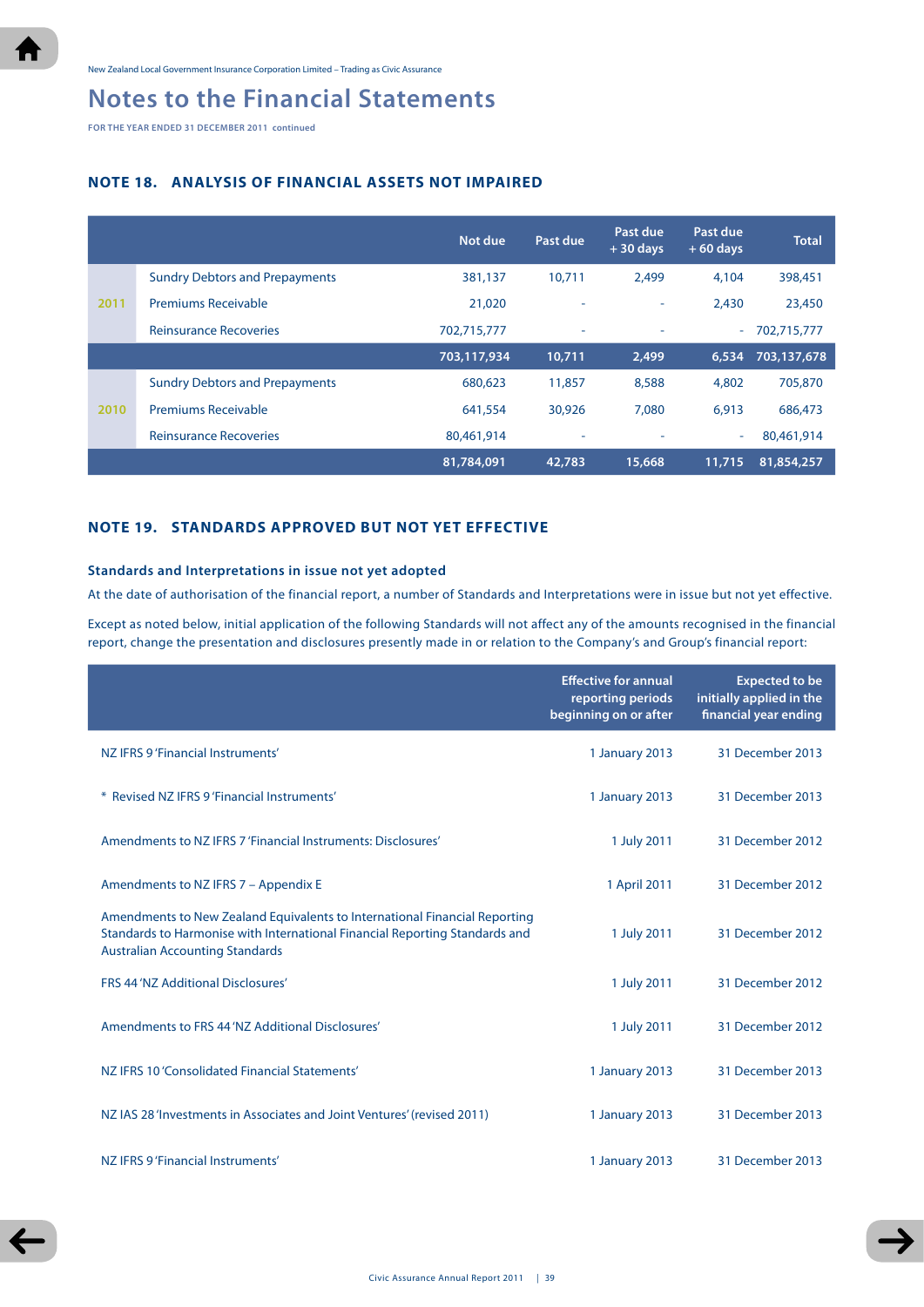**FOR THE YEAR ENDED 31 DECEMBER 2011 continued**

# **NOTE 19. STANDARDS APPROVED BUT NOT YET EFFECTIVE** continued

|                                                                                                                              | <b>Effective for annual</b><br>reporting periods<br>beginning on or after | <b>Expected to be</b><br>initially applied in the<br>financial year ending |
|------------------------------------------------------------------------------------------------------------------------------|---------------------------------------------------------------------------|----------------------------------------------------------------------------|
| Revised NZ IFRS 9'Financial Instruments' (2010)                                                                              | 1 January 2013                                                            | 31 December 2013                                                           |
| NZ IFRS 13 'Fair Value Measurement'                                                                                          | 1 January 2013                                                            | 31 December 2013                                                           |
| NZ IAS 27 'Separate Financial Statements' (revised 2011)                                                                     | 1 January 2013                                                            | 31 December 2013                                                           |
| Amendments to IFRS 7 'Financial Instruments : Disclosures' – Offsetting Financial<br><b>Assets and Financial Liabilities</b> | 1 January 2013                                                            | 31 December 2013                                                           |
| Amendments to IAS 32 'Financial Instruments: Presentation' - Offsetting<br><b>Financial Assets and Financial Liabilities</b> | 1 January 2014                                                            | 31 December 2014                                                           |
| Amendments to IFRS 9 and IFRS 7 Mandatory Effective Date and Transition<br><b>Disclosures</b>                                | 1 January 2015                                                            | 31 December 2015                                                           |

\* the revised NZ IFRS 9 adds guidance on the classification and measurement of financial liabilities and derecognition of financial instruments. The effective date remains the same as the previous version of NZ IFRS 9, with earlier adoption permitted.

## **NOTE 20. SHAREHOLDERS EQUITY**

The Share Capital of the Company and Group comprises solely authorised and issued ordinary shares paid to \$1 with each share ranking equally in votes, dividends and surpluses. There has been no change in Share Capital during the year.

|                                   | 2011<br>Group<br>'\$     | 2010<br>Group<br>S | 2011<br><b>Parent</b><br>\$ | 2010<br><b>Parent</b> |
|-----------------------------------|--------------------------|--------------------|-----------------------------|-----------------------|
| <b>Retained Earnings</b>          |                          |                    |                             |                       |
| <b>Opening Balance</b>            | 9,082,887                | 13,094,538         | 9,125,041                   | 13,136,543            |
| <b>Net Surplus After Taxation</b> | (5,390,229)              | (4,011,651)        | (5,414,589)                 | (4,011,502)           |
| <b>Dividends Paid</b>             | $\overline{\phantom{a}}$ | ۰                  | ٠                           | -                     |
| Closing balance                   | 3,692,657                | 9,082,887          | 3,710,451                   | 9,125,041             |

# **NOTE 21. EQUITY RETAINED FOR FINANCIAL SOUNDNESS**

All shareholder equity is retained to ensure the financial soundness of the Company and Group. The high level of liquidity in fixed interest (\$9.1m) investments is retained for cash flow purposes and also to balance the funds allocated in the building investment. The Company & Group believes that a high liquidity ratio is necessary for attaining an A (Excellent) claims paying ability rating from AM Best.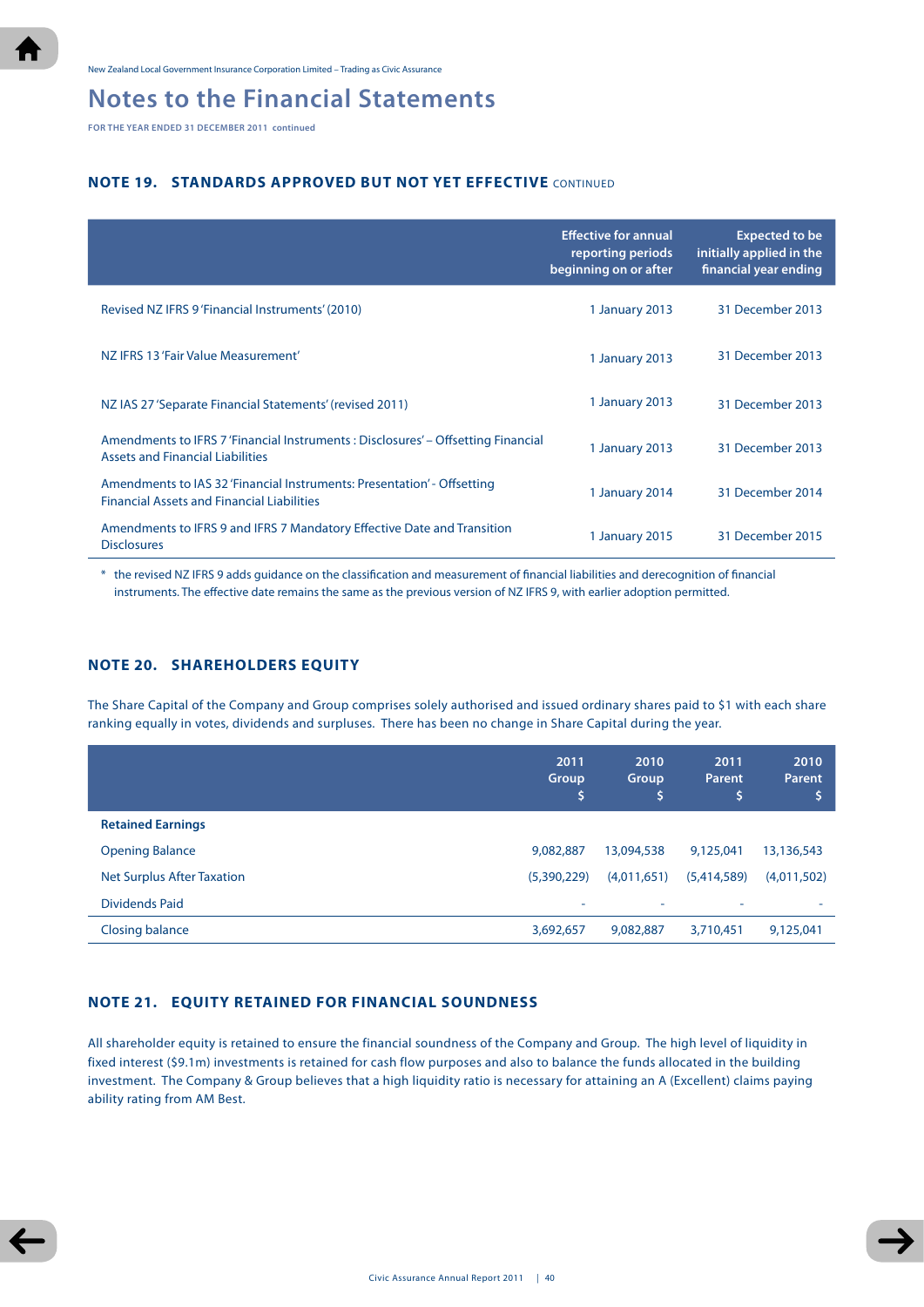**FOR THE YEAR ENDED 31 DECEMBER 2011 continued**

# **NOTE 22. COMPARISON WITH STATEMENT OF INTENT**

The following is a comparison of the actual performance against the Statement of Intent for the year ended 31 December 2011. .

|                                                                                                           | <b>SI Target</b> | Actual         |
|-----------------------------------------------------------------------------------------------------------|------------------|----------------|
| - Annual claims paying ability rating by AM Best                                                          | A (Excellent)    | $B++$          |
| - To exceed the average insurance industry solvency standards as<br>published by the NZ Insurance Council |                  | Well exceeded  |
| - Pretax (deficit) / surplus                                                                              | (52,000,000)     | (57, 237, 761) |
| - Net Asset Value                                                                                         | \$14,074,000     | \$10,083,448   |
| - Net Asset Value per share                                                                               | \$2.20           | \$1.58         |

The primary reason for the Company not meeting performance targets is due to the Canterbury Earthquakes on 22 February and 13 June 2011.

# **NOTE 23. SUBSEQUENT EVENTS**

Subsequent to balance date the company completed a capital raising programme by way of a rights issue to existing shareholders which resulted in 4.626m (\$4.1m) new shares being issued in March 2012. The capital raising was initiated by the Board following the adverse impact on the Company's equity as a result of the Canterbury earthquakes in 2010 and 2011. The additional capital was sought to ensure the Company continued to meet its capital and solvency requirements under the Insurance (Prudential Supervision) Act and to assist with its credit rating review. Both these are critical to the Company being able to return to offering a full insurance programme.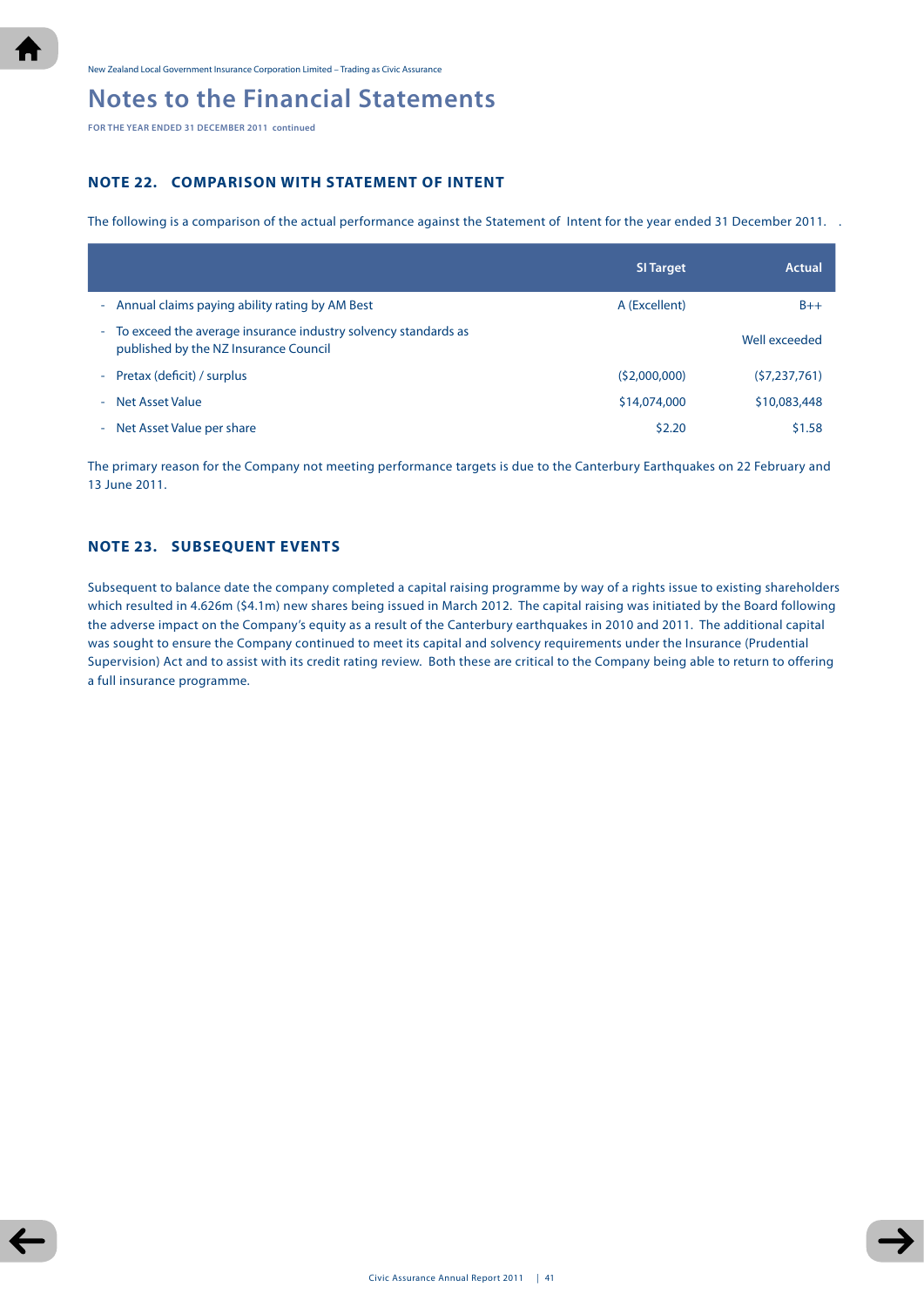

# **Independent Auditor's Report**

To the readers of the New Zealand Local Government Insurance Corporation Limited and group's financial statements for the year ended 31 December 2011

The Auditor-General is the auditor of New Zealand Local Government Insurance Corporation Limited (the "Company") and Group. The Auditor-General has appointed me, Michael Wilkes, using the staff and resources of Deloitte, to carry out the audit of the financial statements of the Company on her behalf.

We have audited the financial statements of the Company and Group on pages 9 to 41, that comprise the statement of financial position as at 31 December 2011, the statement of comprehensive income, statement of changes in equity and statement of cash flows for the year ended on that date and the notes to the financial statements that include accounting policies and other explanatory information.

## **Opinion on the financial statements**

In our opinion the financial statements of the Company and Group on pages 9 to 41:

- comply with generally accepted accounting practice in New Zealand;
- comply with International Financial Reporting Standards; and
- give a true and fair view of the Company and Group's:
	- financial position as at 31 December 2011; and
	- financial performance and cash flows for the year ended on that date.

# **Opinion on other legal requirements**

In accordance with the Financial Reporting Act 1993 we report that, in our opinion, proper accounting records have been kept by the Company and Group as far as appears from an examination of those records.

Our audit was completed on 30 March 2012. This is the date at which our opinion is expressed.

The basis of our opinion is explained below. In addition, we outline the responsibilities of the Board of Directors and our responsibilities, and explain our independence.

#### **Basis of opinion**

We carried out our audit in accordance with the Auditor-General's Auditing Standards, which incorporate the International Standards on Auditing (New Zealand). Those standards require that we comply with ethical requirements and plan and carry out our audit to obtain reasonable assurance about whether the financial statements are free from material misstatement.

Material misstatements are differences or omissions of amounts and disclosures that would affect a reader's overall understanding of the financial statements. If we had found material misstatements that were not corrected, we would have referred to them in our opinion.

An audit involves carrying out procedures to obtain audit evidence about the amounts and disclosures in the financial statements. The procedures selected depend on our judgement, including our assessment of risks of material misstatement of the financial statements whether due to fraud or error. In making those risk assessments, we consider internal control relevant to the Company's preparation of the financial statements that give a true and fair view of the matters to which they relate. We consider internal control in order to design audit procedures that are appropriate in the circumstances but not for the purpose of expressing an opinion on the effectiveness of the Company's internal control.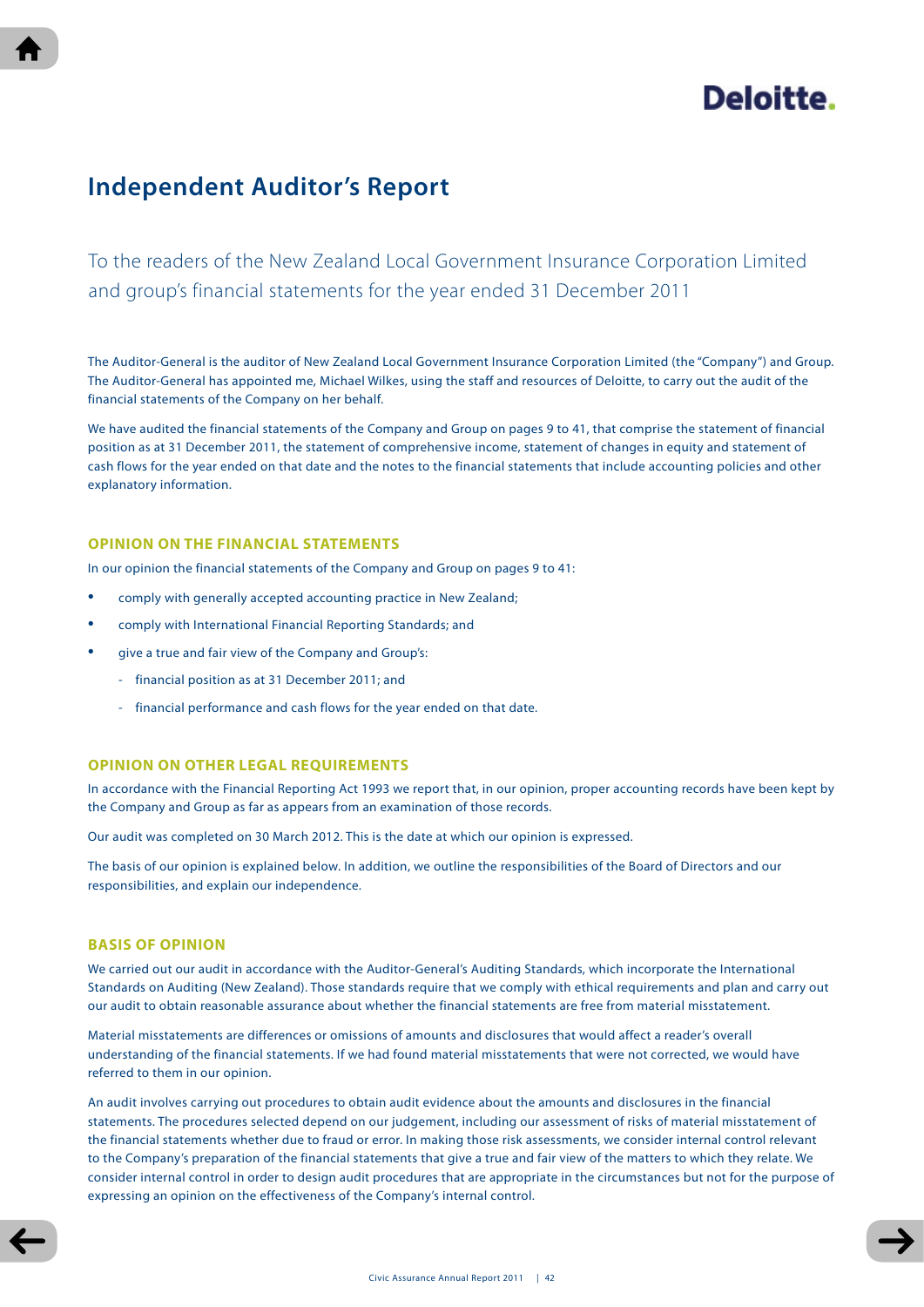

- the appropriateness of accounting policies used and whether they have been consistently applied;
- the reasonableness of the significant accounting estimates and judgements made by the Board of Directors;
- the adequacy of all disclosures in the financial statements; and
- the overall presentation of the financial statements.

We did not examine every transaction, nor do we guarantee complete accuracy of the financial statements. In accordance with the Financial Reporting Act 1993, we report that we have obtained all the information and explanations we have required. We believe we have obtained sufficient and appropriate audit evidence to provide a basis for our audit opinion.

## **Responsibilities of the Board of Directors**

The Board of Directors is responsible for preparing financial statements that:

- comply with generally accepted accounting practice in New Zealand; and
- give a true and fair view of the Company and Group's financial position, financial performance and cash flows.

The Board of Directors is also responsible for such internal control as it determines is necessary to enable the preparation of financial statements that are free from material misstatement, whether due to fraud or error.

The Board of Directors' responsibilities arise from the Financial Reporting Act 1993.

## **Responsibilities of the Auditor**

We are responsible for expressing an independent opinion on the financial statements and reporting that opinion to you based on our audit. Our responsibility arises from section 15 of the Public Audit Act 2001.

## **Independence**

When carrying out the audit, we followed the independence requirements of the Auditor-General, which incorporate the independence requirements of the New Zealand Institute of Chartered Accountants.

Other than the audit, and taxation compliance services, we have no relationship with or interests in the Company or any of its subsidiaries.

Michael Wilkes **DELOITTE ON BEHALF OF THE AUDITOR-GENERAL WELLINGTON, NEW ZEALAND**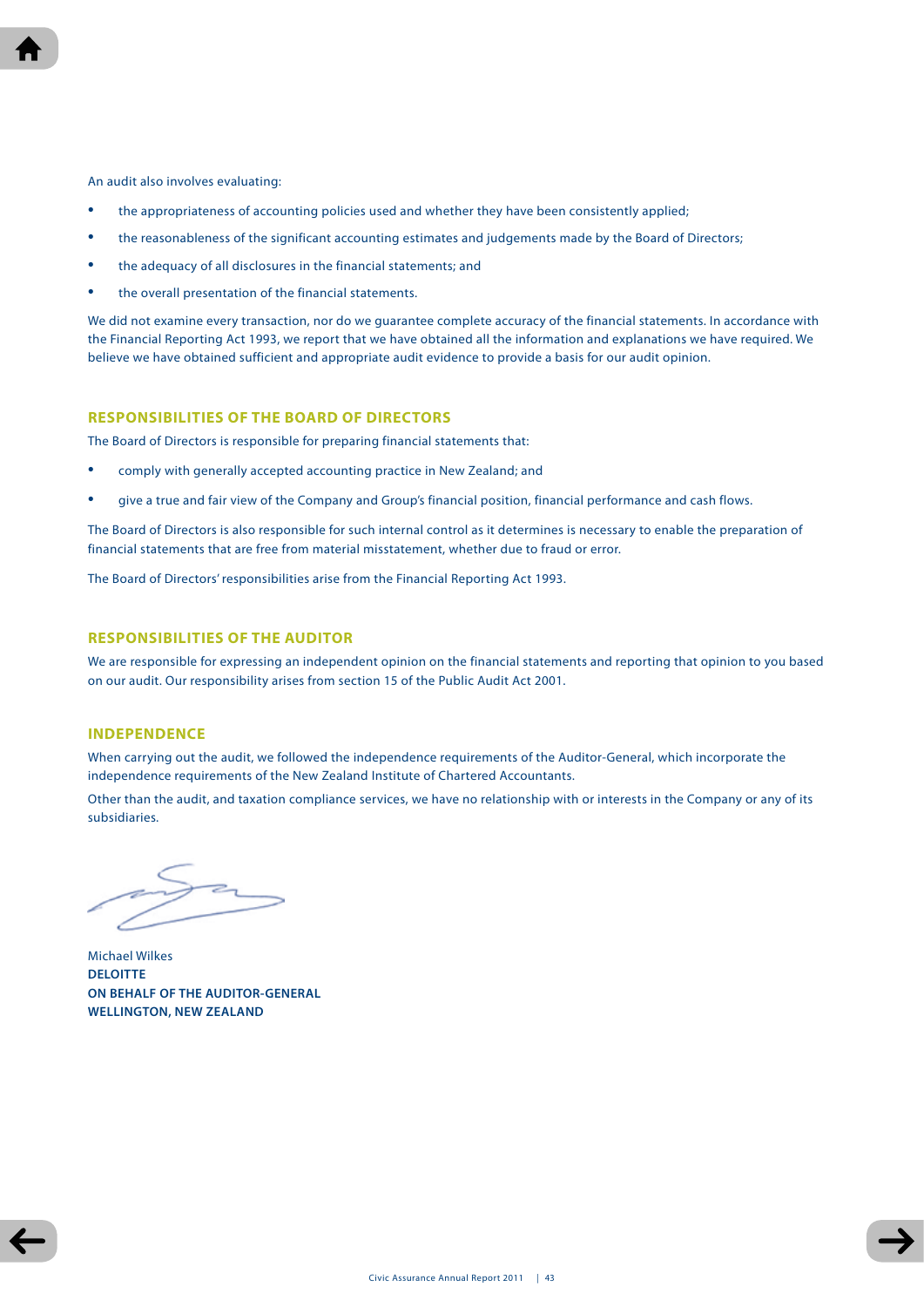



$$
\leftarrow
$$

Civic Assurance Annual Report 2011 | 44